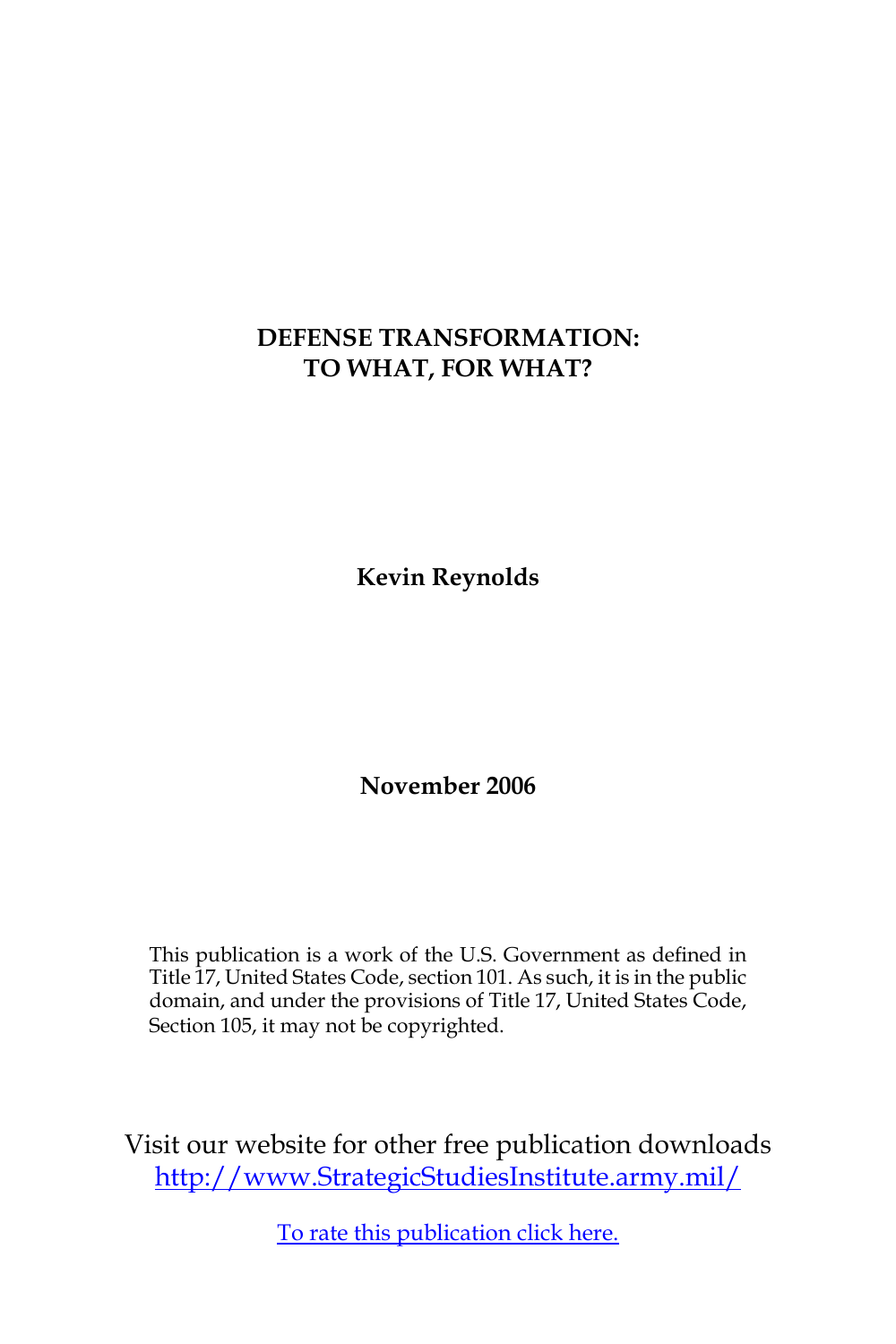\*\*\*\*\*

The views expressed in this report are those of the author and do not necessarily reflect the official policy or position of the Department of the Army, the Department of Defense, or the U.S. Government. This report is cleared for public release; distribution is unlimited.

\*\*\*\*\*

Comments pertaining to this report are invited and should be forwarded to: Director, Strategic Studies Institute, U.S. Army War College, 122 Forbes Ave, Carlisle, PA 17013-5244.

\*\*\*\*\*

All Strategic Studies Institute (SSI) publications are available on the SSI homepage for electronic dissemination. Hard copies of this report also may be ordered from our homepage. SSI's homepage address is: *www.StrategicStudiesInstitute.army.mil*.

\*\*\*\*\*

The Strategic Studies Institute publishes a monthly e-mail newsletter to update the national security community on the research of our analysts, recent and forthcoming publications, and upcoming conferences sponsored by the Institute. Each newsletter also provides a strategic commentary by one of our research analysts. If you are interested in receiving this newsletter, please subscribe on our homepage at *www.StrategicStudiesInstitute.army. mil*/*newsletter/.*

ISBN 1-58487-249-7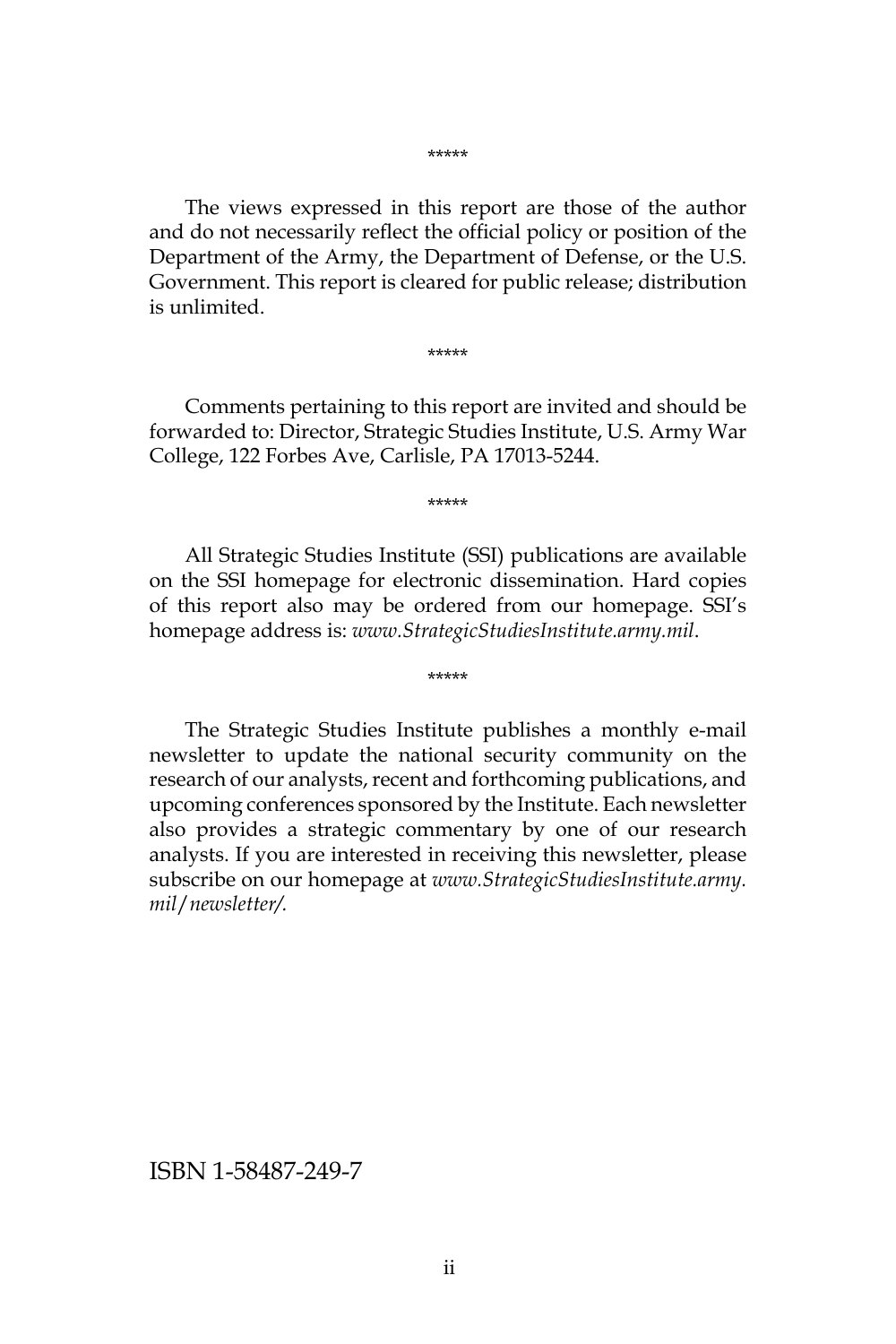# **FOREWORD**

The transformation of America's armed forces and defense establishment has been one of the key overarching objectives of President George W. Bush's administration. Measuring the value of high-technology weapons systems and their demonstrated effectiveness in the opening stages of both Operations ENDURING FREEDOM and IRAQI FREEDOM, Secretary of Defense Donald Rumsfeld has increased the pace of defense transformation. But beyond enhancing the lethality of U.S. forces on the conventional battlefield, where is defense transformation headed?

In this monograph, Colonel Kevin Reynolds asks the question, "What form is transformation taking and what end(s) are the armed forces transforming to obtain?" He argues that U.S. foreign and national security policies should drive the pace and direction of defense transformation, but finds that all too often the military's weapons systems preferences determine the shape and form of the armed services transformation and their future capability sets. Due to the lengthy Research, Development, Testing, and Evaluation (RDT&E) time to acquire technologically advanced weapons systems, up to and beyond 20 years in many instances, future administrations will inherit weapons systems and force structures that, although recently fielded, were imagined several administrations previously and whose capability to support current policy may now be limited. Colonel Reynolds concludes by arguing that the military should acquire a broad range of technologies now in order to present as yet unknown future political leaders with a broader range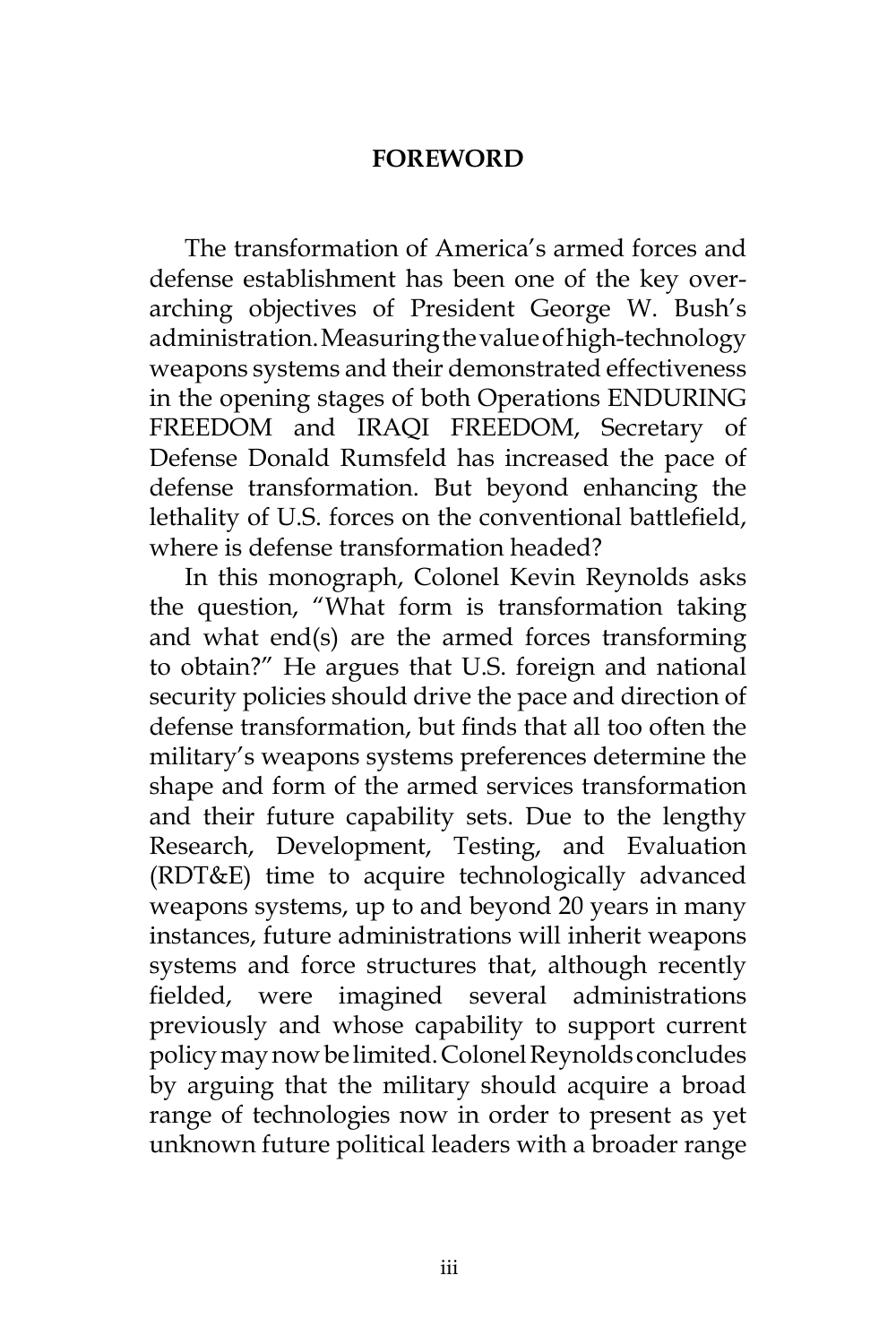of military capabilities with which to pursue future U.S. policy preferences.

*Dougle P. Kolley.* 

**Director** Strategic Studies Institute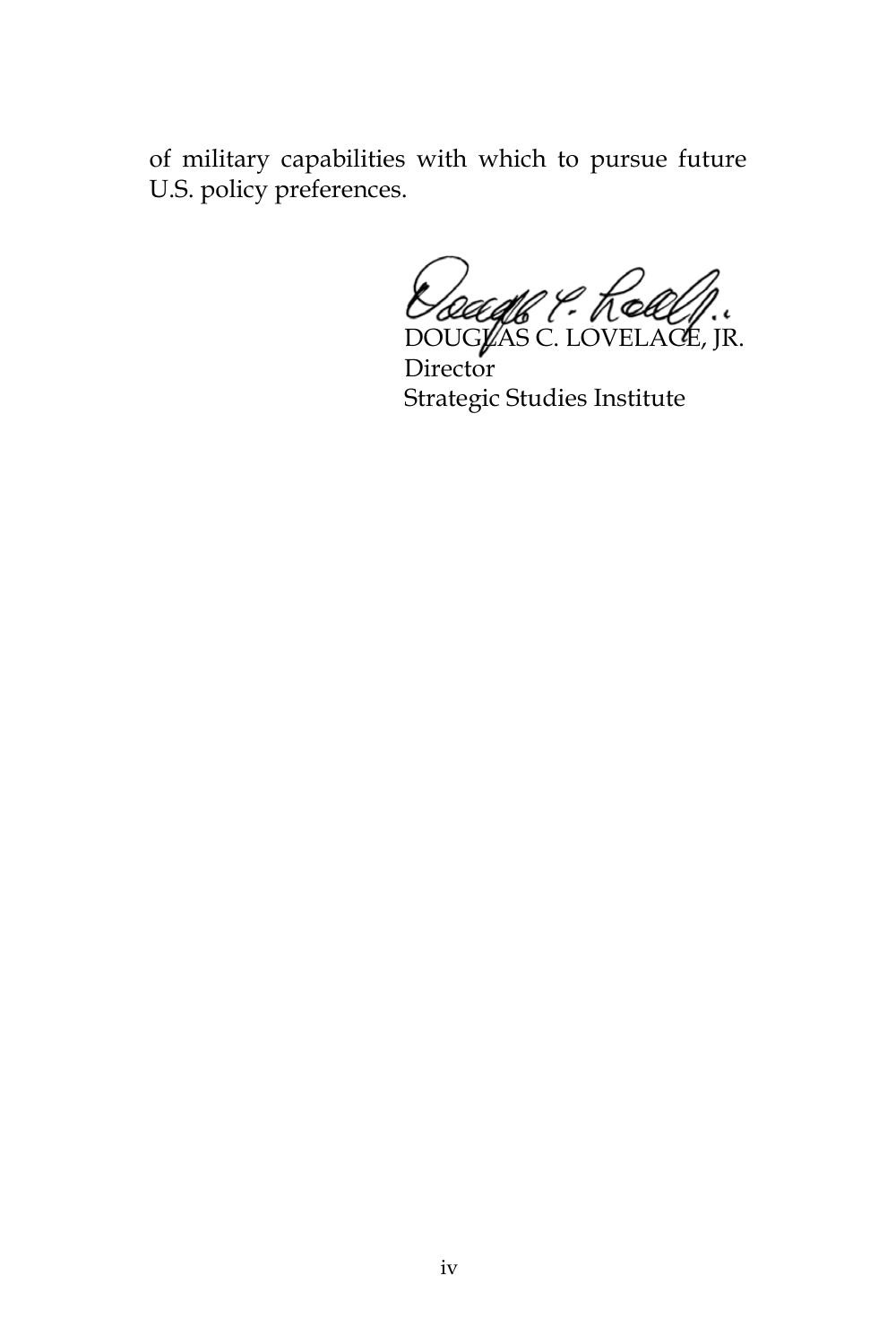# **BIOGRAPHICAL SKETCH OF THE AUTHOR**

KEVIN P. REYNOLDS is currently assigned to the Department of Distance Education (DDE), U.S. Army War College as a professor and course author. Prior to his present assignment, he served as the Director of First Year Studies within DDE. Commissioned as an Infantry Officer in 1973 from Officer Candidate School, Fort Benning, Georgia, Colonel Reynolds has commanded infantry units from platoon through battalion. Additionally, he has served as an operations officer at the battalion, division, corps, and army levels to include serving as the Chief of Plans, Third U.S. Army Forward Command Post during Operations DESERT SHIELD and DESERT STORM; and has served as an Observer Controller at the National Training Center and in the Battle Command Training Program. Colonel Reynolds is a graduate of the U.S. Army Command and General Staff College and the U.S. Army War College. He holds a Ph.D. in Political Science from Temple University, an MA in International Relations from St. Mary's University-San Antonio, and a BA in Philosophy from the University of Illinois-Chicago.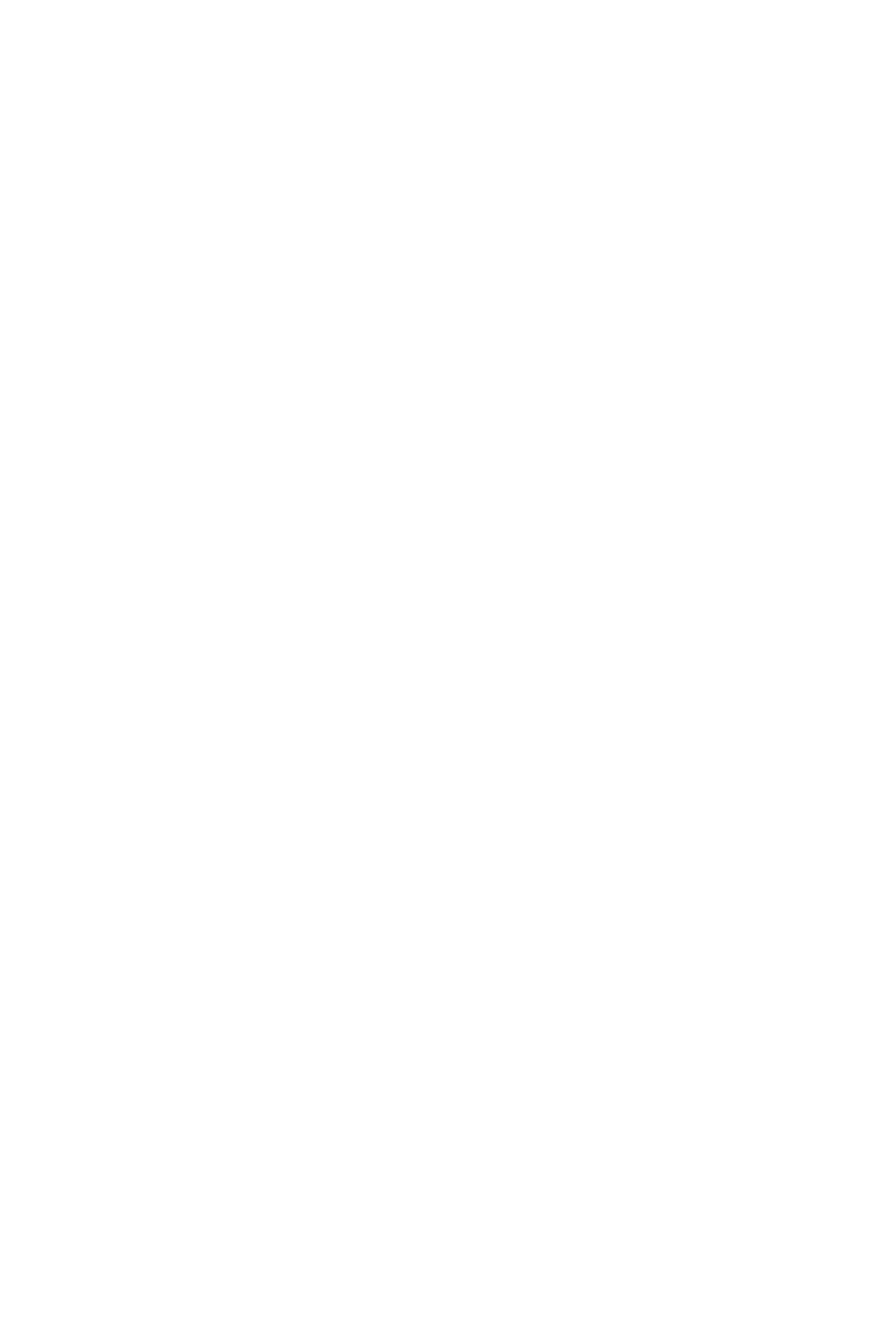# **SUMMARY**

The U.S. armed forces are transforming at a rapid rate while simultaneously fighting a Global War on Terror (GWOT). Changing tactics, techniques, procedures, and even organizations when faced with a dangerous and adaptive enemy is nothing unusual. Almost all successful armed forces have had to master change in the face of adversity. However, the changes that U.S. armed forces are adopting began long before the events of September 11, 2001. To begin to understand the scope of defense transformation and its impact on the future policy of the United States, the GWOT and the operations that define it must be viewed from the wider context of U.S. foreign and national security policy. Policymakers must recognize that the defense transformation decisions they make now are the ones with which as yet unidentified future political leaders will have to live.

Ideally, policy should drive the direction and form of defense transformation. However, defense transformation is not necessarily proceeding in this fashion. Rather, the military is pursuing a transformation plan based on its weapons systems technological preferences. Although when developed and fielded these weapons systems preferences almost assuredly will provide U.S. supremacy in state-centric warfare, their utility for lesser conflicts is suspect. Due to the long lead times associated with weapons system development, future political leaders may have their policy options constrained by a force structure that, although recently fielded, was imagined over 15 to 20 years previously for a reality that may no longer exist when the weapons become operational. The potential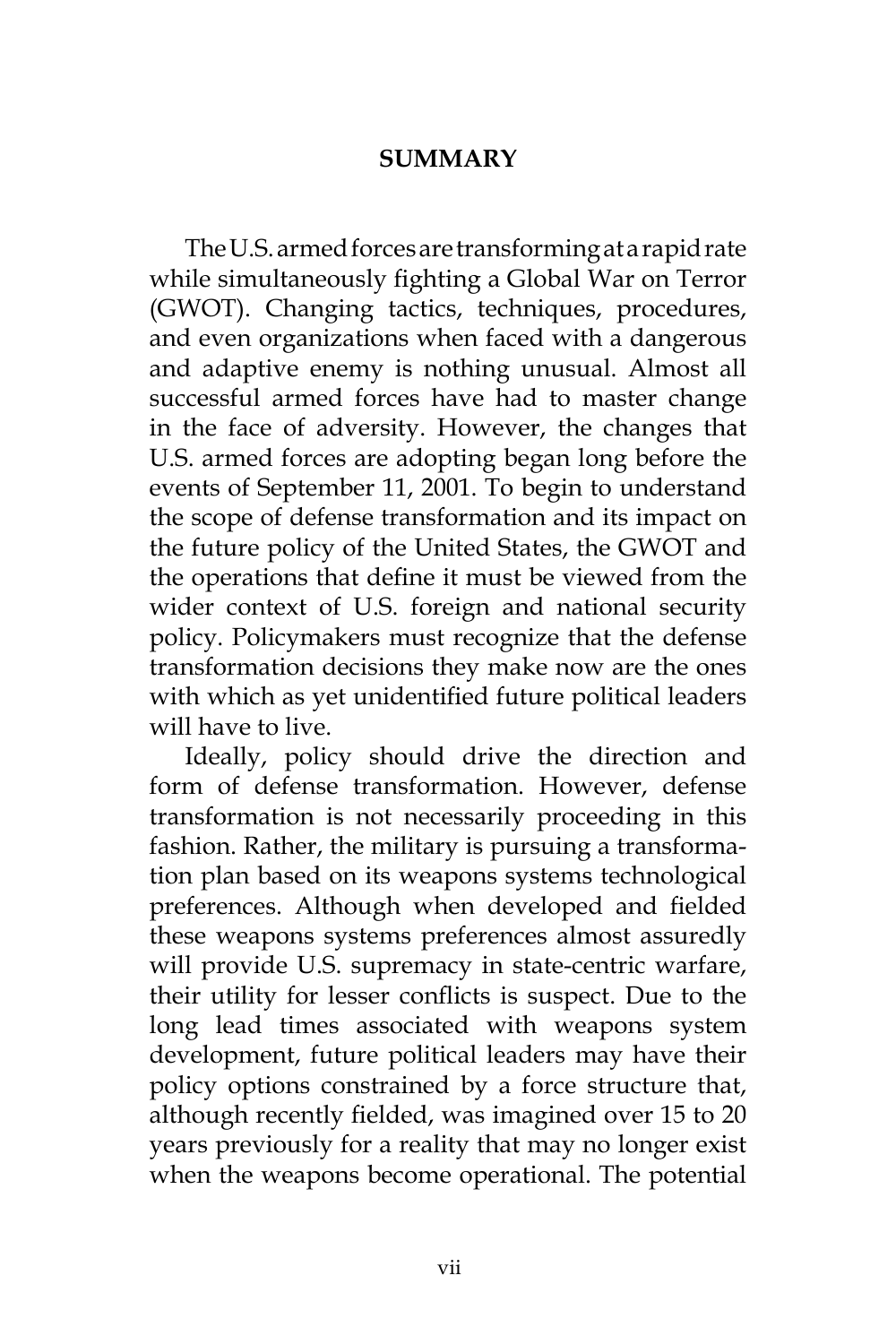to have a military force inadequately equipped and structured to support future policy has occurred largely because of three factors: first, the military, not policymakers, are the primary determinants of which weapons systems to acquire and develop; second, policy formulation planning horizons are much shorter than those of weapons systems acquisition; last, the military, at the urging of the civilian leadership within the Department of Defense (DoD) is pursuing a transformation plan based primarily on the somewhat narrow theoretical constructs of Network Centric Warfare (NCW).

The military, in determining what weapons systems are available to choose from, heavily influences the choices of the decisionmakers within DoD. De jure the Secretary of Defense decides what weapons will be funded for development; however, de facto the uniformed military steers the course of weapons systems procurement. Although the armed services would not be willing to relinquish this position, it is not a role they created, either. Rather, the exponential growth of technology in general and weapons systems technology in particular, coupled with the increasing complexity of warfare since World War II, have compelled the nation's civilian leadership to defer to the military's expertise in determining which weapons and force structures to acquire. Simply stated, neither the executive nor the legislative branches of government have the time or the inclination to master the arcane concepts, processes, and dialect of weapons systems development. Seldom do members of the executive branch or Congress challenge the military's weapons systems preferences, and when they do, it is in the aggregate, i.e., does the military really need that number of systems vice do they need the system at all. In rare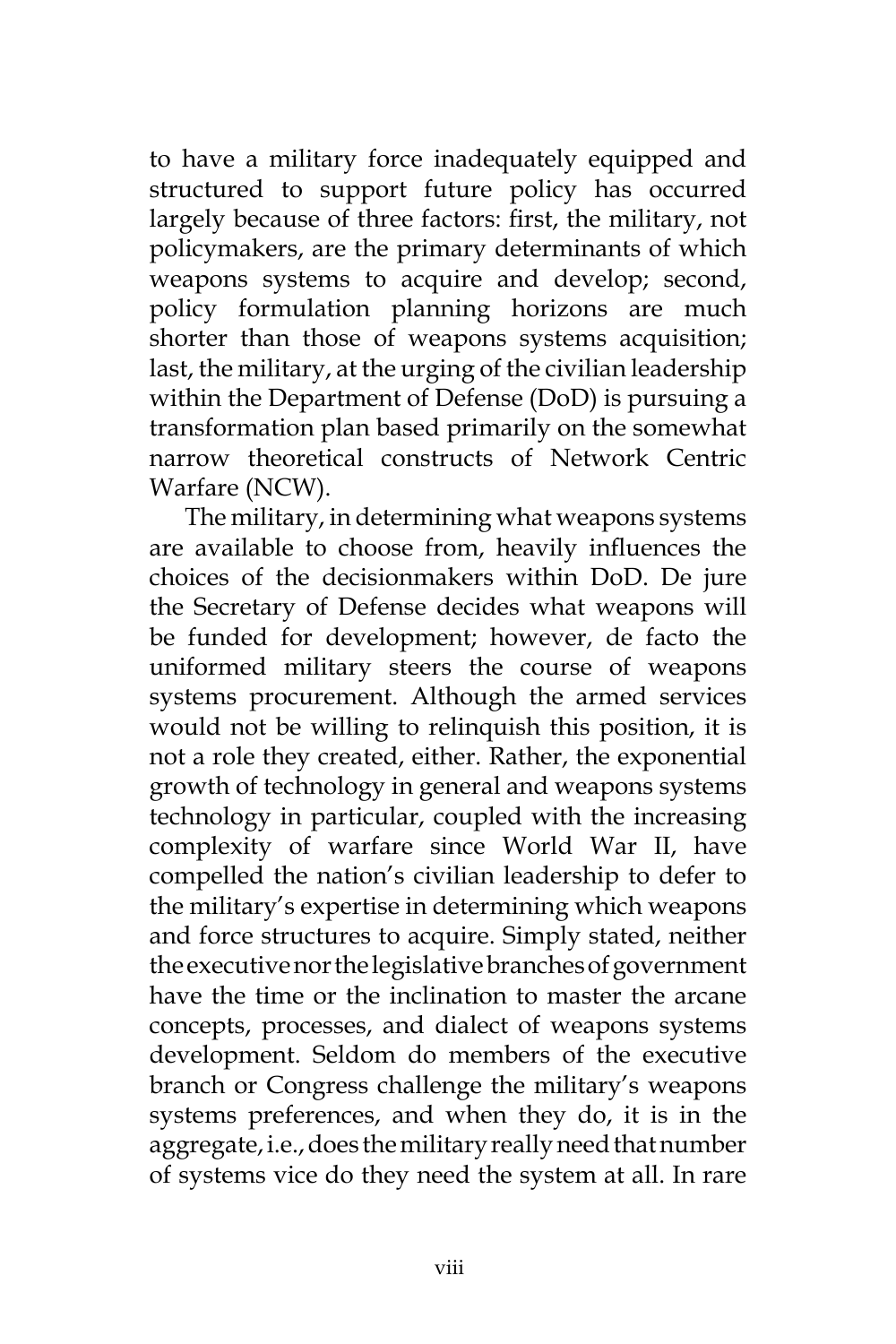instances, the Secretary of Defense or the Congress will cancel a particular weapons development program, but this normally occurs only after the program has been in development for 15-20 years, its developmental costs have far exceeded its projected funding, and other weapons systems with similar capabilities have obviated the need for it. Congress is more concerned with the military's stewardship of its budget and not whether the future military capabilities the armed forces are developing will be those that future political leaders will need to promote U.S. policy.

The transformation decisionmaking conundrum is compounded by foreign and national security policy development lagging behind weapons systems procurement and force structure development. This phenomenon, referred to in this monograph as "policy lag," results from the differences in the planning horizons, budgeting cycles, and predictability forecasts between foreign policy/national security strategy development on the one hand and weapons systems/ force structure development on the other. Foreign and national security policy planning rarely extends more than 4 to 5 years, whereas weapons system planning is seldom shorter than 12 years, with the norm being closer to 15 years. Additionally, policy is much harder to budget for since it depends on factors in the humanitarian world that are not quantifiable or measured easily. Conversely, weapons system procurement is easy to quantify, measure, and hence budget for. Weapons are material objects and subject to laws of science, while human beings, leaders, populations, and nation-states are not. Moreover, the congressional committees that authorize and appropriate funds for the development of weapons systems are discrete defense committees within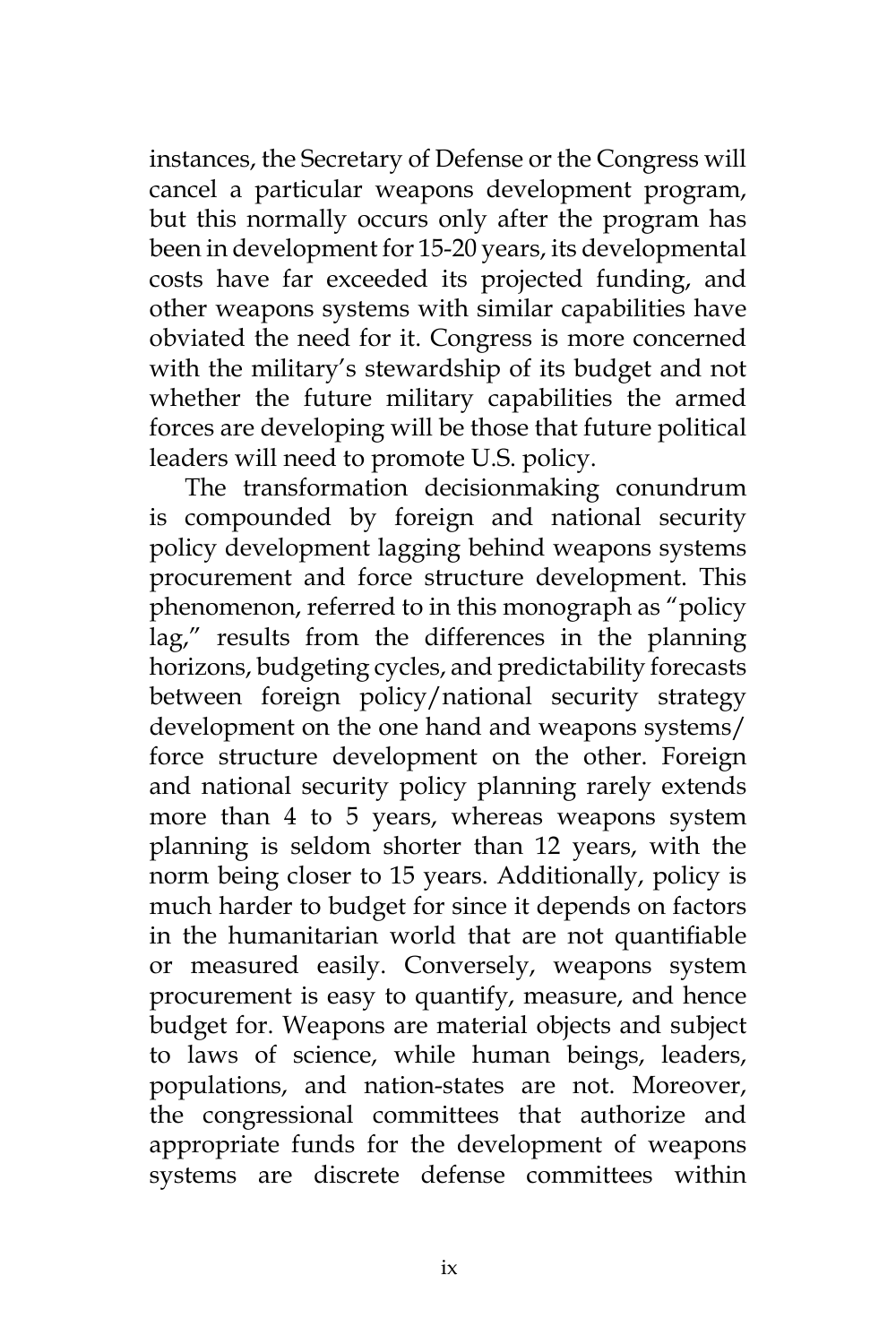Congress that are dedicated to military issues. The rest of government must navigate through nondepartment specific authorization and appropriations committees. Last, the results of foreign and national security policy planning are much harder to predict even in the short term (4 to 6 years), let alone in the long term. However, the development of weapons systems is very systematic and foreseeable. Although not all inclusive, the differences in planning horizons, budgeting cycles, and predictability are the chief factors that account for policy development lagging behind weapons systems development. Policy lag almost always results in the military acquiring tomorrow the weapons systems and force structure it needs today.

Last, the military and civilian leaderships within DoD are pursing a transformation plan that is based on a unitary theoretical operational construct: NCW. Combat operations in both Afghanistan and Iraq in 2001 and 2003, respectively, appeared to have justified NCW's proponents' belief in this form of warfare. But subsequent operations in both countries against insurgents, along with other low intensity combat undertakings, have called into question the utility of NCW as a panacea for America's future military operations. Wholesale adoption of the weapons systems and the force structure required to execute NCW could leave the United States prepared to fight the most dangerous but least likely threats and unprepared to fight the lest dangerous but most likely threats.

To mitigate the effects that the factors enumerated above have on defense transformation, the senior civilian and military leadership should: ensure that the congressional committees coordinate their actions so as to synchronize foreign/national security policy objectives with weapons systems/force structure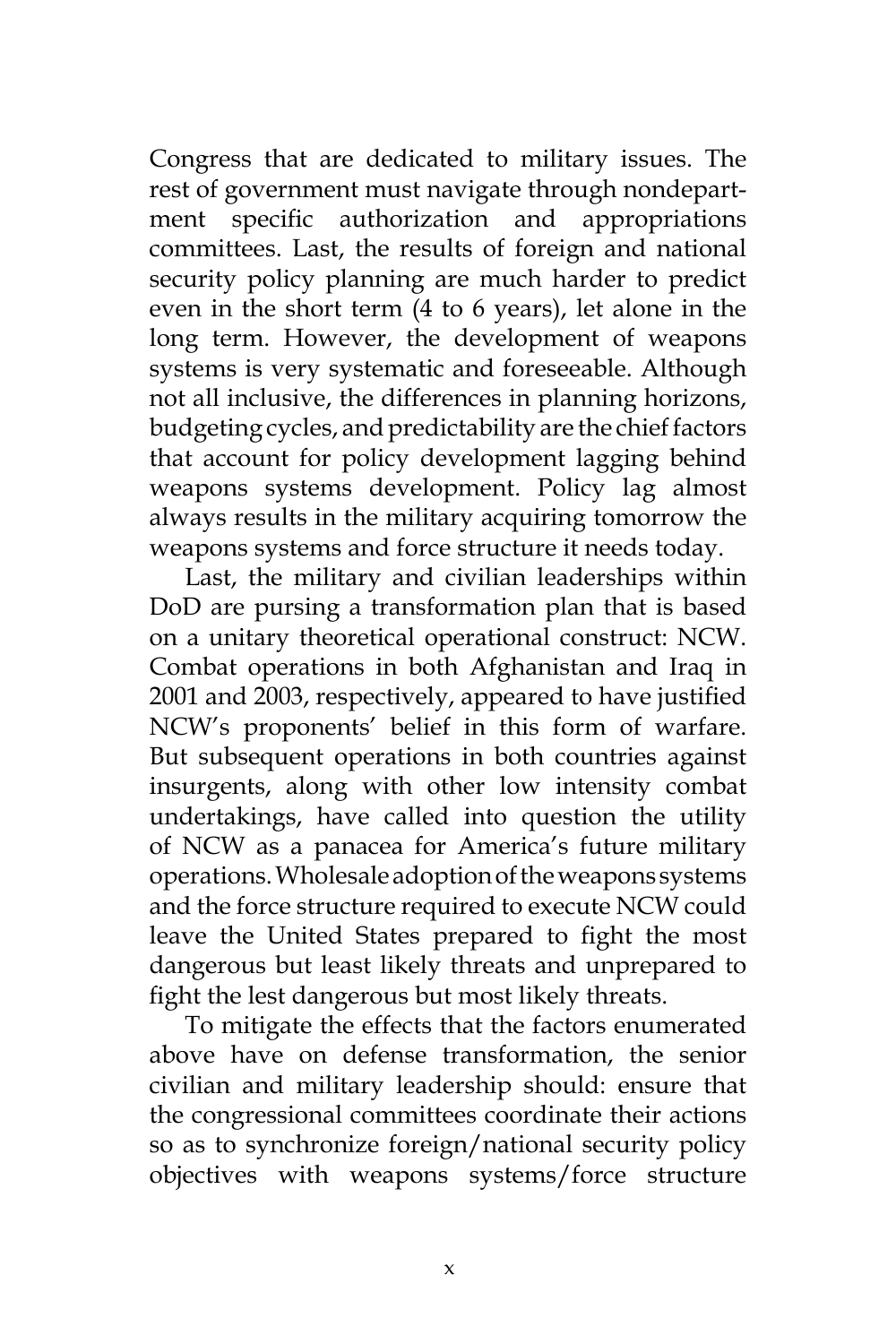decisions; reform the Defense Acquisition System's bureaucratic structure and procedures in order to reduce acquisition timelines significantly; acquire a broader range of technologies that will expand the U.S. military's future capability sets; develop a more diversified force structure capable of responding to the full range of the most likely challenges the United States will face; and, apportion the service budgets in accordance with the relative share of the missions they will receive in the future so they may acquire the technologies and force structure they need to obtain and promote the nation's interests.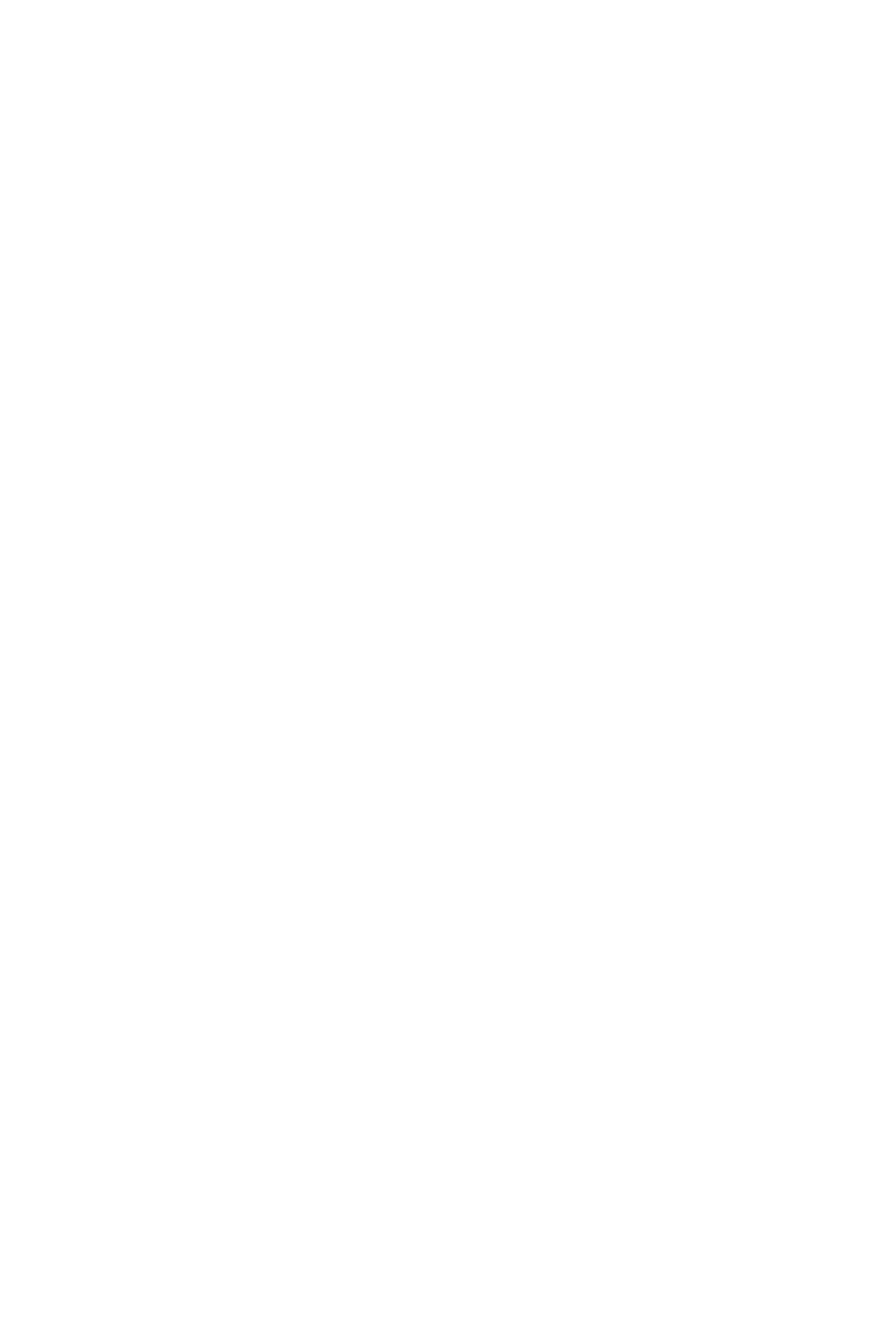# **DEFENSE TRANSFORMATION: TO WHAT, FOR WHAT?**

The military is one of several tools America's elected leadership has to promote, further, or obtain the nation's interests. In order not to constrain the policy options open to the civilian leadership, the military should possess a capability set that will enhance or enable the pursuit of a broad range of foreign policy and national security strategy scenarios. As a result, defense transformation should occur with the requirements of national security policy and strategy in mind. However, defense transformation is not proceeding in this fashion. Rather, the military is pursuing a transformation plan based on a group of weapons systems technologies which will ensure its supremacy in state-centric warfare, but whose utility outside of major force-on-force conflict is questionable at best. The military's weapons systems technological preferences, not policy, are driving the pace and form of the military's transformation and hence the future military capabilities that will be available to the nation's leadership. Due to the long lead times associated with weapon systems development, future political leaders may have their policy options constrained by a force structure that, although recently fielded, was imagined 15 to 20 years previously for a reality that may never have eventuated.

The potential to have a military force inadequately equipped and structured to support future policy has occurred largely because of three factors. First, the military, not policymakers, primarily determines not only which weapon systems technologies to develop, but also which ones will even be considered for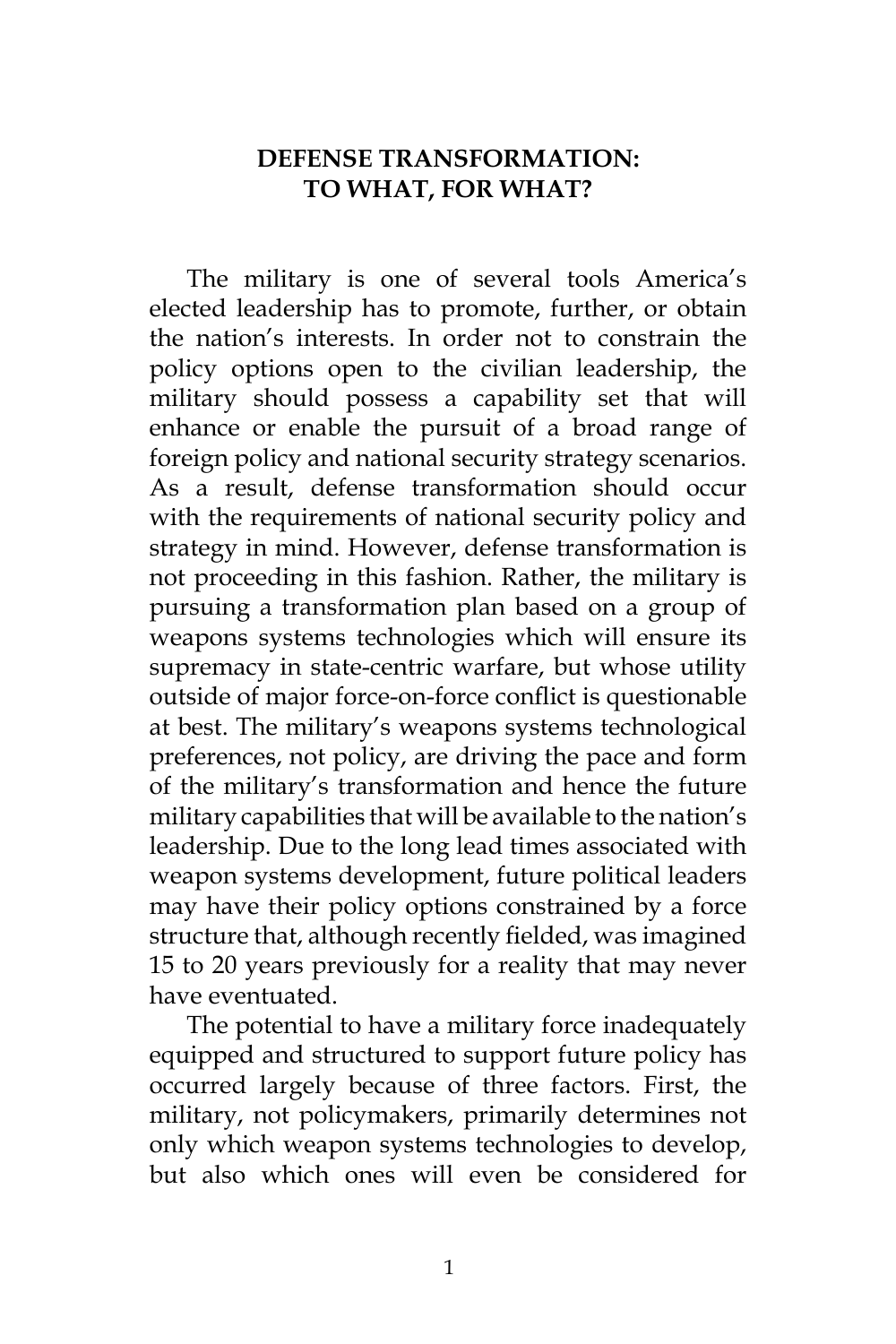development. Second, foreign and national security policy development lags behind weapon systems procurement and force structure development, instead of driving them. This phenomenon, referred to here as "policy lag," results from the differences in the planning horizons, budgeting cycles, and predictability forecasts between foreign policy/national security strategy development on the one hand and weapons systems/force structure development on the other. Policy lag usually results in the military acquiring tomorrow the weapons systems and force structure it needs today.<sup>1</sup> Last, enamored with its recent success during the conventional combat phases of Operations ENDURING FREEDOM and IRAQI FREEDOM (OEF and OIF, respectively) the military, at the urging of the civilian leadership within the DoD, is pursuing a transformation plan based primarily on the concepts and weapons systems required to implement network centric warfare (NCW).2 Pursing a discrete set of weapons systems technologies may hinder the military's ability to respond to other than state-on-state warfare scenarios, thus limiting the civilian leadership's policy options. As a result, the military may become self-limiting by acquiring primarily those technologies it needs to defeat a similarly equipped threat and neglect the possibilities offered by alternative technologies. The current transformation approach could leave the United States preparing to fight the least likely but most dangerous conflicts vice prepared for the most likely but least dangerous conflicts that it will face.

This monograph explores each of these factors that contribute to the incongruence between the transformational capabilities that the military is acquiring and their potential inability to support future policy options adequately when they are fielded. The monograph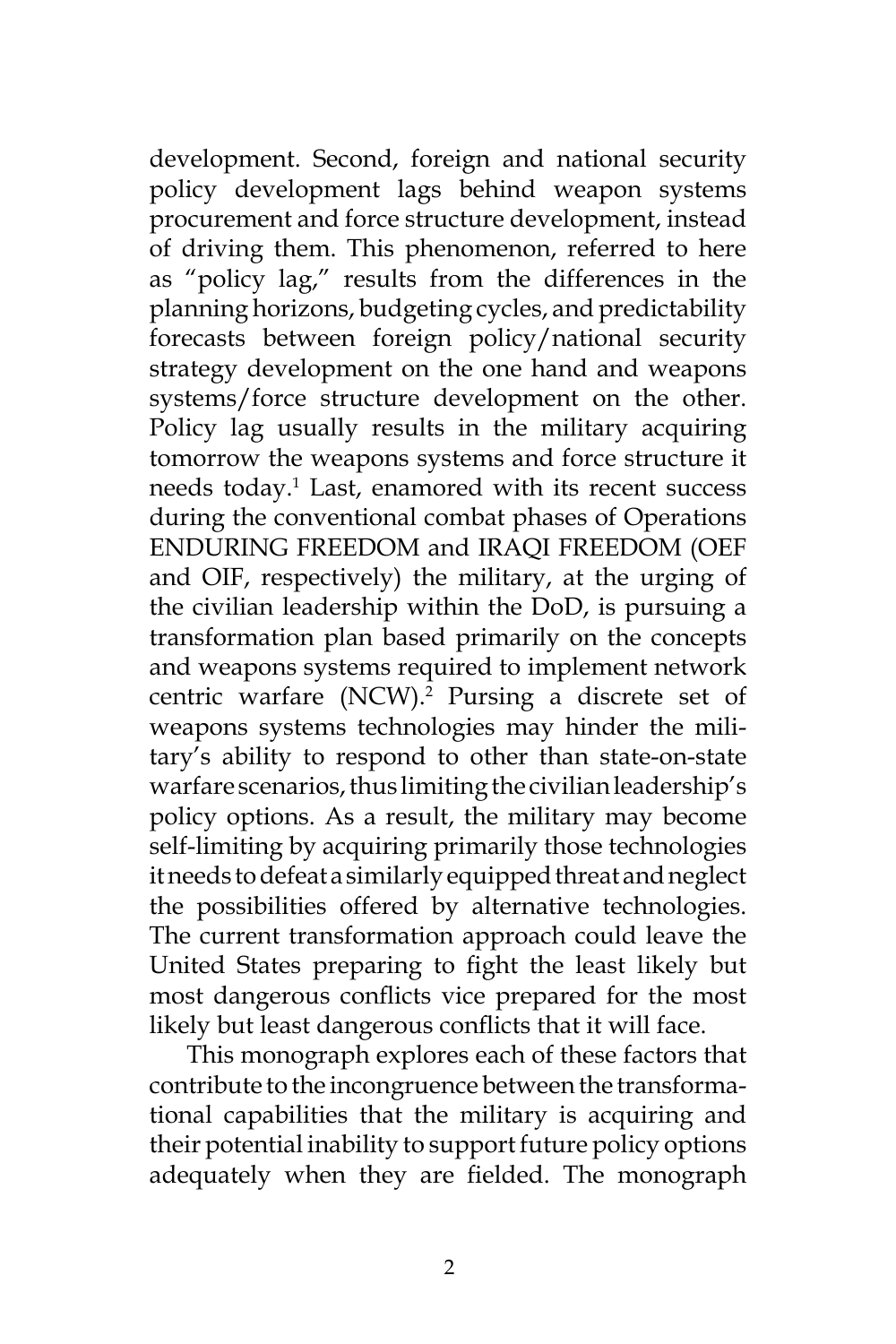closes by arguing that, since the future is extremely difficult to predict, the military should pursue a broad range of technologies that will both enhance and expand its future capability profile in order to better serve policy.

### **WEAPONS SYSTEMS DECISIONMAKING**

In principle, the selection of major weapons systems should be the result of a decisionmaking process at the national level that begins with the identification of U.S. national interests, goals, and objectives in both the near and the long term. Next, planners should develop the national military strategy or military policy that combines with other elements of national power (economic, political, and sociological/informational) to form the nation's grand strategy. Nested within the grand strategy should be decisions on force structure and doctrine, and the identification and acquisition of the means or resources to implement the strategy. In his book *Weapons Don't Make War*, Dr. Colin Gray states: "If it is policy to deter attack upon distant friends, strategy must specify what is to be deterred, and how and with what instruments deterrence is to be achieved. If the means for deterrence will not be available for several years, then policymakers must decide whether to risk a bluff or redefine policy."<sup>3</sup> But the process described above, though desirable in theory, is a practice not nearly so orderly, coherent, and fully realized as depicted. It is much more amorphous, with numerous dyadic relationships that allow for multipartite negotiations at various levels. The process is more circular and iterative than it is linear and progressive.<sup>4</sup> This section will explore who makes the weapons systems and transformation decisions and why. Next, it will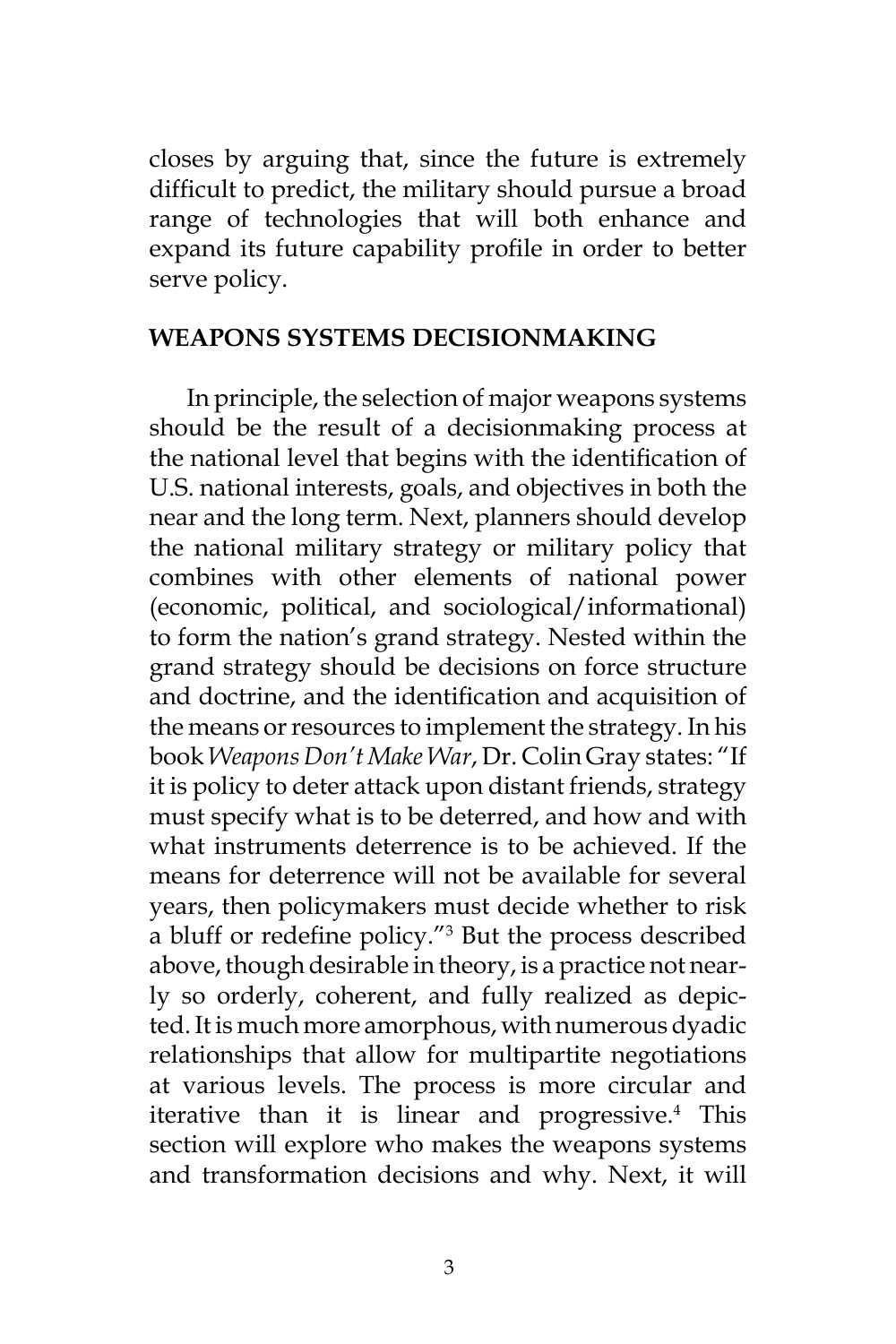examine how those decisions result in military force structure and the constraint(s) these acquired military capabilities may have on future foreign policy. It concludes with a case study involving the acquisition of the B-1 bomber that illustrates how past weapons systems decisions affect future policy options.

All too often, especially since the beginnings of exponential technological development during World War II, weapons systems decisions have influenced heavily both the national military strategy and the military's force structure. Thus, in part, weapons systems decisions determine what the nation's political leadership should do (the strategy its civilian leaders should pursue) and what they cannot do (the capabilities and limitations of the force structure the military adopts to optimize the technology).<sup>5</sup> In fact, given that most weapons systems have a 12-15 year development period, current weapons systems and force structure decisions often limit the policy options of future administrations that inherit a structure whose capability may not meet future policy needs.6 In 1986, Gordon Craig and Felix Gilbert, contributing authors to the original and subsequent editions of *Makers of Modern Strategy*, expressed essentially the same concern:

The actions that will be taken in future crises promise, indeed, to be predetermined and automatic in nature. One can argue plausibly that the autonomy of the political leadership begins to shrink from the moment that it authorizes the expenditure of national resources on this or that kind of weapons research or the production of this or that kind of bomber, missile, or submarine. Because of the lead time required for the realization of such projects, the decision made today inevitably determines or circumscribes policy at a later date, thus pre-judging situations that have not been foreseen and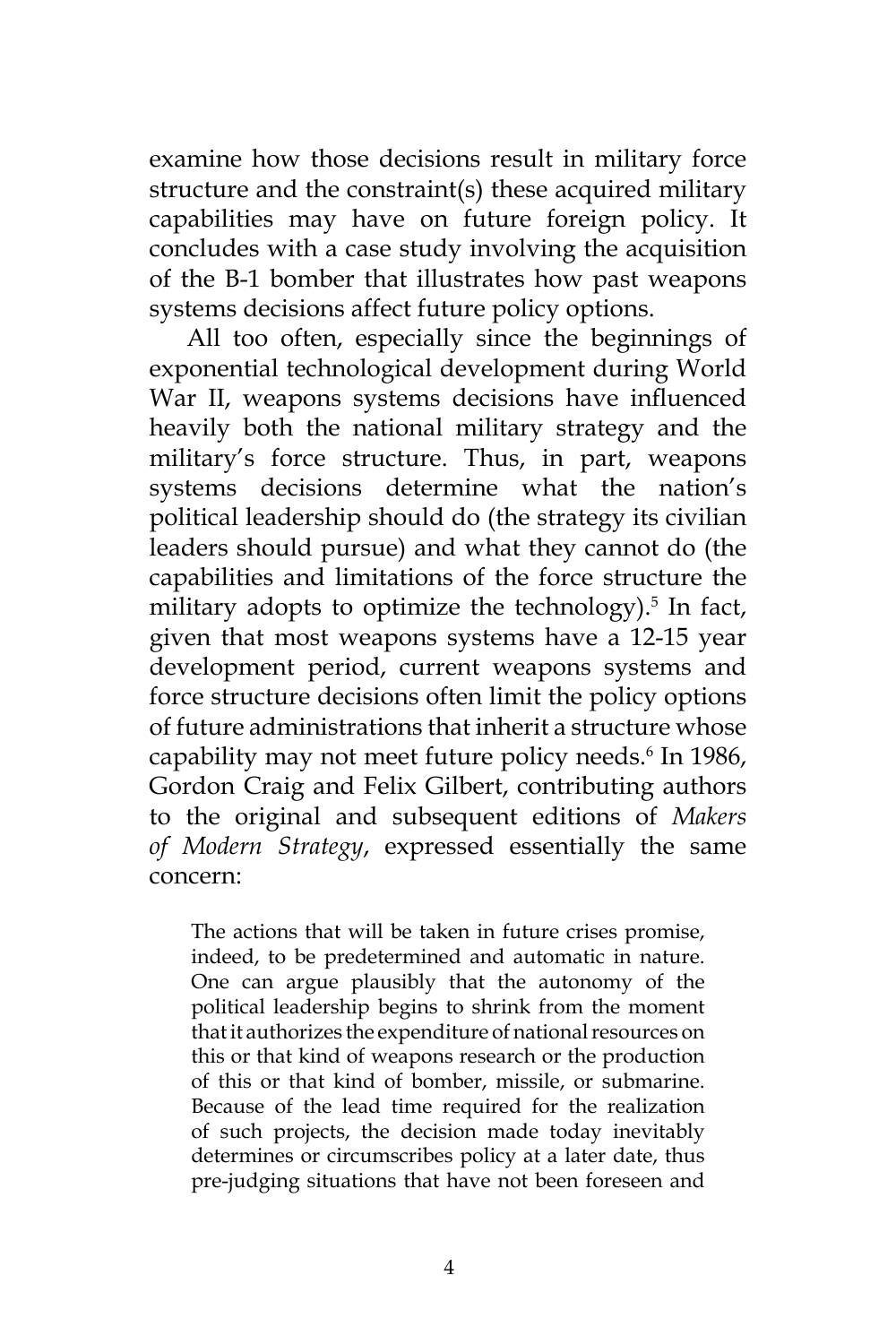limiting one's capabilities for contingencies that have not yet arisen.7

Weapon system decisions and the force structure they drive are fundamentally political decisions, given the impact they have on near and short-term policy. Leaving these decisions to the military represents a de facto abdication of important aspects of foreign policy formulation to the military.

Congress and the President often play the services off against one another in the battle over funds and programs, but they support the military's technologically-driven weapons systems preferences. The military's weapons systems selections are almost never challenged. Judith Reppy and Franklin A. Long, in the introduction to their anthology, *The Genesis of New Weapons: Decision Making for Military R&D*, quote Edwin Deagle as saying:

The central political feature of the weapon system acquisition process is that its control inevitably resides mainly in the hands of the services. No one else in the system had the information and the financial and staff resources, . . . Moreover, no one can match the unique claim to control of the military requirement process that the wearing of a uniform conveys. Thus, the struggle for civilian influence over the acquisition process will always be uphill. And, given the differences and purposes among the various political constituencies, which surround the Pentagon, civilian involvement will inevitably be diffuse, fragmented, and pluralistic.<sup>8</sup>

Both the executive and legislative branches of government have hesitated to challenge the military's weapons systems and force structure preferences. Given the scope and breadth of the nation's needs, neither the President nor any member of Congress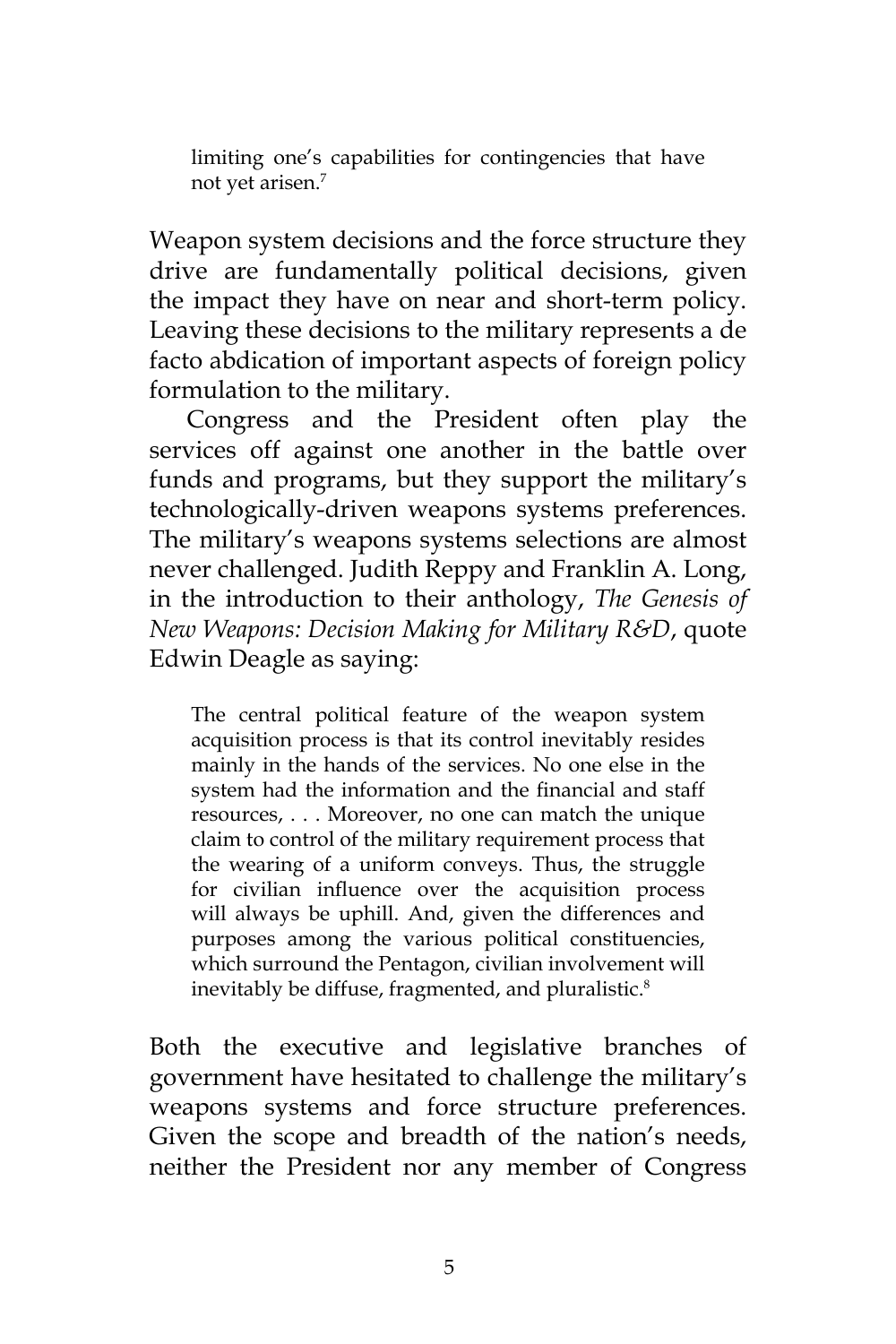has the time or inclination to master the technological and operational complexity of modern military operations. Instead, the U.S. civilian leadership relies on the military's expertise to determine what weapon systems to develop and procure; hence, the pattern and shape of defense transformation and, by extension, the military's capabilities in support of future foreign and nation security policy. Although this trend began during the lead-up to World War II, it was the onset of the Cold War that tightened the military's grip on the acquisition and transformation process.

During the Cold War, there was a constant tension between spending for defense and spending for social programs. For most of the Cold War, presidents strove to keep the defense budget within limits. With the domestic agenda holding primacy, in the absence of a crisis, foreign aid and defense desiderata were not always fully funded. Additionally, the program timelines seldom extended beyond the near term, i.e., to the end of the president's elected term.<sup>9</sup> Moreover, most presidents lacked the expertise and the time to delve into the arcane world of threat estimates, weapons technology, military budgets, force structure, and operational employment of military forces; hence, they relied on the military for that expertise.<sup>10</sup> Even a military professional turned politician like General Dwight D. Eisenhower considered the development of the nation's conventional force capability a secondary issue. Focused on the domestic agenda, Eisenhower chose to rely on nuclear weapons and budget ceilings to shape R&D, weapons acquisition, strategy, and force structure.<sup>11</sup>

Congress labored under similar constraints. It seldom had the expertise to challenge military acquisitions, force structure, or strategy recommendations.<sup>12</sup>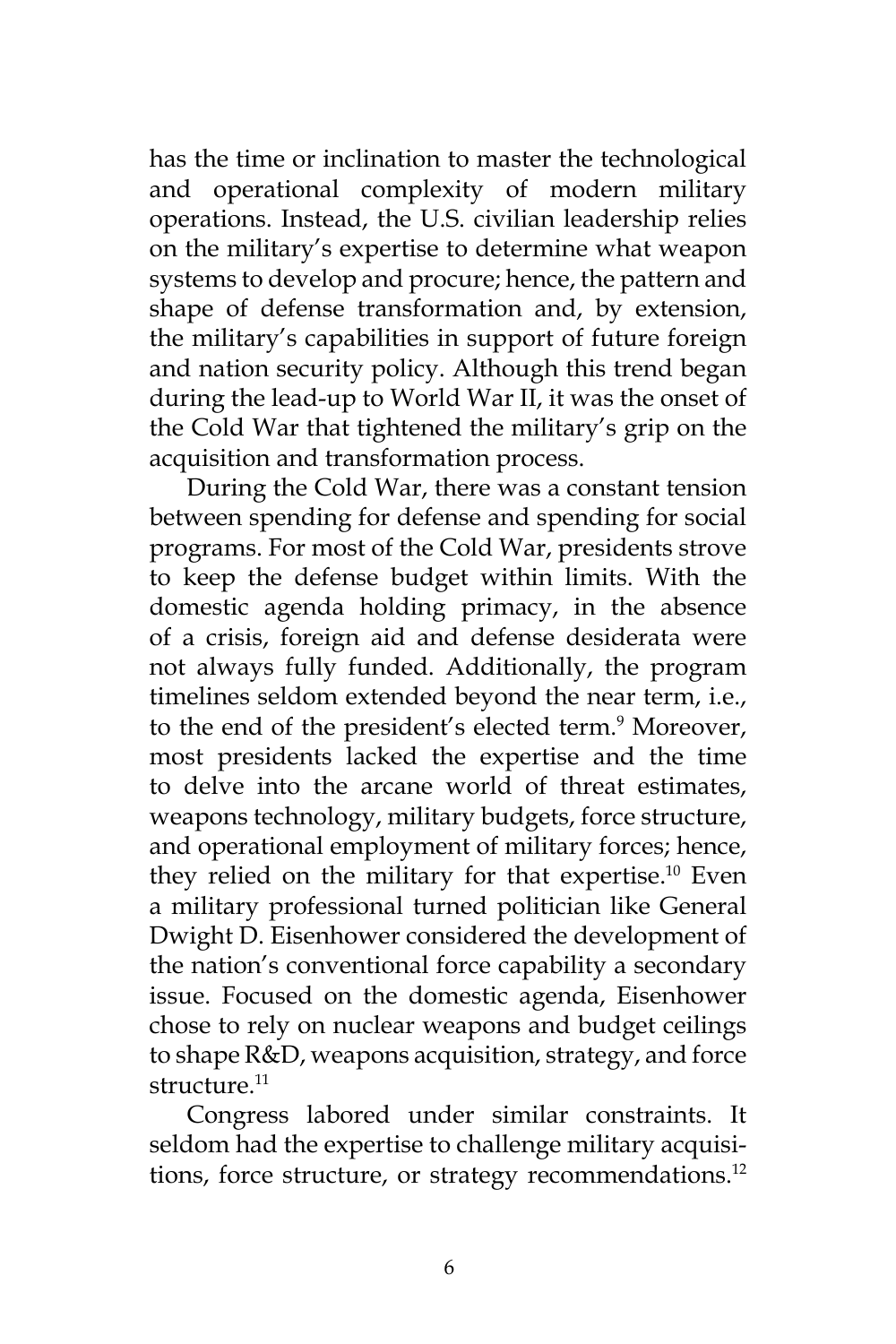Instead, Congress focused on ensuring that the military followed prescribed contracting procedures; avoided waste, fraud, or abuse; and distributed major defense contracts to as many districts as possible.13 Congressmen did not, nor could they, review military weapons acquisition decisions, strategy, and force structure within an overarching strategic context.<sup>14</sup> In *The Decisionmaking Role of Congress,* Reppy and Long wrote:

Just as important, the military utility of new [weapon] systems should be balanced against the effect they may have on international stability and future security in a world where other countries can and do react to U.S. technological initiatives. Unfortunately, Congress does not analyze these larger issues. . . . Relying, as they do, mainly on Pentagon witnesses, the armed services committees rarely hear a rounded analysis of the United States' international position, strengths, and weaknesses, and the members tend to lose sight of the broader context of national security.15

 Likewise, Congress's committee structure virtually precludes a systematic, coordinated, and thorough review of weapons acquisition.

The various committees and subcommittees of Congress that dealt with the armed forces, foreign policy, and technology focused on specific issues. They approached each issue narrowly and in a fragmented manner.16 For example, among the Senate Armed Services Committee's several subcommittees was one dealing with research, development, testing, and evaluation (RDT&E), and another that dealt with appropriations.<sup>17</sup> However, they did not necessarily coordinate their approach.18 Hence, a weapon system could be approved for testing and development, only to have its procurement dollars undercut. Moreover,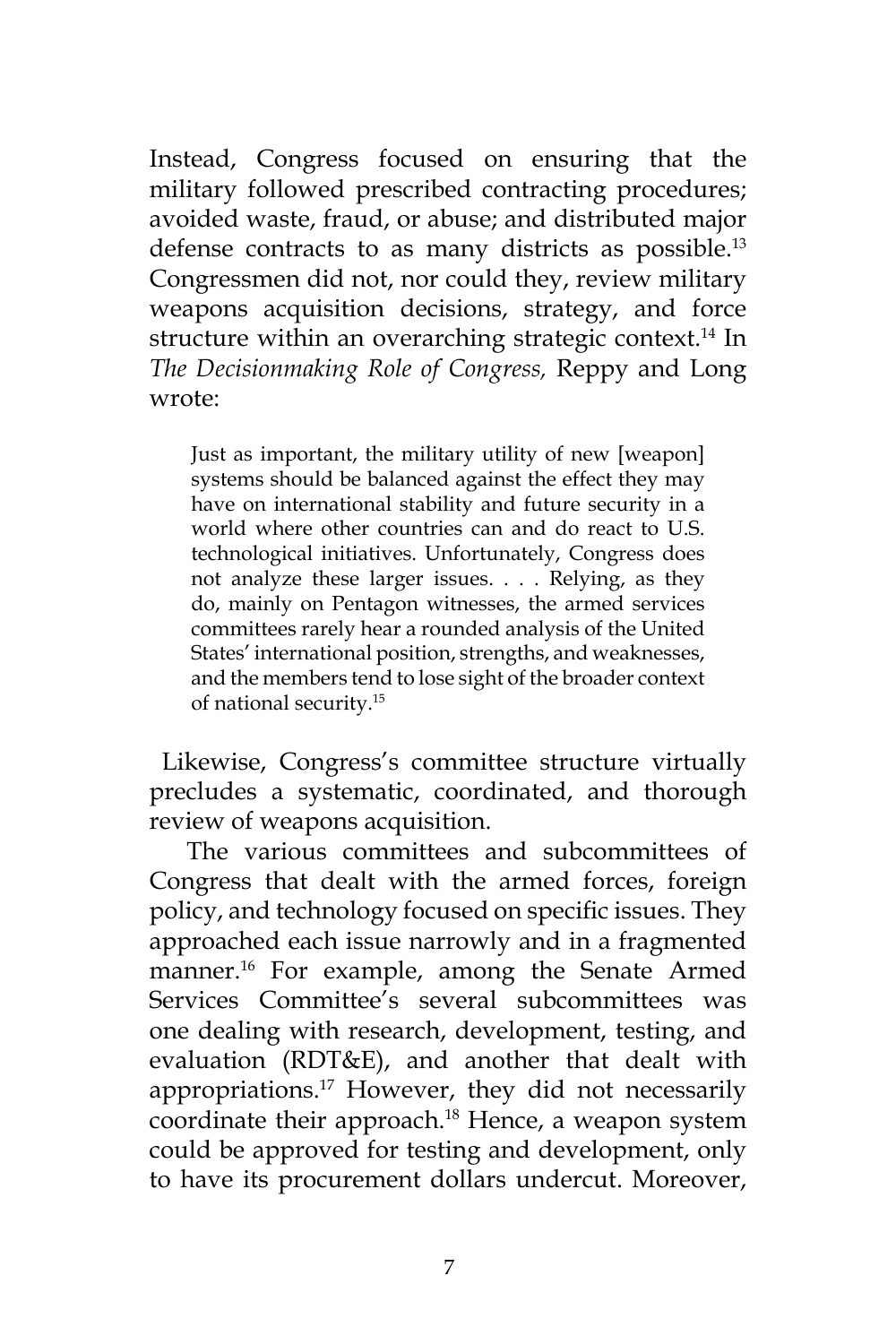these subcommittees did not interface with the Senate Foreign Relations Committee. Therefore, the weapons system/foreign policy/national security strategy linkage was not strong.<sup>19</sup> Finally, committee review often boiled down to constituency-related issues, such as spending, that aided an individual member's district.<sup>20</sup> Taken together, these factors militated against the development of a coherent set of national priorities, which the political leadership could have used to guide the weapon acquisition process. The constraints of the political structure enumerated above promoted the military's autonomy in weapon acquisition decisions, strategy development, and force structure during the Cold War, which has continued to this day.

# **MILITARY DECISIONMAKING, FORCE STRUCTURE, AND POLICY**

The relative autonomy that the military has in selecting which weapons systems to develop affects national policy in the long term through the development of future force structure. According to Joint Publication 1-02, *Department of Defense Dictionary of Military and Associated Terms* (April 2001), force structure is the "numbers, size, and composition of the units that comprise U.S. defense forces: e.g., divisions, ships, air wings."<sup>21</sup> This includes the numbers and types of weapons systems the forces have in their inventory. Instead of being driven by strategy, weapon acquisition decisions tend to be technology-driven.<sup>22</sup> The RDT&E process on average consumes between 10 and 15 years, with some systems taking less time (aircraft carriers, 6-8 years) and more technologically advanced systems taking much longer (B-1 bomber, 23 years).<sup>23</sup> When weapons systems become operational,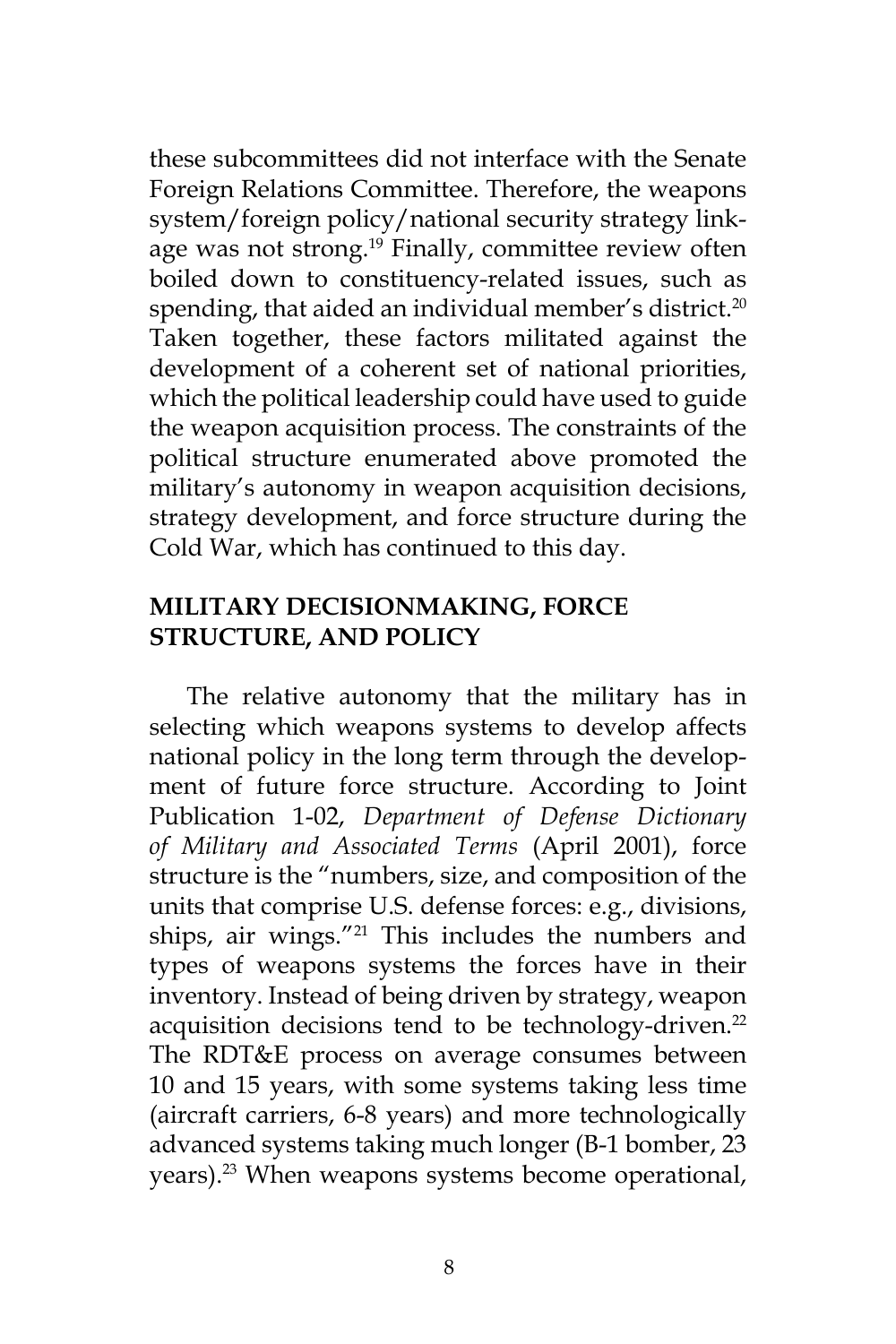they are placed into an organizational architecture designed to maximize their capabilities and within a doctrinal context that governs their employment. The resultant force structure has inherent capabilities and limitations.

The weapons-systems decisions the military makes now affect future foreign and national security policies when those weapons systems are fielded in some 15 years. Contributing to the influence of current acquisition decisions on future policy is what could be called "policy lag." Other than in very broad terms, rarely does America's elected leadership outline a comprehensive foreign policy that extends beyond the incumbent's term.<sup>24</sup> A number of factors account for this: the pluralism inherent to the political system, the primacy of the domestic agenda, the power of the bureaucracy, the presidential life cycle and his approval rating, the influence of the news media and other political actors, the sharing of powers within a federal system, and the tendency of ad hoc crisis management to supplant long-term strategy.<sup>25</sup> Even though presidents are the chief agents for the conduct of American foreign and national security policy, their power is constrained by the factors just mentioned. Thus U.S. foreign policy tends to be disjointed and characterized by a series of political compromises.<sup>26</sup>

The military, on the other hand, does not labor under any such constraints. For example, the Air Force does not have to sell the nation on what bomber or fighter to procure. They may have to lobby Congress for money to get the numbers of a particular weapon system they need; still, the decision to acquire it remains de facto internal to the Air Force.<sup>27</sup> Due to the nature of the development and acquisition cycle, military R&D and acquisition planning almost always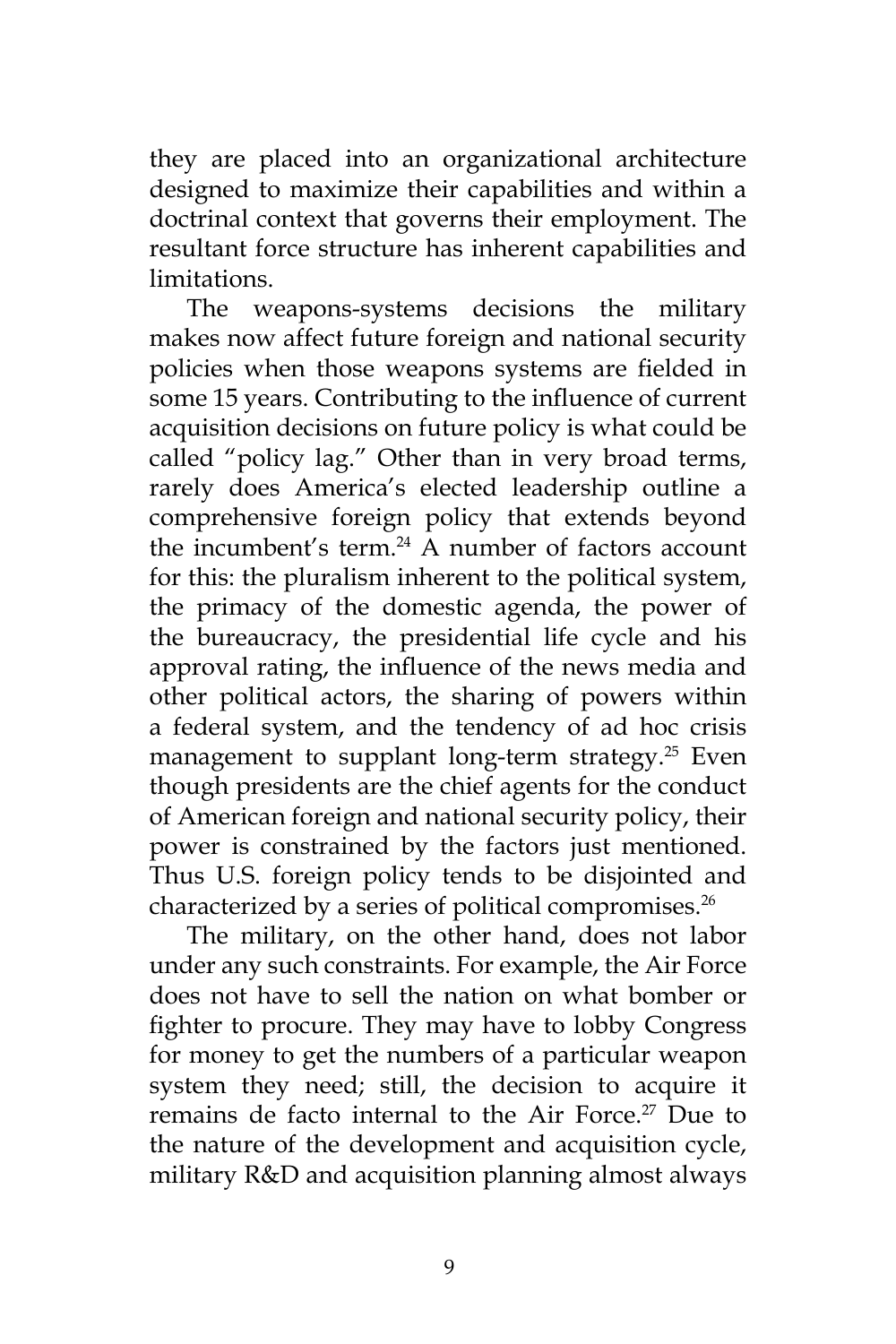extends 15 to 20 years, while foreign policy planning rarely extends beyond the administration's current term. As mentioned previously, the military's expertise and autonomy in the weapons systems development process during the Cold War rarely was challenged. Consequently, political leaders saw their policy options circumscribed by the decisions the military had made during previous administrations.<sup>28</sup> As the Cold War illustrates, future presidents can change force structure; however, the political price of doing so is normally prohibitive.<sup>29</sup> With regard to the B-2 bomber, for example, over a 7-year period the sunk costs were \$8.5 billion in R&D and \$16.4 billion in procurement, producing a total of nearly \$25 billion spent on the first 15 aircraft alone.<sup>30</sup> With such a huge previous investment, future presidents will think twice about abandoning the weapon.

Discarding one weapons system for another affects the readiness of the force, because it normally requires training and restructuring. Still another cost is that a major reorganization of the armed forces normally involves winners and losers within the political process. Benefit redistribution is fraught with political liability and jeopardizes the president's agenda.<sup>31</sup> Each new president inherits a military force structure that, with minor exceptions, was created several administrations previously. This phenomenon was previously identified as "policy lag."32 While presidents often tinker with military force structure by adding to or taking from it incrementally, for the most part they tend to make do with the force structure they inherit.<sup>33</sup>

The development of the B-1 illustrates how problematic it is to expect the military's current weapons systems decisions for acquisitions 20 years in the future to actually support the foreign and national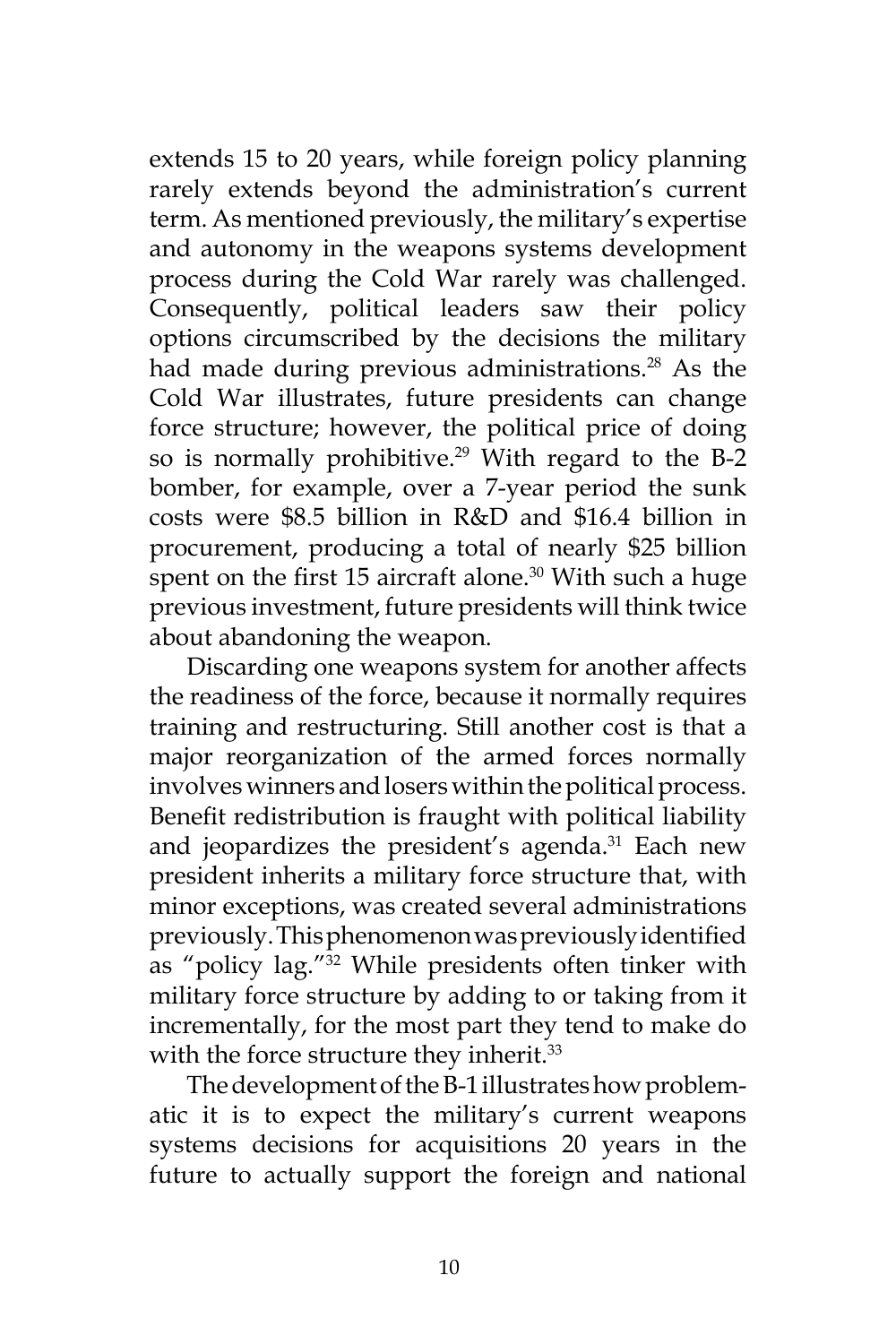security policies of the nation's future political leaders. When the B-1 bomber finally was fielded, policy had changed and the weapon system was obsolete. The conceptual development of the B-1 bomber began in 1961, with the B-70 bomber as part of the Air Force's Advanced Manned Strategic Aircraft program (AMSA). This program was designed to meet the perceived need by the Air Force to acquire a bomber capable of penetrating Soviet air space undetected at low or high level. Begun under the John F. Kennedy administration, the B-1's development continued through the Lyndon Johnson, Richard Nixon, Jimmy Carter, and Ronald Reagan administrations.<sup>34</sup> The B-1 finally entered the Air Force's inventory in 1986.<sup>35</sup> Over the course of the B-1's development, America's foreign policy orientation changed four times. Flexible response gave way to Nixon's policy of détente, then Carter's accommodation under a theory of complex interdependency, and, finally, Reagan's policy of global confrontation with the Soviet Union.36 In fact, in 1977 the Carter administration cancelled the B-1 after over \$22.9 billion had been spent on its research and development.<sup>37</sup> But, like the mythical phoenix, the B-1 rose from its own ashes during the early years of the Reagan presidency, and by the mid-1980s, it entered the Air Force's inventory.

When Reagan became president, the United States began a massive rearmament. The Air Force revived the B-1 program, although 4 years had been lost on its development, and by 1982-83, 3 years before the B-1's fielding, its utility was questioned in light of the B-2 stealth bomber, which the Air Force had been developing in secret and concurrently with the B-1.<sup>38</sup> Moreover, by the time the Air Force began fielding the B-1, the Cold War had begun to thaw as Soviet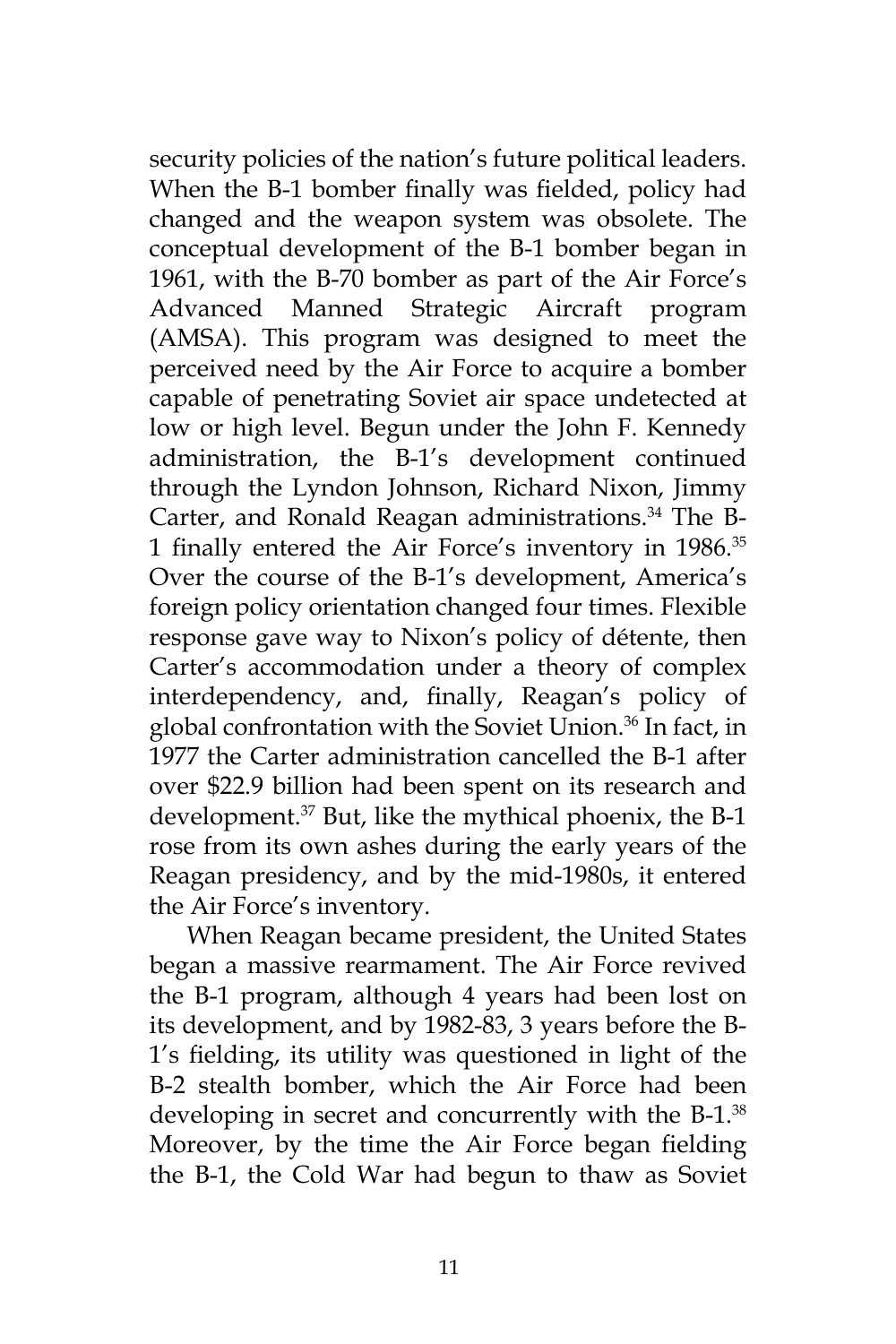Premier Mikhail Gorbachev announced a policy of *glasnost* (openness) and *perestroika* (restructuring), and the Reagan administration began to cooperate with the Soviet Union on further limiting strategic weapons and promoting nuclear disarmament.<sup>39</sup> By the time the last B-1 bomber wing was operational, the Cold War had ended and the B-2 bomber had replaced it on grounds of technological superiority. The story of its acquisition is as much a testament to the military's acknowledged expertise, autonomy, and the strength of its political alliances as it is an indictment of the lack of coordination between weapon system development and national security strategy formulation.<sup>40</sup> "The importance of organizational preferences was striking especially in the case of the B-1 program. The Air Force's commitment to the B-1 triumphed over Robert McNamara's outright opposition to it, David Packard's attempt to shape it, and, ultimately, Jimmy Carter's effort to cancel it."41

The 100 B-1's procured by the Air Force cost the taxpayer over 28 billion dollars after 1981, with more than 78 percent of the program's cost appropriated before the first prototype was flown successfully.<sup>42</sup> The Air Force certified that the B-1 would be built for no more than \$28.3 billion as a condition for getting congressional approval for its resurrection. As an additional measure for quelling political opposition, the Air Force improvised a new mission for the plane: "At the beginning of 1981, the Air Force plans called for B-1s to be converted to carry cruise missiles once the Stealths were ready; thus creating a synergistic effect. Air Force officers admitted privately that the new synergism had more to do with politically justifying the B-1B than with attacking the Soviet Union."43 As it turned out, the entire fleet of B-1s had to be retrofitted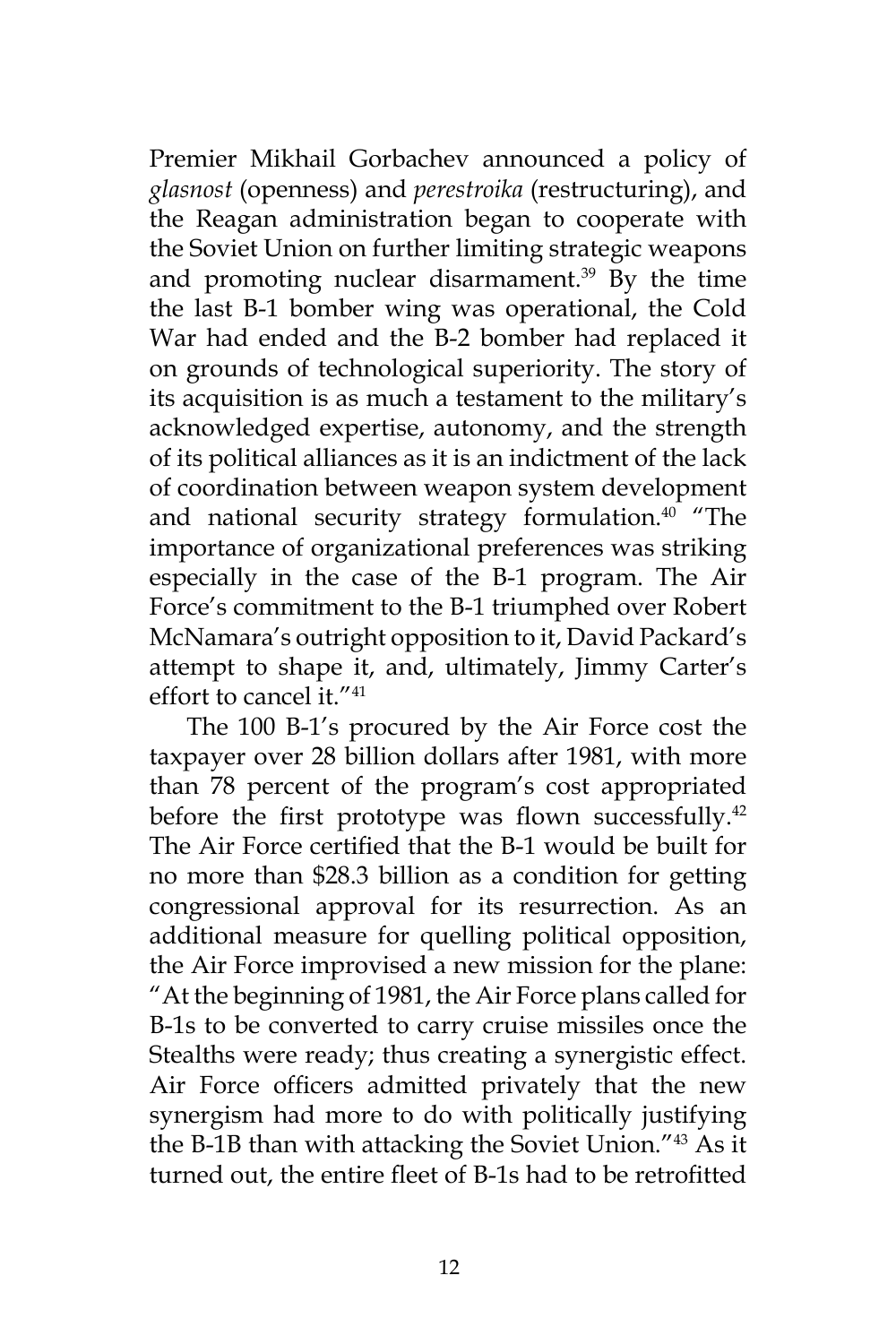at an additional cost of \$3 billion. Given the \$22.9 billion R&D cost prior to its cancellation in 1977, its post-1980 cost of \$28.3 billion, and the additional \$3 billion more for retrofit, the total cost of the program over 27 years was \$54.2 billion. Critics of the program called the B-1 "a flying Edsel" and "a dismal failure." They could rightly ask what other programs the Air Force could have better spent the money on.<sup>44</sup>

In 1988, Nick Kotz wrote: "The B-1's development has been marred by political indecisiveness, bureaucratic obsessions, Air Force overreaching, parochialism, partisan demagoguery, and an utter lack of consensus on defense priorities and procurement strategies."45 By 1994, DoD no longer considered the B-1B a strategic weapon, which had been the sole purpose for its creation. It was now classified as a conventional weapon, having been replaced by the B-2 and the venerable B-52H.46

While it is unfair to blame either the military or America's political leadership for not anticipating the end of the Cold War, it is fair to question their pursuit of a weapons program that by 1981 was redundant, if not irrelevant, as a strategic deterrent. America's strategic deterrent resided primarily in its array of Intercontinental Ballistic Missiles (ICBMs), Intermediate Range Ballistic Missiles (IRBMs), Submarine-Launched Ballistic Missiles (SLBMs), cruise missile technology, and only secondarily in its manned bomber force.<sup>47</sup> Moreover, because the military steadily upgraded the capabilities of its B-52 force over the years, it could have continued to bridge (as it does today) the perceived technological gap produced by the lengthy development of the B-1 bomber. The end of the Cold War was unknowable, but the production and fielding of the bomber was predictable, as was the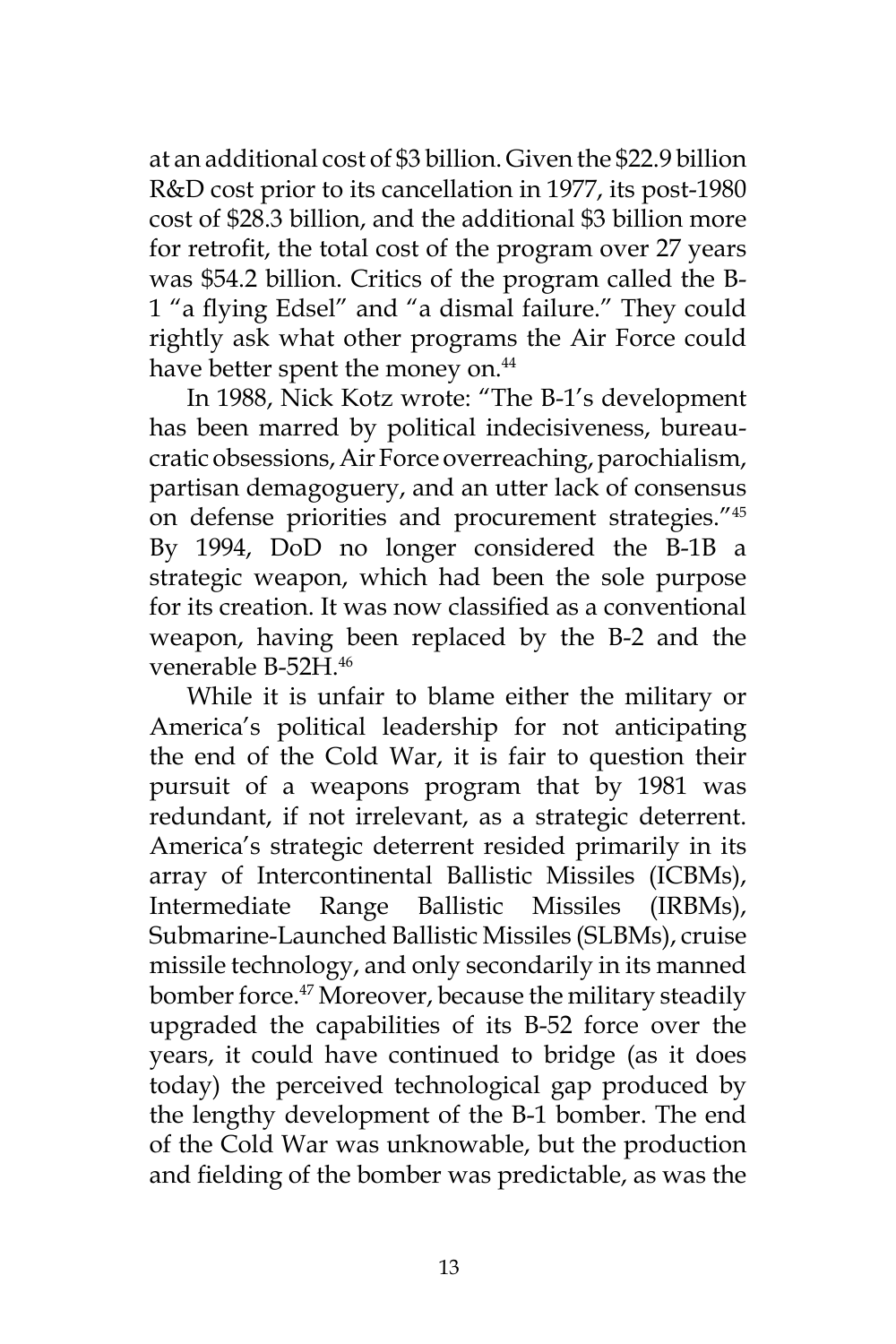cost benefit analysis of producing the B-1 in light of existing bombers and missiles, future bombers (the B-2), and the strategic deterrent capability called for by the national security strategy.

The B-1 remains in the Air Force's active inventory as part of the Cold War's legacy force.<sup>48</sup> It has been converted to accomplish missions that it was not designed for and for which a less costly alternative would have sufficed.<sup>49</sup> The Reagan, George H.W. Bush, Bill Clinton, and George W. Bush administrations inherited this weapon system and the force structure built to employ it. The aircraft's life expectancy is 50 to-70 years, so the B-1 could be around for another 40 plus years.50 The B-1 is currently configured as a cruise missile and smart bomb platform, which can operate at extended standoff distances.<sup>51</sup> Its acquisition cost, based on post-1980 figures, was \$280 million per plane. The older B-52 can fulfill the same mission, with slightly less payload. Its acquisition cost in 1998 constant dollars was \$32 million per plane. Given the huge budget outlays to procure the B-1 and the additional costs to maintain, man, and fly (in September 1987, it cost \$21,000 an hour to operate one B-1); the Air Force is unlikely to risk further censure by abandoning it. $52$ Instead, the B-1 promises to be an aircraft in search of a mission. Moreover, it will continue to affect policy options if only because its development and operating cost have consumed money, and will continue to do so, that could otherwise be applied to the development and acquisition of more advanced technologies. Similarly, strategies that call for the use of military force, especially airpower, may be constrained by the presence of this weapon system in the inventory: it may not be suited to the policy and military strategy the administration would like to execute, but it is available.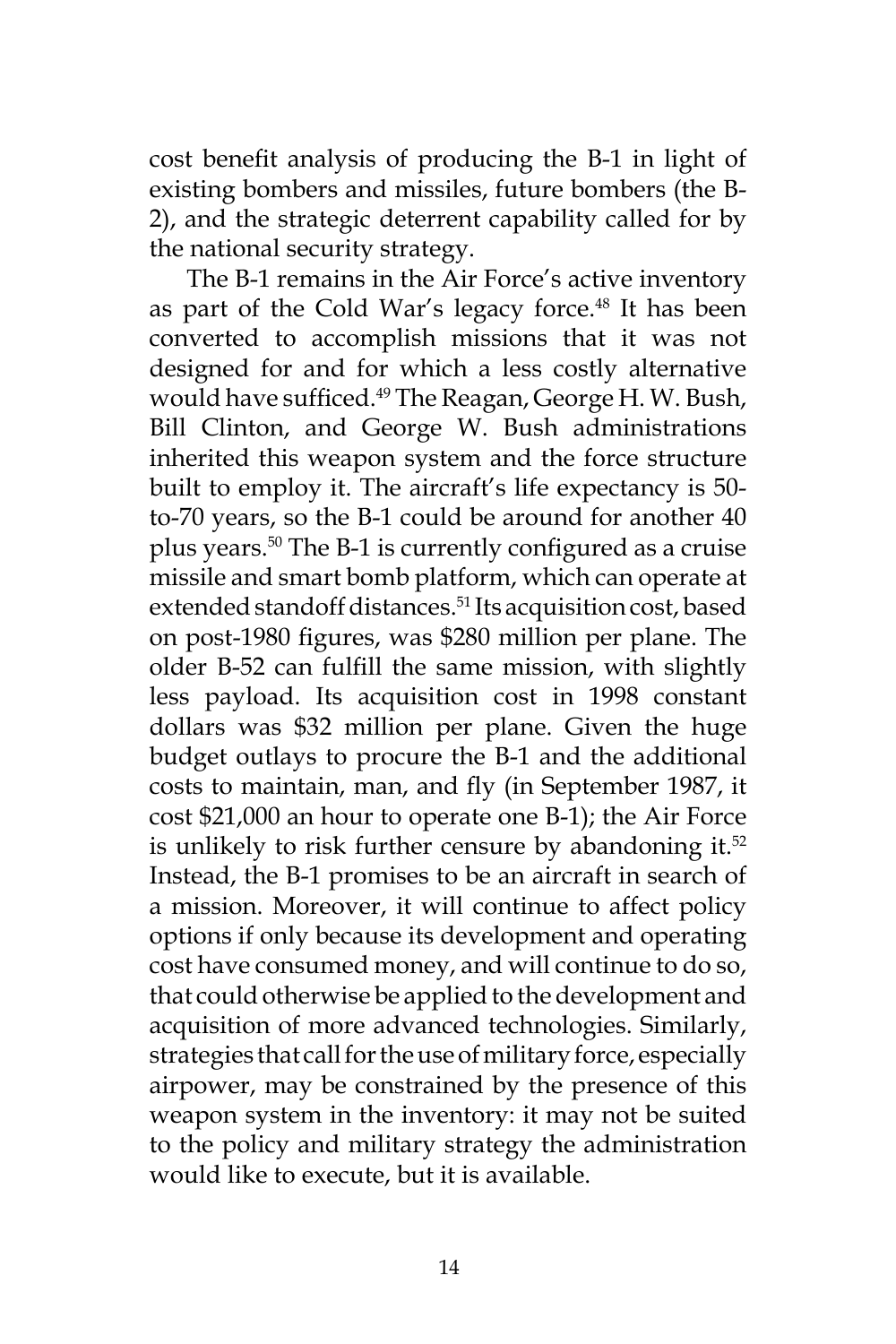The decision to develop and acquire the B-1 represented a choice that the military (Air Force) made from among other alternatives (for example, upgrading the B-52, developing advanced fighters, procuring of more B-2s, or acquiring additional strategic lift such as the C-5A, C-141, and C-17) predicated on a worldview no longer valid when the plane became operational 27 years later.<sup>53</sup> Moreover, the military made the weapons systems choices that affected future foreign policy, not the elected civilian leadership.<sup>54</sup> As a result of this asynchrony between policy and weapons systems development, or what is referred to here as policy lag, the B-1 essentially became obsolete in the final stages of its fielding.<sup>55</sup>

Proponents of the B-1 maintain that its development played a useful role in the SALT and later START negotiations with the Soviet Union as a bargaining chip to encourage the Soviets to reduce their strategic weapons. Three factors undermine this claim. First, the preponderance of America's strategic nuclear weapons capability resided in its ICBMs, IRBMs, and SLBMs. These strategic systems, constituting the main threat to the Union of Soviet Socialist Republic's (USSR) existence, were the ones the Soviets wanted reduced. Second, the oft-vaunted ability of the B-1 to penetrate the sophisticated Soviet air defenses was always theoretical and problematic. Once an enemy learns of a capability, the technological advantage of the weapon system lasts only as long as it takes the enemy to develop a countermeasure. Last, given the prodigious financial and political resources the Air Force expended to procure the B-1, it is difficult to imagine it willingly relinquishing the weapon system absent quid pro quo in its other weapons programs. Air Force prestige and identity were bound up intimately with the B-1 bomber.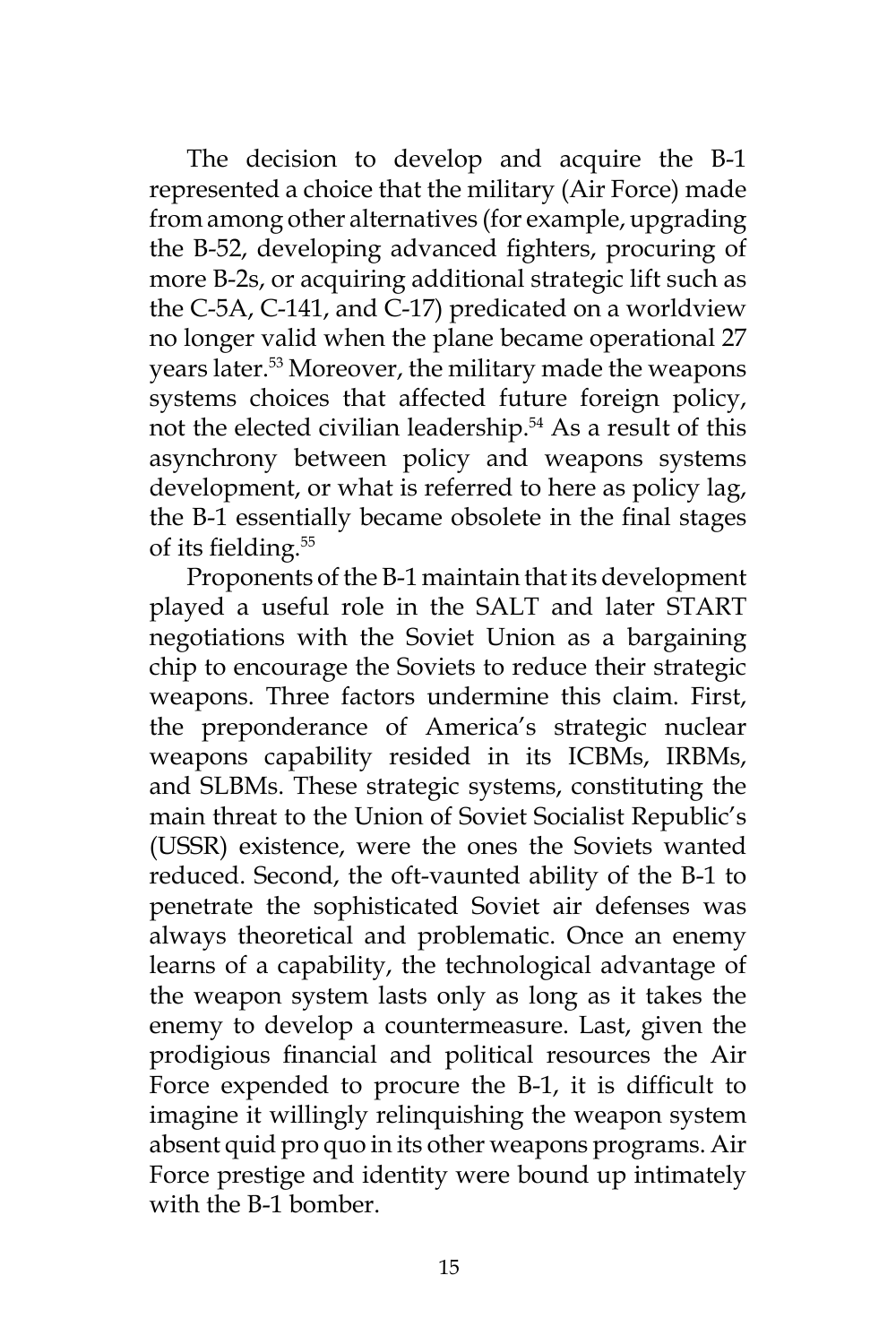B-1 adherents also played up the versatility of the bomber. Even as the B-1's strategic role diminished, it could still perform conventional missions based on its considerable standoff capability, or so it was claimed. This argument also is flawed. First, the B-1 was developed and sold to Congress and the American people as a strategic weapon, one that would provide the United States with a significant military advantage. The United States had plenty of less costly alternatives, like the B-52, for conventional missions. Moreover, the threats America faced in the post-Cold War era did not require the capabilities of the technologically advanced B-1 to defeat these threats because they were not associated with sophisticated air defense systems. Last, claiming that the standoff capability of the B-1 minimizes risk to the crews is equally contentious. The standoff capability of the B-1 has nothing to do with the aircraft itself; rather, it results from sophisticated weapons munitions on board it. Those missiles and bombs can be launched with equal effectiveness and standoff distance from a dirigible, and for a fraction of the cost.

As the case of the B-1 illustrates, the foreign policy options of America's leadership are constrained (financially and operationally) by the military's decision to acquire specific Cold War weapons systems. In some instances, it is not the weapons systems themselves that are in question as much as the number of such systems in the inventory and the force structure built around them. For example, does the United States in the post-Cold War era need almost 1,200 (including 464 in the National Guard) AH-64 *Apache Longbow* attack helicopters, weapons systems that were designed in the early 1970s to destroy massed Soviet armored formations that no longer exist?<sup>56</sup> Does the nation need 11 nuclear-powered aircraft carriers and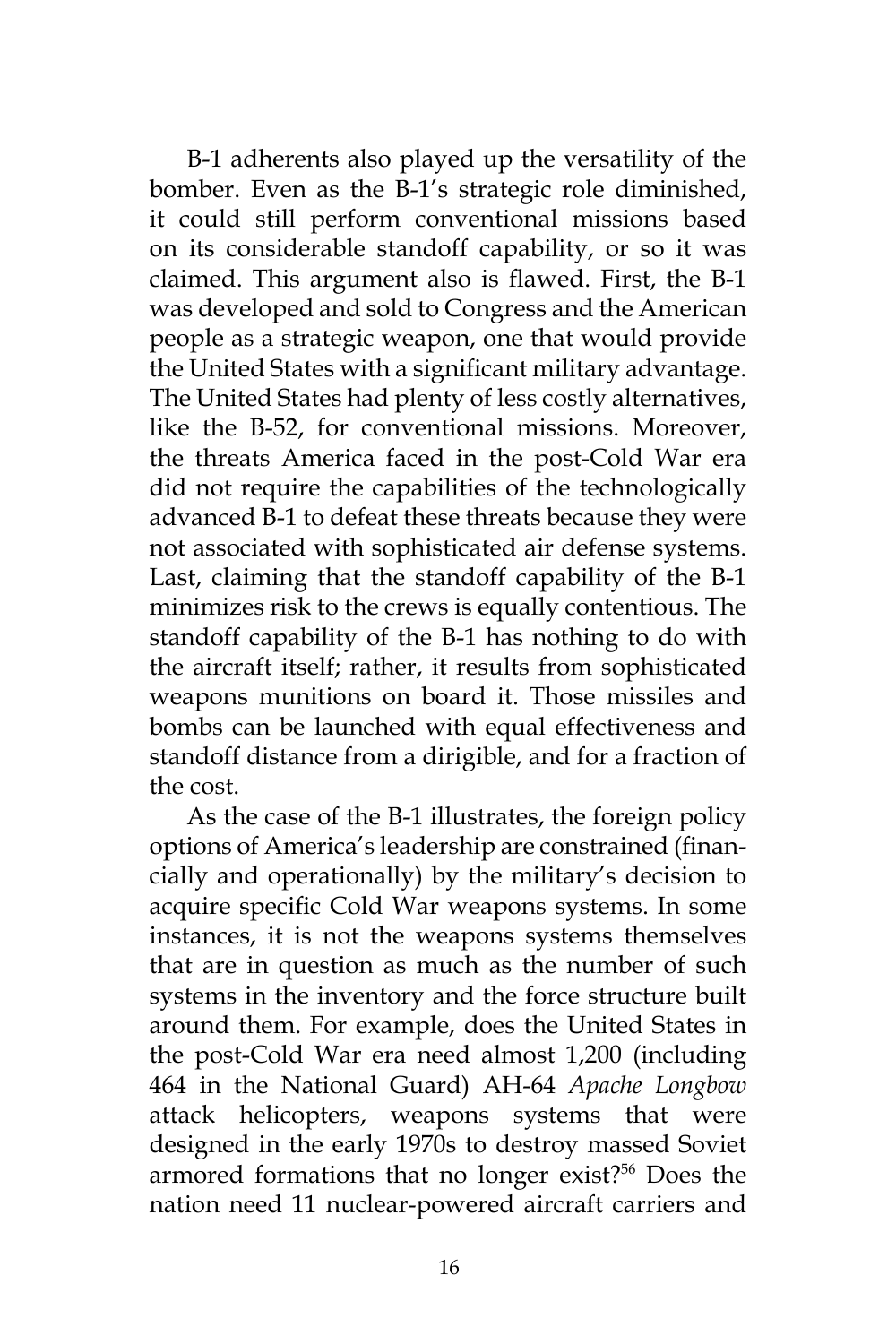their associated battle groups when the sea lanes are not threatened?57 What weapon system technologies should the military develop and what force structure should the military have, given the threats the nation faces, or the capabilities it feels it needs, and the policy it wants to implement both at home and abroad? These questions are not new; they have been raised before and undoubtedly will surface again. Part of the answer lies in an examination of the apparent disconnects between weapons development and force structure decisions, on the one hand, and foreign policy and national security strategy decisions, on the other.

While linking weapon system development, acquisition, and future force structure to policy was difficult during the Cold War, it became even more of a challenge in the post-Cold War era when there is not a clearly defined threat on which to focus. Since 1989 and the end of the Cold War, there have been four changes in national security strategy.<sup>58</sup> With respect to America's basic foreign policy stance, the United States shed its previous one and adopted a new one in 1990, 1993, 1996, 2000, and 2002 (see Figure 1 below). The tenor of these foreign policy changes has in part depended on and been conditioned by the weapons systems and force structure the political leadership inherited from the Cold War. Even though the armed forces are presently changing/transforming, the decisions made on what capabilities to acquire and how to organize and employ those capabilities remain primarily with the military.59 Moreover, due to the nature of RDT&E and acquisition system, these decisions drive the development of military capabilities that are largely independent of policy.<sup>60</sup>

Figure 1 illustrates the potential disconnect between weapons systems development and force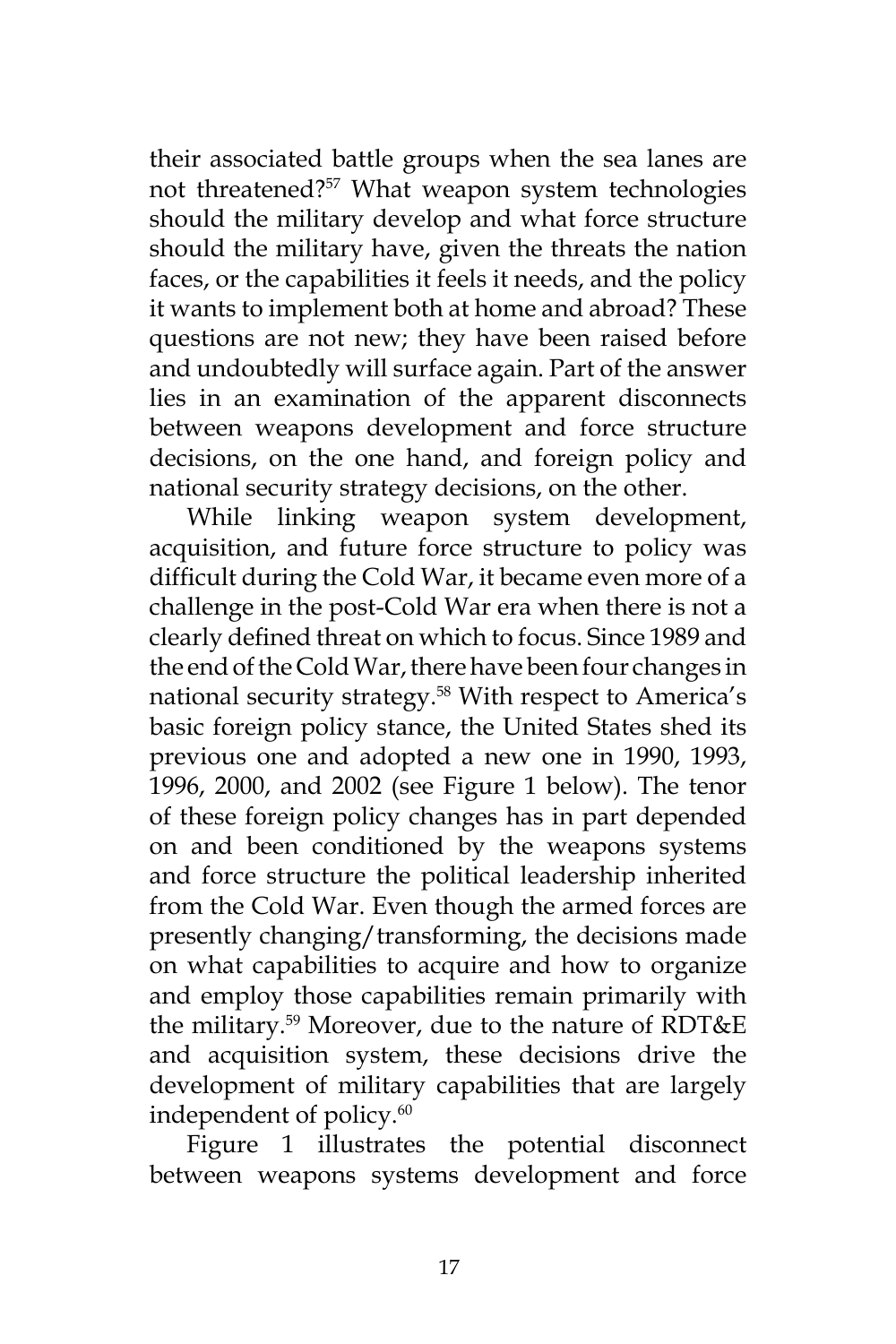structure on the one hand, and foreign policy on the other. It compares changes in foreign policy to the force structure at the national leadership's disposal should policy decisions call for the use of force.

Weapons systems and their encapsulating force structure do not remain static. Changing technology dictates that part of the military's force structure will be in almost constant transition. Presently, the military has three force structures (although it acknowledges only two, the current and the future force). The first is the current force. The current force is a residual Cold War-era force designed to defeat a Soviet-based threat. It constitutes most of the military's present force structure. The second category, the transition force, consists of a percentage of the force that is modernizing with prototypes of future force equipment, but which is not fully trained or ready. The transition force is a bridge between the current force and the force structure that the military is building toward, called the future force.<sup>61</sup> Emerging technology drives the future force's development.

While the terminology used in this figure – current, transition, and future force—is most germane to the Army, it describes the process that all the services use. The Air Force, for example, had the B-52 (current), the B-1 (transition), and the B-2 (future) operational at the same time. But the most important insight to derive from the figure is the relationship among weapons systems decisions, the type of force in place or projected to be in place, and the potential unsuitability of that force with respect to shifts in foreign policy. For example, the Cold War current force that was developed and acquired to defeat the Soviet threat in central Europe is still in existence today and is projected to remain in the active components until 2015, longer in the reserve components.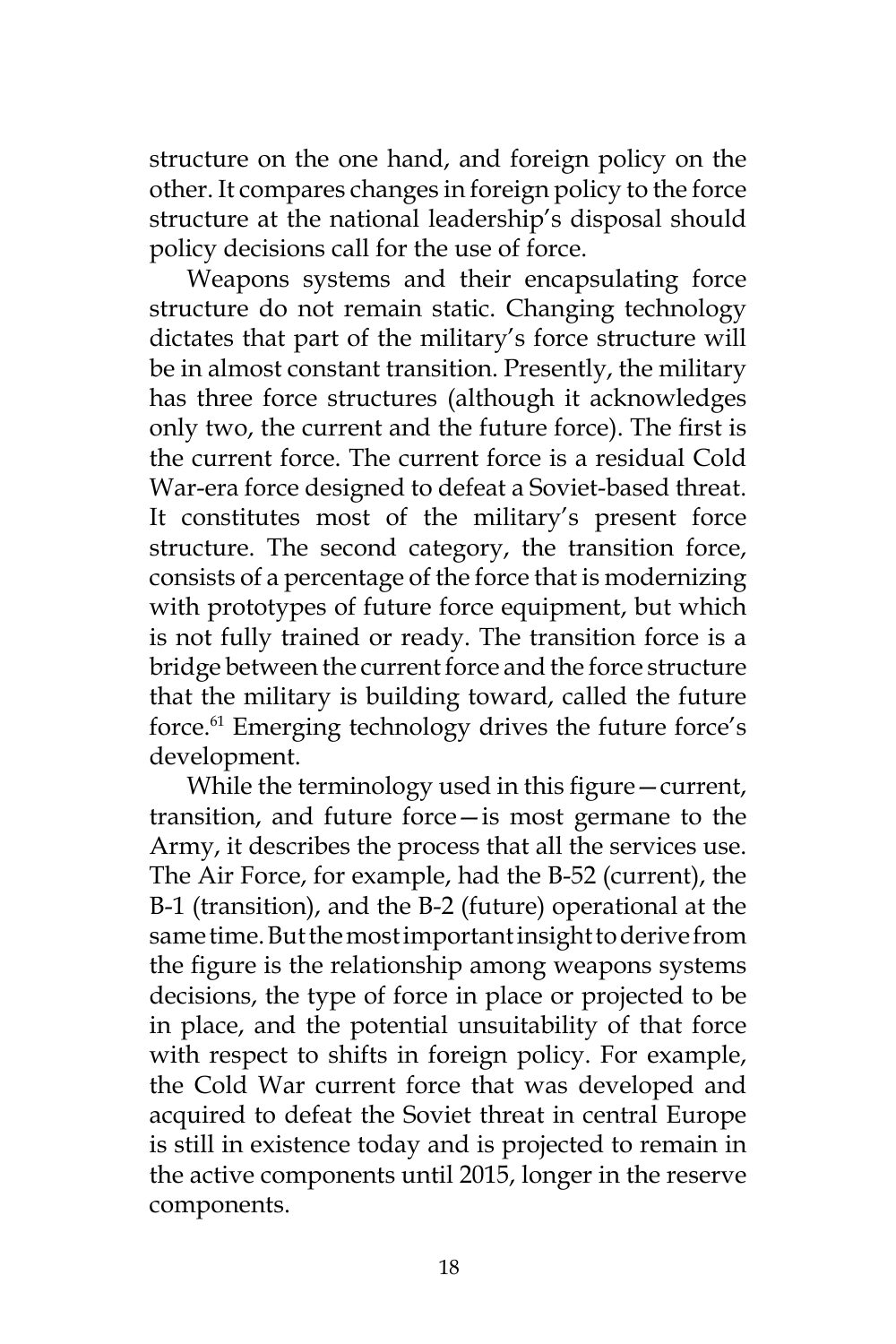

Sources: The White House, National Security Strategy of the United States for the years 1988 through 2000; The 1998 Annual Report Sources: The White House, *National Security Strategy of the United States* for the years 1988 through 2000; The 1998 Annual Report on The Army After Next Project, Knowledge and Speed: Battle Force and the U.S. Army of 2025; Department of the Army: United on The Army After Next Project, *Knowledge and Speed: Battle Force and the U.S. Army of 2025*; Department of the Army: *United*  States Army Transformation Campaign Plan, dated April 2001; Department of the Air Force, Global Engagement: A Vision for the 21st *States Army Transformation Campaign Plan*, dated April 2001; Department of the Air Force, *Global Engagement: A Vision for the 21st*  Century Air Force. *Century Air Force*.

# Figure 1. Foreign Policy and Weapons Acquisition/Force Structure Development. **Figure 1. Foreign Policy and Weapons Acquisition/Force Structure Development**.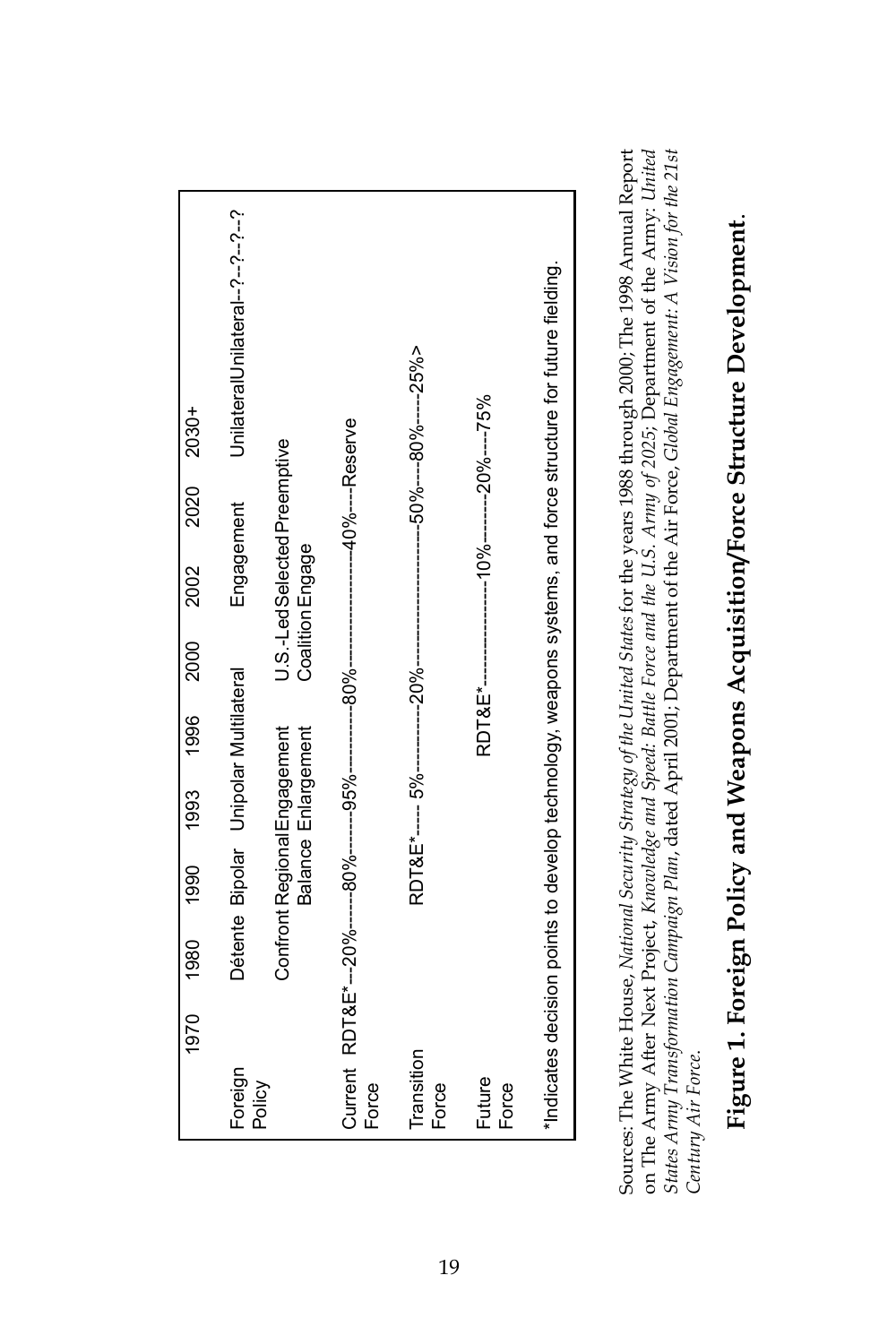As of this writing, the nation is involved in the GWOT that involves military action in a host of countries. Secretary of Defense Donald Rumsfeld is pressuring the services to transform, to think about possible futures, and to acquire military technology that will give the nation a decisive advantage "across the full spectrum" of warfare.<sup>62</sup> As the current war on terror illustrates, the Cold War legacy force does not provide the right fit, but it is available and the Bush administration has had to adjust its policy options accordingly.63 There have been significant increases in the defense budget to acquire the technology and capabilities the military needs today. However, as Figure 1 illustrates, the technology and force structure the military has on the drawing boards today will not translate into actual capabilities in any meaningful way until 2020 and beyond. Will the current foreign and national security policies in force today still be valid 15 to 20 years into the future? If recent history is any guide, the answer is no. The military is researching and developing weapons technologies that it needs now, but which, when fielded, may not have the right mix of capabilities that as yet unanticipated future policy options may require. Put differently, the military is developing and acquiring the future's legacy force.

### **ACCOUNTING FOR POLICY LAG**

While a number of factors contribute to policy lag, three are particularly important; namely, the planning horizon involved and the number of players in the two processes; the budget process they operate within; and the predictability of the outcomes of each process. Understanding how weapons systems decisions precede foreign policy decisions by lengthy intervals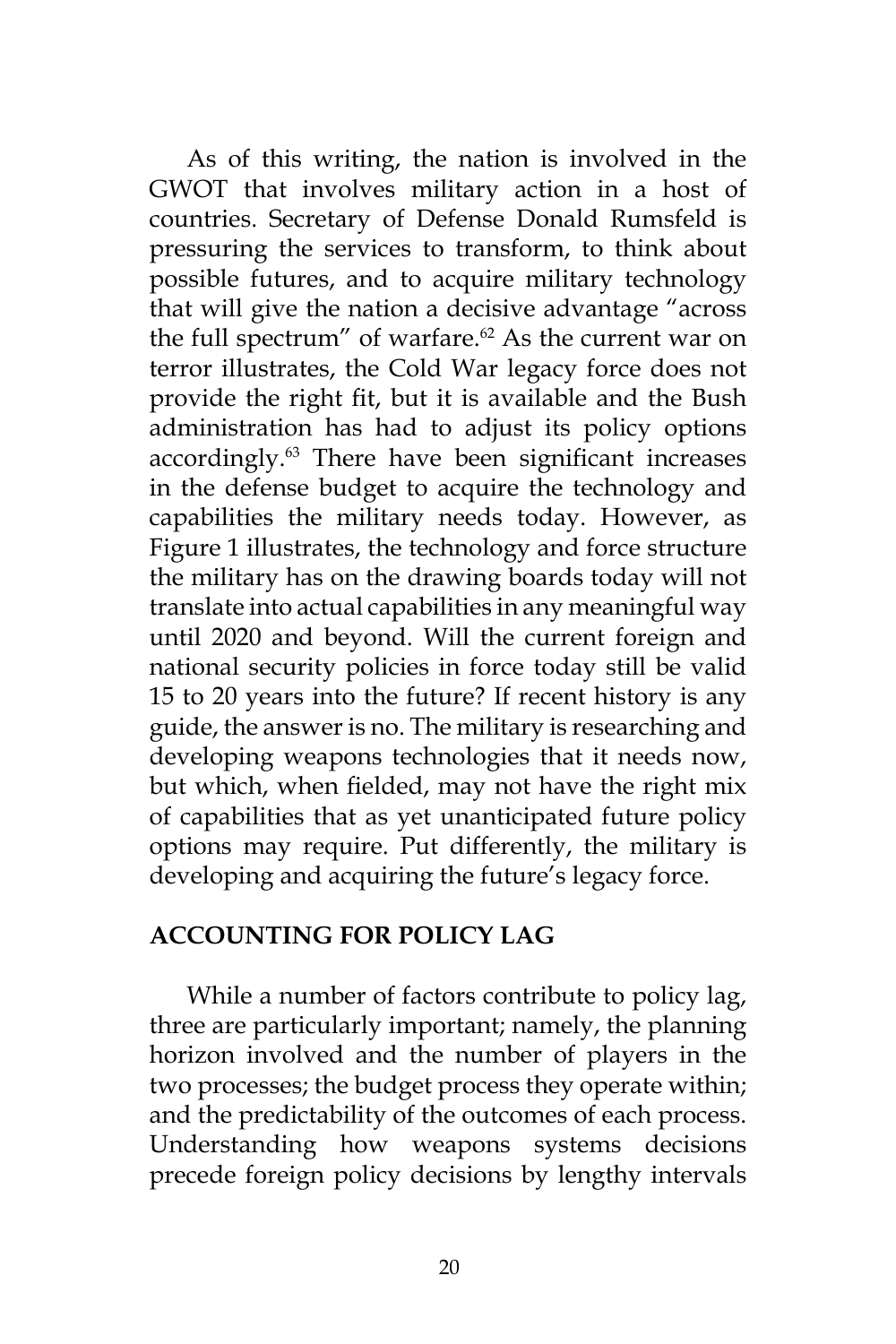is important to understanding the role that military transformation plays in shaping the nation's future foreign policy and national security strategy.

# **Planning Horizons**.

Foreign policy and national security strategy tend to have short planning horizons when compared to weapon system and force structure development. First, policy decisions are governed by the structure of the federal government and its political process, whereas weapon system and force structure decisions tend to be relatively isolated from this process. Second, foreign policy and national security strategy formulation tend to be White House-centered, while their implementation is decentralized. Weapon system and force structure planning and execution decisions revolve around the military's preferences. Last, foreign policy and national security decisions are visible and subject to censure by the electorate, while weapons systems decisions are seldom subjected to public scrutiny. The discussion that follows elaborates on these distinctions.

The structure of America's political system works against the development of long-range foreign and national security policy. Policymakers themselves are subject to wholesale change every 6 to 8 years. Congressional elections occur every 2 years, presidential elections every 4 years, and senatorial elections every 6 years. Although the chances are slim that the entire elected leadership of the country would change in any given 8-year period, leadership changes do occur quite frequently, and with them changes in foreign policy.<sup>64</sup> Figure 1 reflects a 13-year post-Cold War period involving three presidents and six nuanced orientations in national security policy. Responsibility for the formulation and execution of foreign and national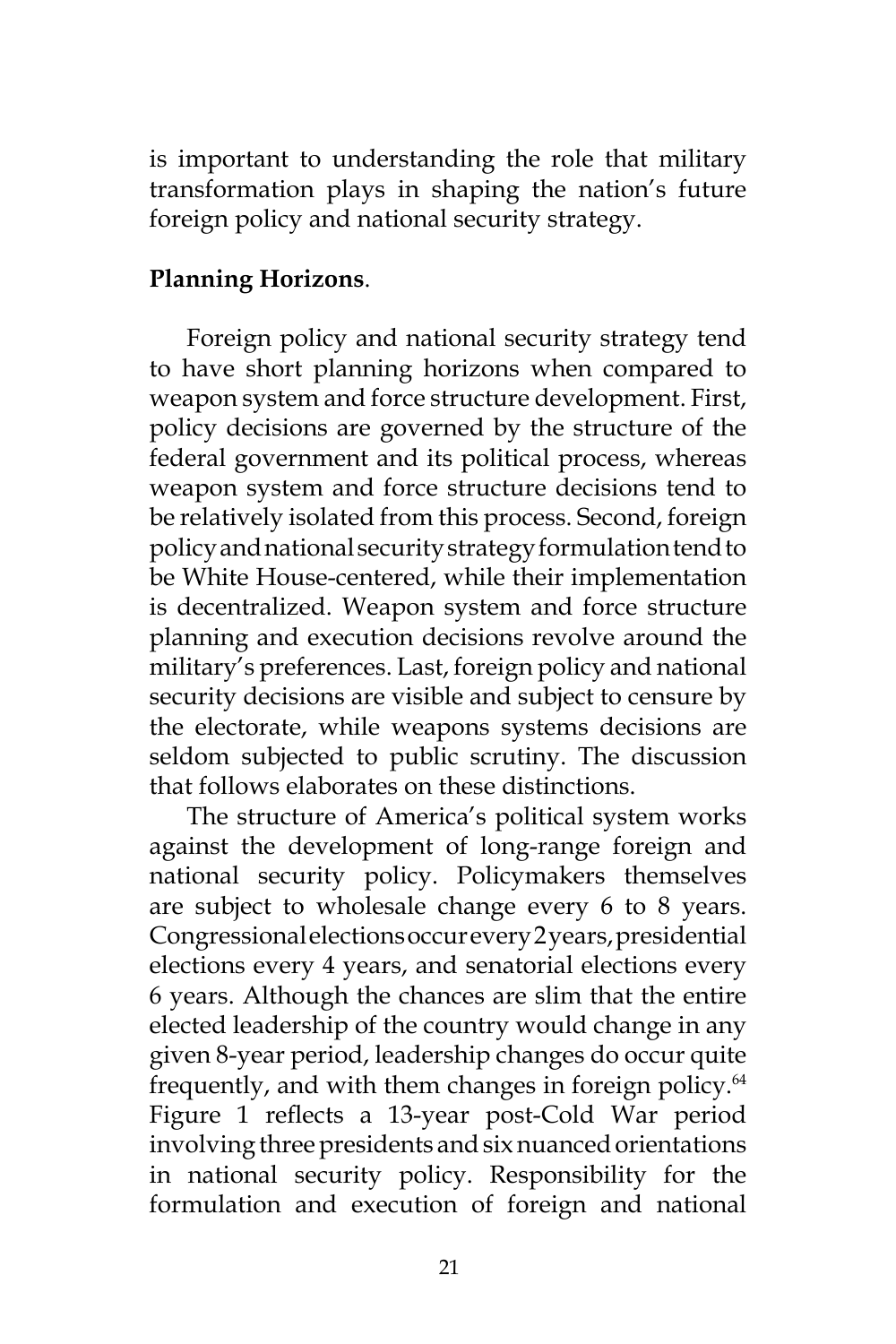security policy is shared among the various branches of government, but rests especially the executive and legislative branches. For example, while the president can initiate a treaty, the Senate has to ratify it before it is formally binding on the nation. Likewise, the president can lead the nation into a war, but he cannot declare war—that requires an act of Congress. $65$  The individual states play a minor role in the development of foreign policy. They offer tax incentives to lure major foreign investment, and they exchange trade delegations with other nations.<sup>66</sup> Within the states, major cities such as New York, Los Angeles, Chicago, and Boston negotiate with foreign nations and establish bilateral trade and cultural events. The nature of the political process that governs the development of foreign and national security policy is even more complicating.<sup>67</sup> Commenting on the impact of the federal bureaucracy on foreign policy, Henry Kissinger wrote:

The American foreign policy bureaucracy is for the most part staffed by individuals who have dedicated themselves to what is, in American society, a rather unorthodox career so that they may promulgate and implement their views of a better world. Their opinions, moreover, are honed by a system in which policy emerges from bureaucratic struggles, which, as Secretary of State George Shultz later pointed out, are never finally settled. Segmented into a series of individual, and at time isolated, initiatives geared to highly specific problems, American foreign policy is rarely approached from the point of view of an overall concept. *Ad hoc* departmental approaches have more—and more passionate spokesmen than does an overall strategy, which often has no spokesman at all.<sup>68</sup>

Other writers have commented on the shortterm orientation of American foreign policy, as well. Bruce Russett states that foreign policy measures are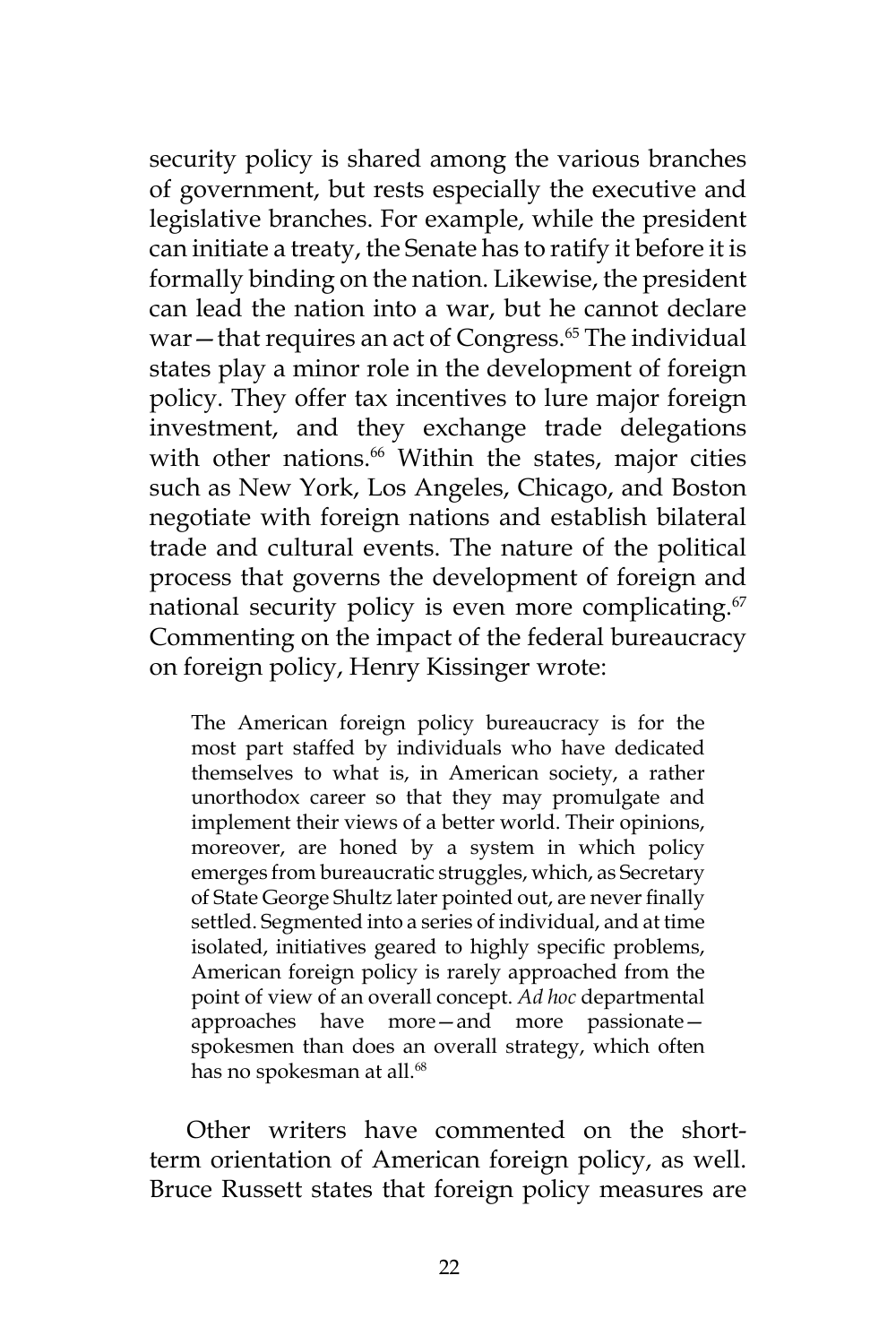governed largely by domestic policy, "because they gratify friends and disarm adversaries at home, not because they necessarily seem sensible in some abstract principle of the national interests abroad. Furthermore, the political horizon shaping those decisions is typically a short one, not a vision for the long haul."69 Additionally, changes in foreign and national security policy tend to be incremental and thus support a shortterm vision. As Herbert Simon stated in 1957, political decisionmaking is not truly rational, since it is impossible to know and process all the information and variables that impact on a given issue. Thus, in Simon's view, political decisionmaking occurs in an environment of "bounded rationality," with decisionmaking based on the best but partial information available at the time. Simon referred to this decisionmaking as "satisficing"; that is, picking the course of action that will meet the requirements. Expanding on Simon's concept, Charles Lindblom postulated that policy decisions are made by marginal analysis in which policies are compared to one another and agreement is made on means rather than on ends. This "muddling through" phenomenon, according to Lindblom, largely accounts for the incremental nature of policy changes, as only small departures from existing policies are acceptable in the face of uncertainties and unclear goals.<sup>70</sup>

Though numerous actors participate in the foreign policy process, the process remains White Housecentered.<sup>71</sup> But, as explained above, the president is constrained in the initiation of foreign and national security policy by the structure of the government and the nature of its operation. Even within the executive branch, the president's ability to conduct long-term planning is constrained by the agencies he has to work with. In the post-Cold War era, the State Department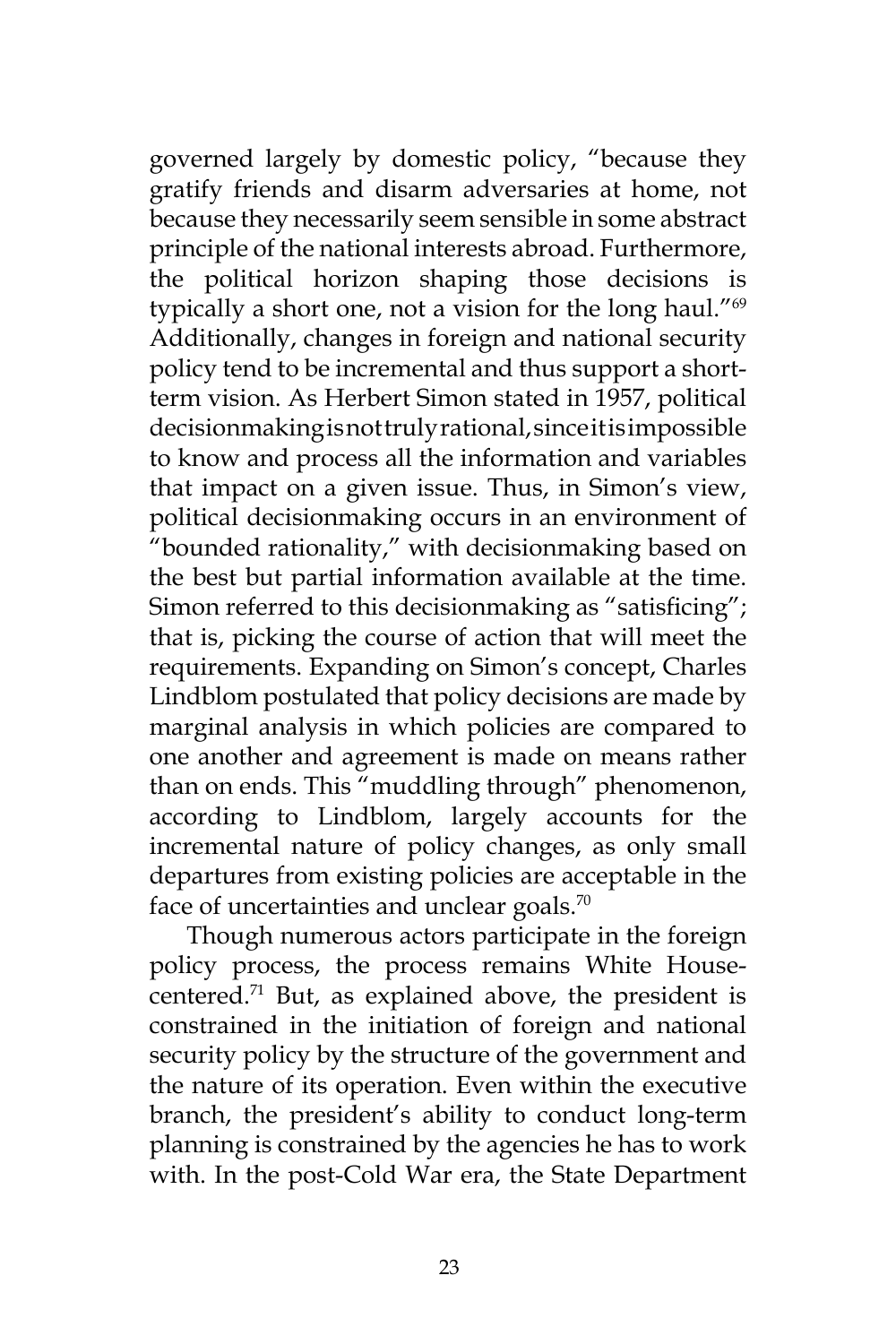has proven largely unproductive in developing longrange plans and viable policy. This is due in part to its structure as well as to the culture of the organization.<sup>72</sup> Most of the State Department's efforts are spent on putting out fires.73 The National Security Council (NSC) staff does not focus on long-term planning, either. "The NSC staff is small compared to other governmental organizations and incredibly overworked. The staff responds to the needs of the national security advisor and the president who are primarily preoccupied with responding to immediate events and day-to-day governing. Consequently, there is little time, interest, or reward involved in long-term planning."74

Additionally, a president's foreign policy agenda is governed by what scholars refer to as the presidential life cycle, or that period of time when congressional lines have not hardened, and the president can work foreign policy, national security, and domestic agenda issues in a more bipartisan manner. This period can last for as little as 3 to 4 months or, in exceptional cases, extend for as long as a year.<sup>75</sup> Given the short duration of the bipartisan phase of the presidential life cycle, a president seeking reelection will feel pressed to implement those policies that will have a positive effect on his chances at the polls. Long-term policies whose effects are difficult to measure do little to promote a president's reelection or his party's political agenda. Bruce Russett made the case in 1990 that presidents often implement foreign policy measures for purely partisan purposes:

A president may impose a grain embargo less to influence the Soviet Union than to impress voters at home with his toughness against a militarily active foreign adversary; a subsequent president may repeal the embargo far less because it has achieved its stated foreign policy purpose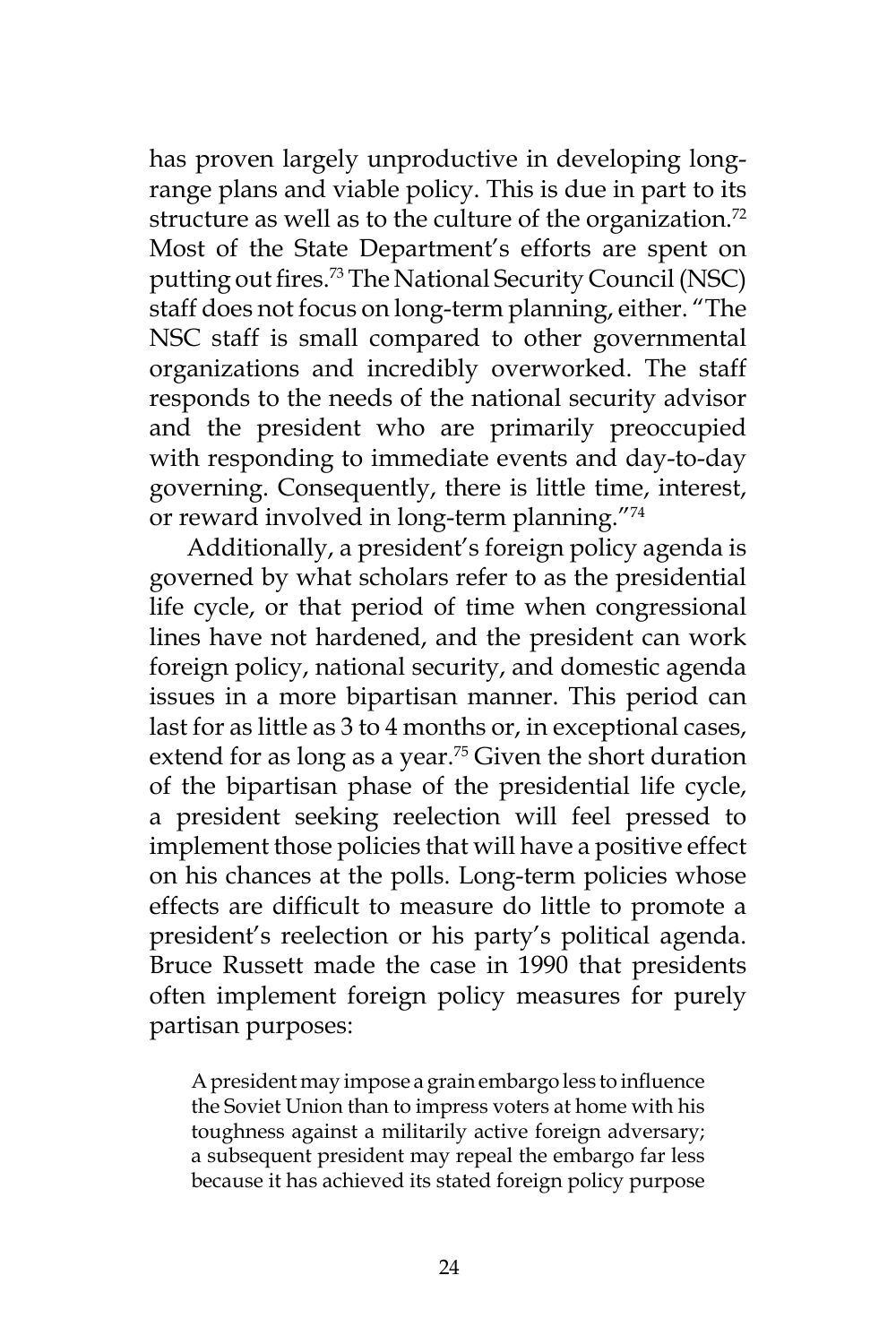than because he needs the domestic political support of growers and shippers of grain, and of the members of Congress from their states.<sup>76</sup>

Russett goes on to claim that presidents use the armed forces in much the same manner. A show of force, if used properly, can rally public opinion and the Congress to the side of the president during a crisis and assist him in furthering his domestic agenda in its aftermath. $\frac{7}{7}$ Moreover, a president's policies, both foreign and domestic, are opened to scrutiny by Congress, the news media, and the public.78 Additionally, his party's chances at the polls are affected by his policies and their approval by the public. Collectively, these factors contribute to the short-term focus of American foreign policy.

The weapon systems and force structure development process does not labor under the same constraints that the foreign policy process does. First, the number of actors in the process is comparatively limited. They consist of the president; the White House staff including the NSC and the Office of Science and Technology; Office of the Secretary of Defense; Defense Science Board; Joints Chiefs of Staff; the three military departments (technically the Marine Corps is subordinate to the Department of the Navy); the Combatant Commanders (formerly known as Commanders-in-Chiefs [CINCs]); defense contractors; the research and development community consisting of government, private, and government-sponsored university researchers; and select members of Congress serving on committees dealing with weapons systems RDT&E and acquisition.<sup>79</sup> Although the number of actors may seem large at first glance, it is small compared to the numbers who play in the foreign policy process.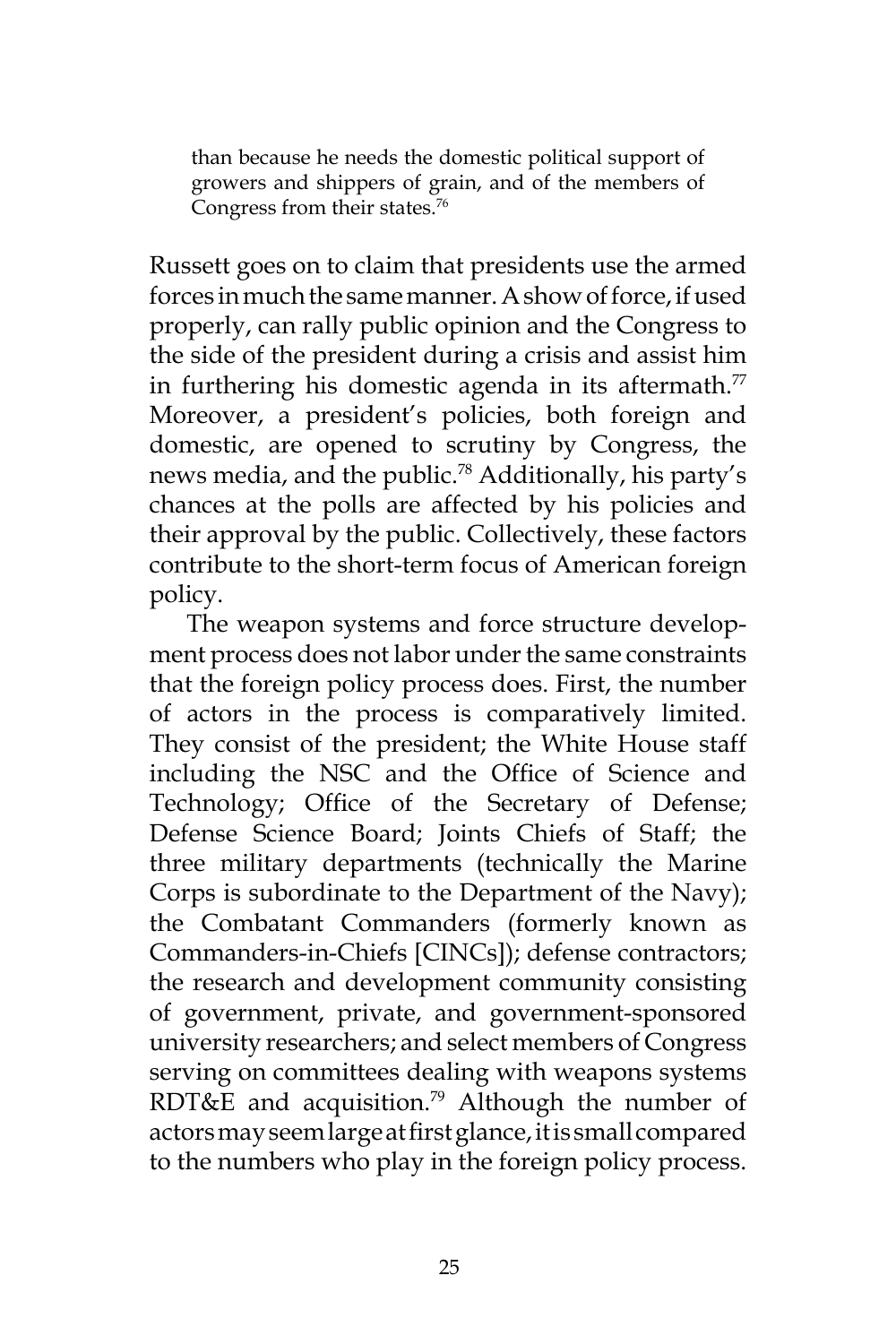Moreover, with the exception of the few elected or appointed actors such as members of Congress and the Secretary of Defense, most of the participants in the weapons systems and force structure development process are immune from electoral politics. Not having to answer to the electorate, they can focus on the longterm aspects of weapons systems development and the bona fide merits or demerits of the systems proposed.

The weapons community mentioned above, often referred to as the "military-industrial complex," is focused on relatively narrow issues such as the design and development of new weapons systems.<sup>80</sup> This circumscribed approach facilitates long-term planning, as the actors involved do not have to worry about the interests of those external to the process. The details of weapons systems R&D tend to be highly technical and arcane, which means players outside of the issue area seldom question them. Based on the recommendations of the military services, Congress annually appropriates funds for R&D, which, in turn, are applied to specific weapon programs development. Over the systems' developmental life span (10-15 years depending on the system), the cost sunk in R&D and prototype testing can become substantial, so much so that these costs often argue against canceling the system, even when its utility is in doubt. The development of the B-1 and the B-2 are cases in point. Additionally, individual members of Congress are quick to recognize the job and growth benefits that prolonged weapons systems development and acquisition bring to their districts: "It is not uncommon to find the Congress insisting that 'the nation needs' a particular weapons system that the president, the secretary of defense, and the head of the armed services that would use the system all insist they do not need or want."<sup>81</sup>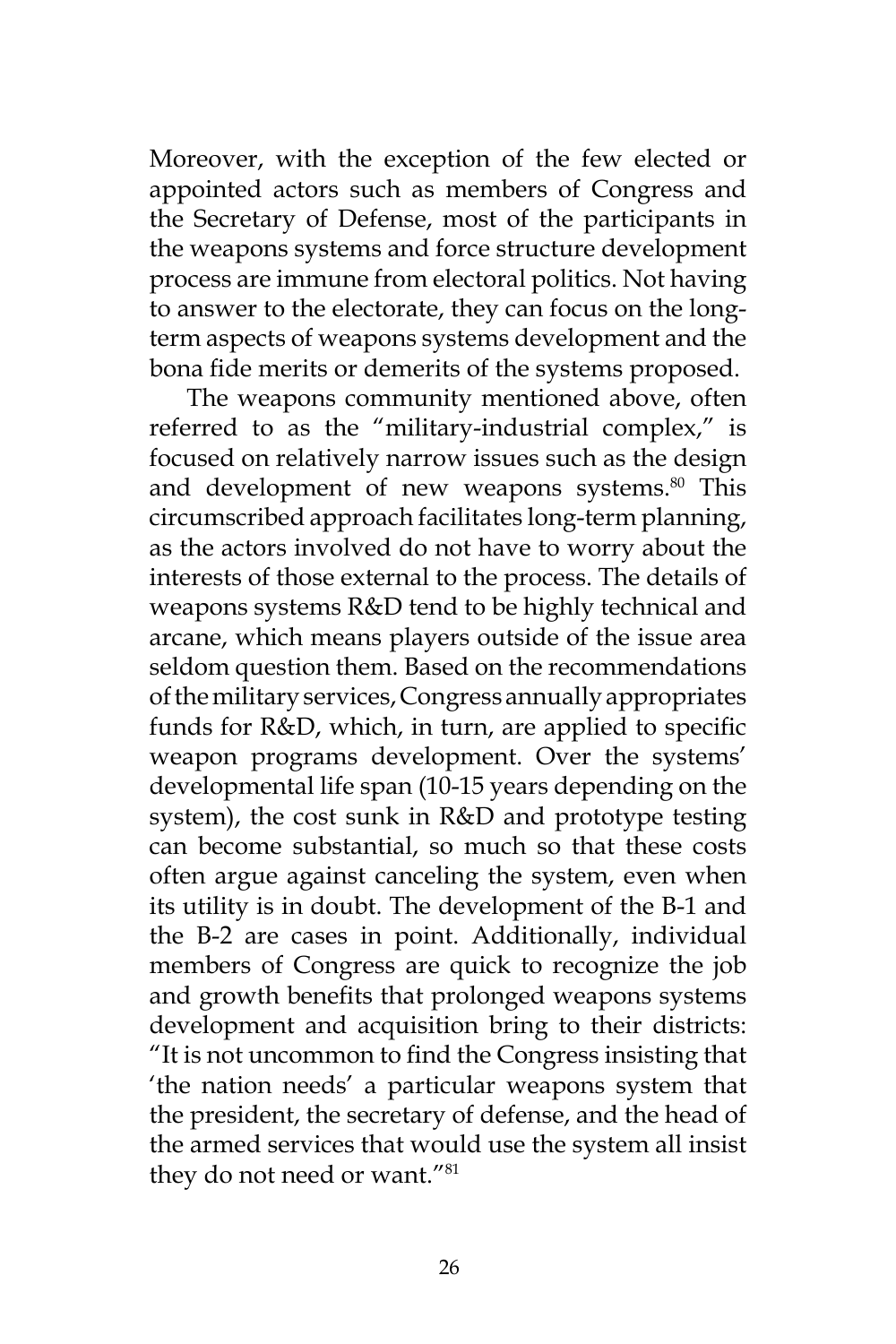Furthermore, the military's RDT&E, acquisition, and force structure planning process is Pentagoncentered and not subject to the same public scrutiny that the foreign policy process is. The military determines what weapon system technologies to develop and then recommends from among them which ones DoD should acquire, with relatively little or no outside interference.<sup>82</sup> This is not to say that Congress and the news media give the military a free ride. Former Senator William Proxmire initiated the "Golden Fleece Award" to highlight waste, fraud, and abuse on the part of the government to the public and to the media. Yet, uncovering 600 dollar hammers and 1,200 dollar toilet seats, while sensational and indicative of over-billing by defense contractors on the one hand and poor contract supervision by the military on the other, does little to reconcile national security strategy development with weapon systems development.<sup>83</sup> Moreover, it does not affect the military's RDT&E, acquisition, or force structure development process in any substantive way. The decisions on what weapons systems to develop, and acquire, and how to structure America's armed forces to use them remain with the military.<sup>84</sup> "In the United States, weapons are not purchased by the secretary of defense for all the armed services, but by the individual services themselves."85

Taken together, the relatively small number of actors (admittedly all actors are not equal), their insulation from the electoral process, the technical and arcane nature of weapon system development, the distribution of research funds and accumulation of sunk costs over a period of years, the economic benefits of long-term development to congressmen from recipient districts, and the closed nature of the decisionmaking process, all lend themselves to a long-term planning horizon in the weapons systems development process.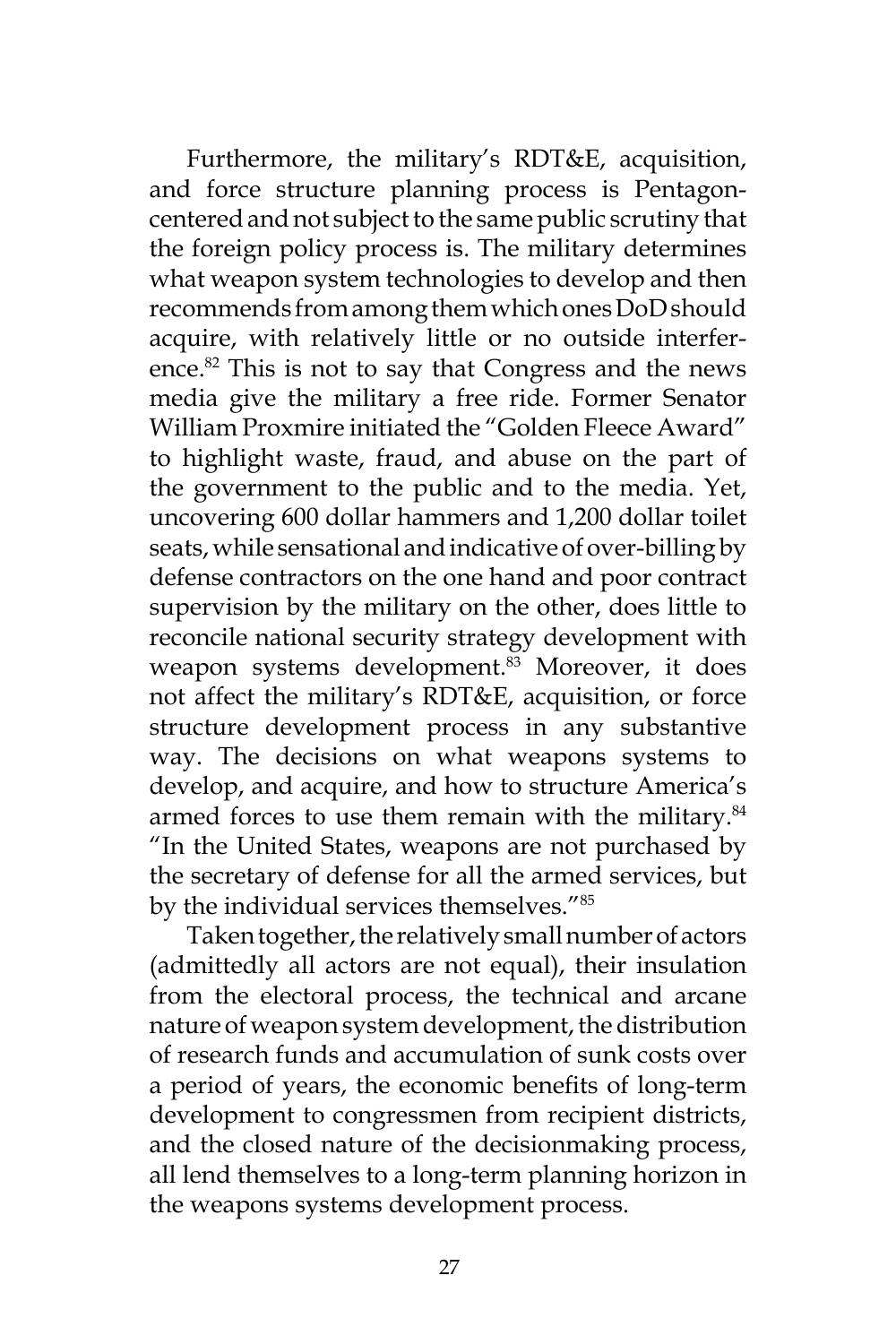Another factor contributing to the difference in the nature of the planning process between foreign policy and weapons system policy is the nature of the budget cycle they operate on, a subject for the next section.

### **Budgeting Process.**

Most government agencies, the State Department included, operate on a budget cycle that covers 3 years. In the current year they are executing one budget, presenting next year's budget to the president and Congress for approval and appropriations, and formulating the budget for the year after that. Most governmental agencies have to navigate their way through the congressional budgetary system in order to secure the monies they need for their programs. This involves an authorization process in which they justify to one congressional committee the need for the program; and to a different congressional committee as part of an appropriations process in which they justify the cost of the programs they want to implement.<sup>86</sup> Often, the authorization and appropriations processes overlap. The congressional committees seldom coordinate with one another, and it is not unusual to have members of Congress on the authorization committee approve a program, only to have members on the appropriations committee, due to partisan issues, refuse to fund it. At any point in this process, the program is subject to bargaining, compromise, and the necessity for coalition-building.<sup>87</sup> While agencies may plan for programs beyond 3 years, the earliest they can get them authorized is 2 years in advance. Anything beyond that is subject to the winds of political change and the impact of interest groups clamoring for inclusion among those receiving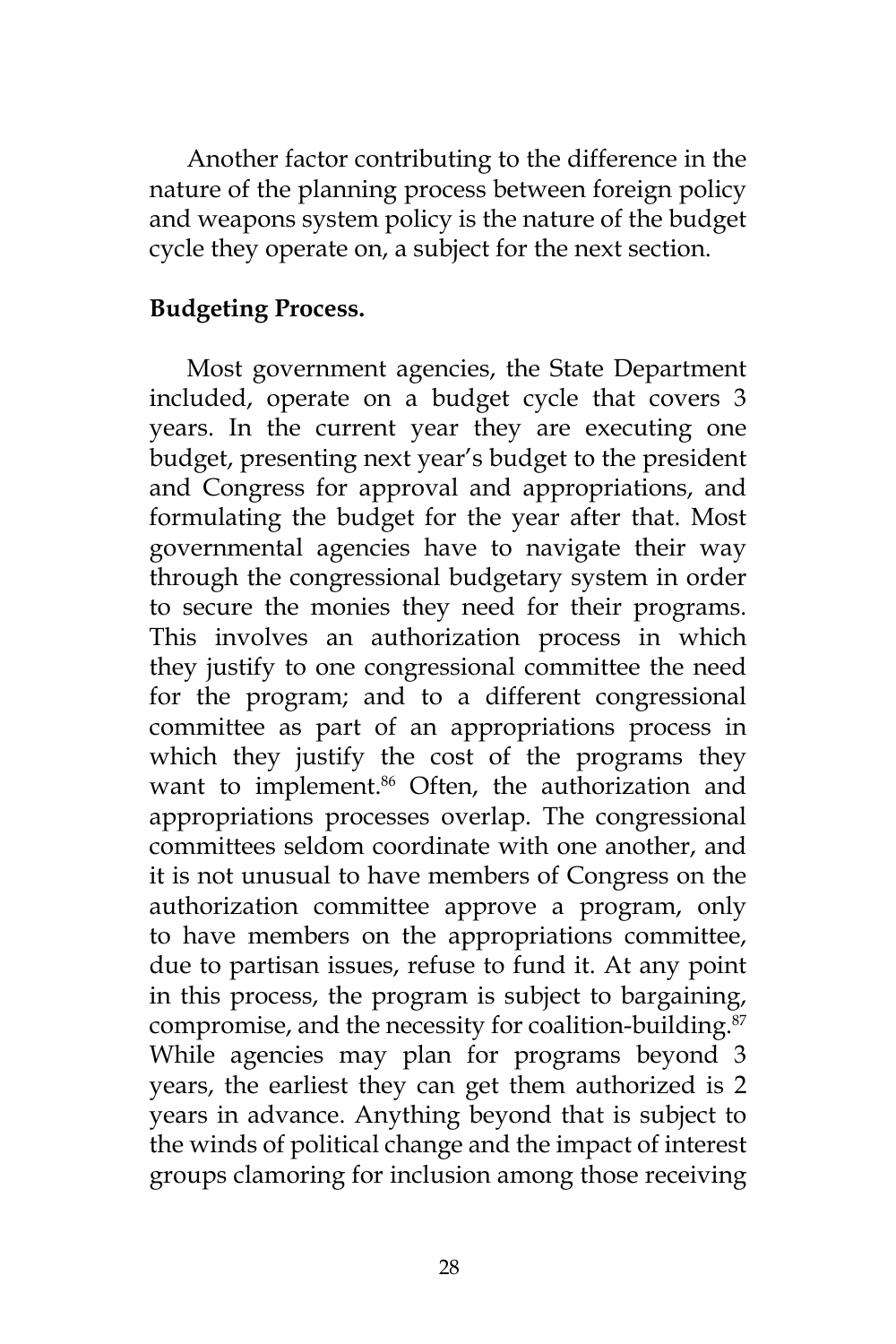the benefits. Consequently, the budget cycle and the political factors that affect it do not reward long-term planning within most government agencies.<sup>88</sup>

Within DoD, however, the budget planning system is much more systematic and long-term oriented.<sup>89</sup> The services plan for the far term (25 years), the mid-term (16 years), and the near term (6 years). $90$  The services go through the same congressional authorization and appropriations committees' process, except that their committees are dedicated to defense and the armed services. Like the committees that deal with the rest of government, those that deal with defense have the same coordination and synchronization problems. However, the military has three advantages in the budgeting process which facilitate long-term planning for RDT&E, acquisition, and force structure decisions. First, the military's expertise is seldom challenged. Congress may quibble over how many of a certain type of weapon the military wants, but not on whether the military needs it. Recent decisions on procurement of a new nuclear carrier for the Navy, a new armed reconnaissance helicopter for the Army, and a new advance fighter for the Air Force indicate the services' unchallenged discretion in the weapon systems development process, given that the threat these three systems were designed to defeat no longer exists.<sup>91</sup> Second, the participants in the weapon systems authorization and appropriations process are relatively closed groups that share the same interests. Consequently, dissent rarely occurs among those called to testify before Congress. Moreover, the chairmen of the various armed services committees, if not all the members, are from districts and states that have been favorably blessed by defense spending. Finally, the jargon the weapon systems/force structure advocates speak and the process (Program Planning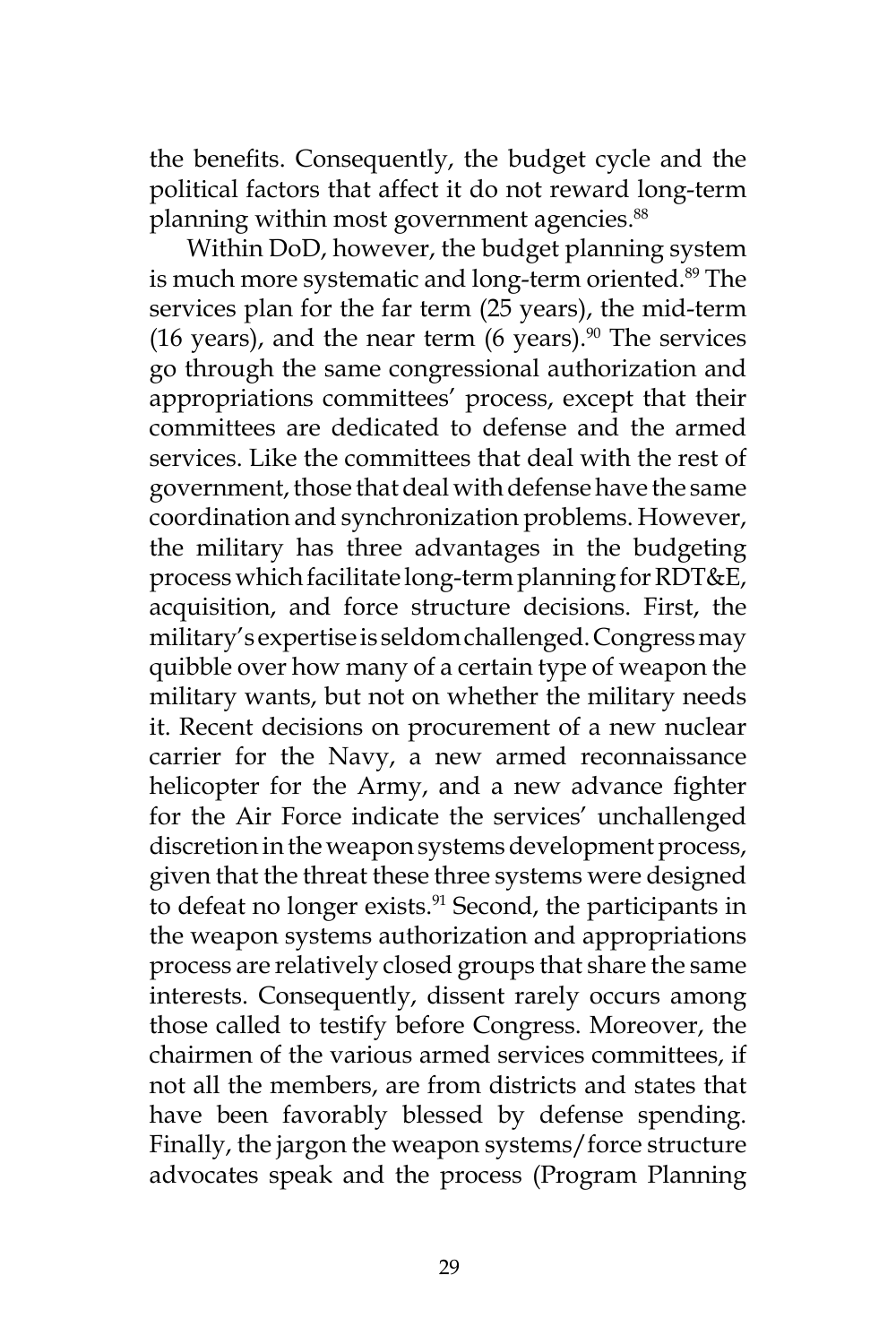Budgeting System, or PPBS) they use to identify, justify, and acquire their preferred weapons systems are complicated, tedious, and arcane. Taken together, these three advantages of the military services facilitate their weapon system RDT&E, acquisition, and force structure long-term planning.

The services present their budget plans to Congress specifying what weapons systems they intend to develop and the long-term plan to research, test, and acquire them. Along with this plan, the military submits the estimated cost of the system amortized over the length of the RDT&E, acquisition, and fielding period. Unlike civilian governmental agencies whose appropriations cover 1 year, military appropriations habitually cover 2 years.<sup>92</sup> It is not unusual for Congress to fund most of the life-cycle R&D costs in the first several years of a weapons development. In the case of the B-1 mentioned earlier, Congress approved 78 percent of its costs before the first aircraft was flown.<sup>93</sup> Similarly, between 1984 and 2002, Congress appropriated/ funded over \$5.9 billion for R&D on a new *Comanche* armed scout helicopter for the Army.<sup>94</sup> Eighteen years in the making, the program was cancelled in 2004 before the military received its first operational model. The B-1's acquisition and that of the *Comanche* helicopter are just two of many cases illustrating the strength of the military services in realizing their weapon systems preferences in the budgetary process and the ability of the military to sustain long-term planning for RDT&E, acquisition, and force structure development. However, this drawn-out process has certain benefits. Defense spending brings with it economic benefits to the legislators and their districts.

While the benefits that members of Congress accrue for their constituents from foreign policy often are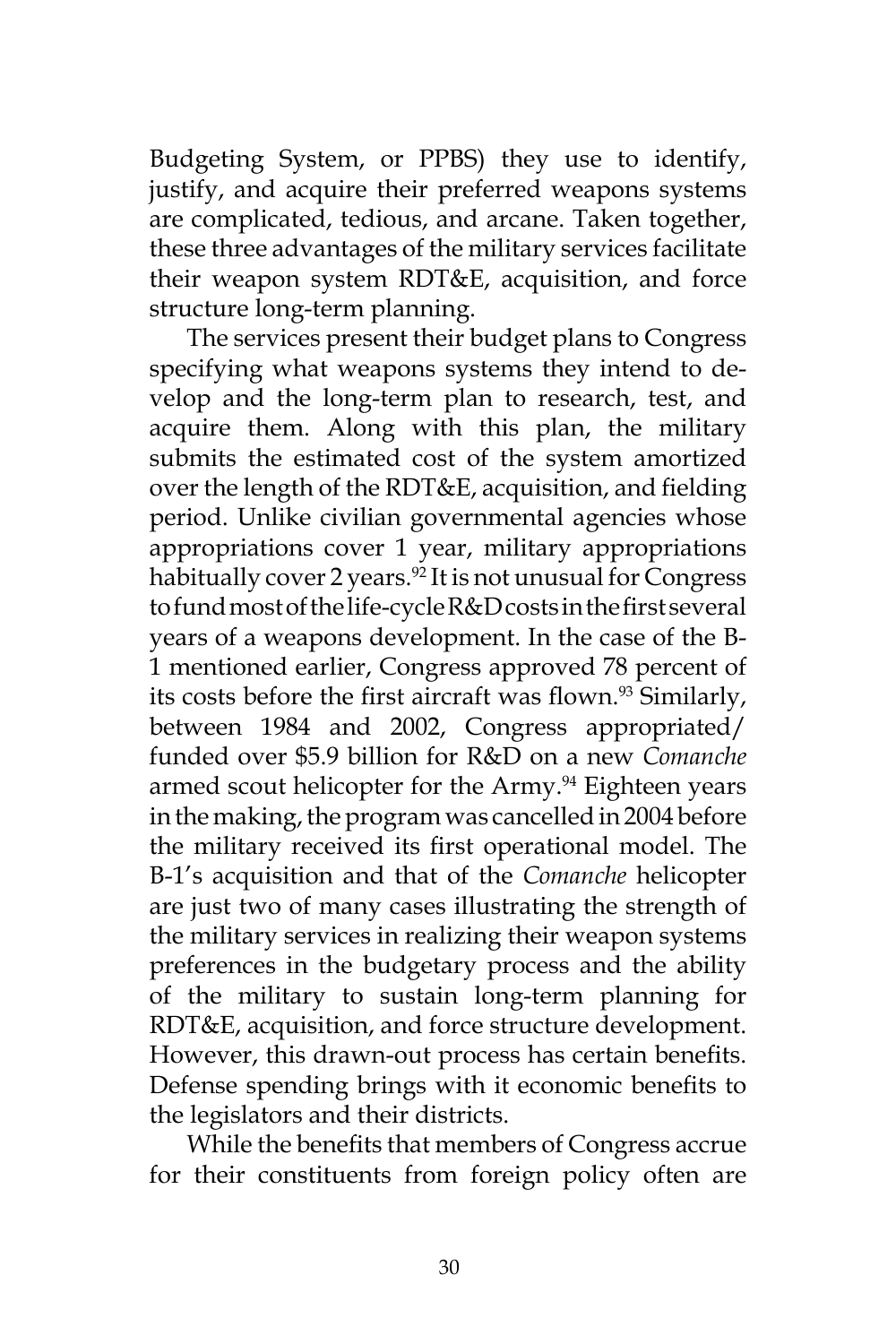intangible and impossible to measure, those derived from weapon systems and force structure development are more concrete. Employment is one of the key benefits a congressional leader can bring to his district or state. Defense spending plays a major role in employment within the United States. Every \$1 billion in defense expenditures creates between 25,000 and 55,000 jobs, depending on whether the calculation includes indirect employment effects.<sup>95</sup> In 1990, DoD spent over \$300 billion per year; employed over four million people (60 percent of all full-time government employees); accounted for 30 percent of all Federal expenditures; and had over 900 bases, facilities, and properties.<sup>96</sup> In the year 2000, the personnel figures were lower, but the dollar amount was not. DoD employed just fewer than three million personnel (2,952,000) and had a budget of \$291 billion, of which \$163.7 billion, or more than half, were spent on RDT&E and procurement, which can be equated directly to jobs.<sup>97</sup> There is a strong correlation between the defense payroll or weapons spending in a state and congressional voting practices. Some members of Congress, expecting their district or state to receive substantial contract awards, request that the contract award announcement be timed to coincide as closely as possible to the congressman's campaign schedule.<sup>98</sup> Although not every congressman courts the military and defense contracts, those who sit on the various armed service committees tend to come from districts/states that have a concentration of defense contractors<sup>99</sup>

The magnitude of defense spending in the United States and its very tangible benefits provide legislators with strong incentives to support weapons systems development, especially if the development and acquisition will occur over an extended period. This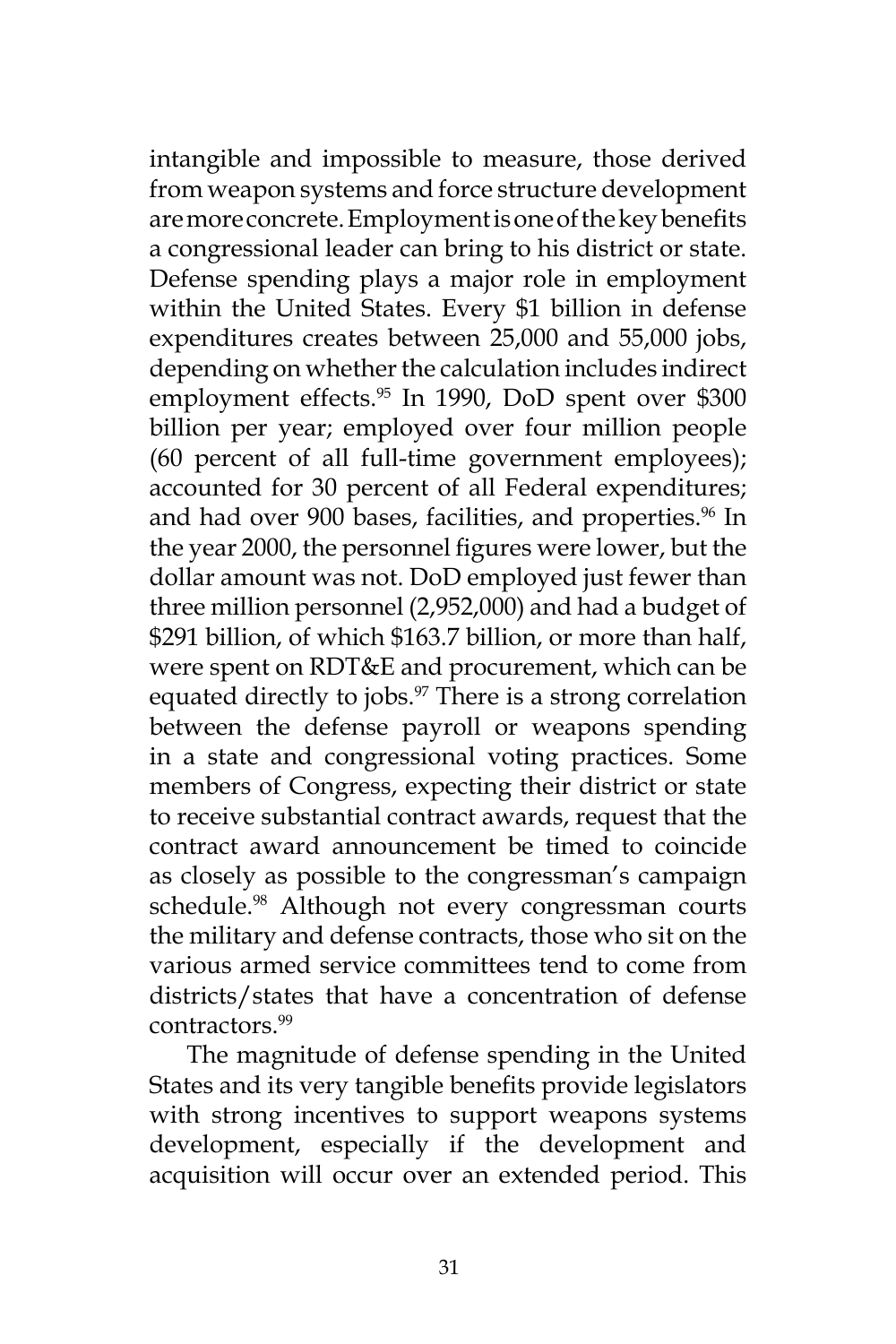benefit is magnified if the weapons system will become part of a force structure that is based in the legislator's state/district. Besides direct compensation to the various states for salaries and wages, DoD provides defense grants to state and local governments, retired military pay, and procurement and research grants. All told, defense spending in 2002 accounted for 16.2 percent of all federal spending. Excluding programs mandated by law, the discretionary budget, defense expenditures in 2002 accounted for almost 61 percent of the federal budget.100 Given the amount of dollars that flow out of DoD for weapons systems and forces structure, it is not surprising to find strong legislative support for weapons systems with extended development and fielding times, those systems that will remain in the inventory for some time.

# **Predictability.**

The final factor contributing to the lag of foreign and national security policy behind the military's long-term weapons systems development, acquisition, and force structure programs deals with programs that are tangible and predictable as opposed to those that are not. Foreign policy often addresses issues in the humanitarian world. It is more difficult for the foreign policy community to articulate and justify the commitment of resources to a particular humanitarian program when its outcomes in the near term, let alone the far term, are uncertain and difficult to predict and measure. For example, U.S. intervention in Bosnia to prevent ethnic cleansing, establish peace, and promote democracy continues to be a drain on the nation's economic and military resources (albeit to a lesser extent now). While public and congressional support for the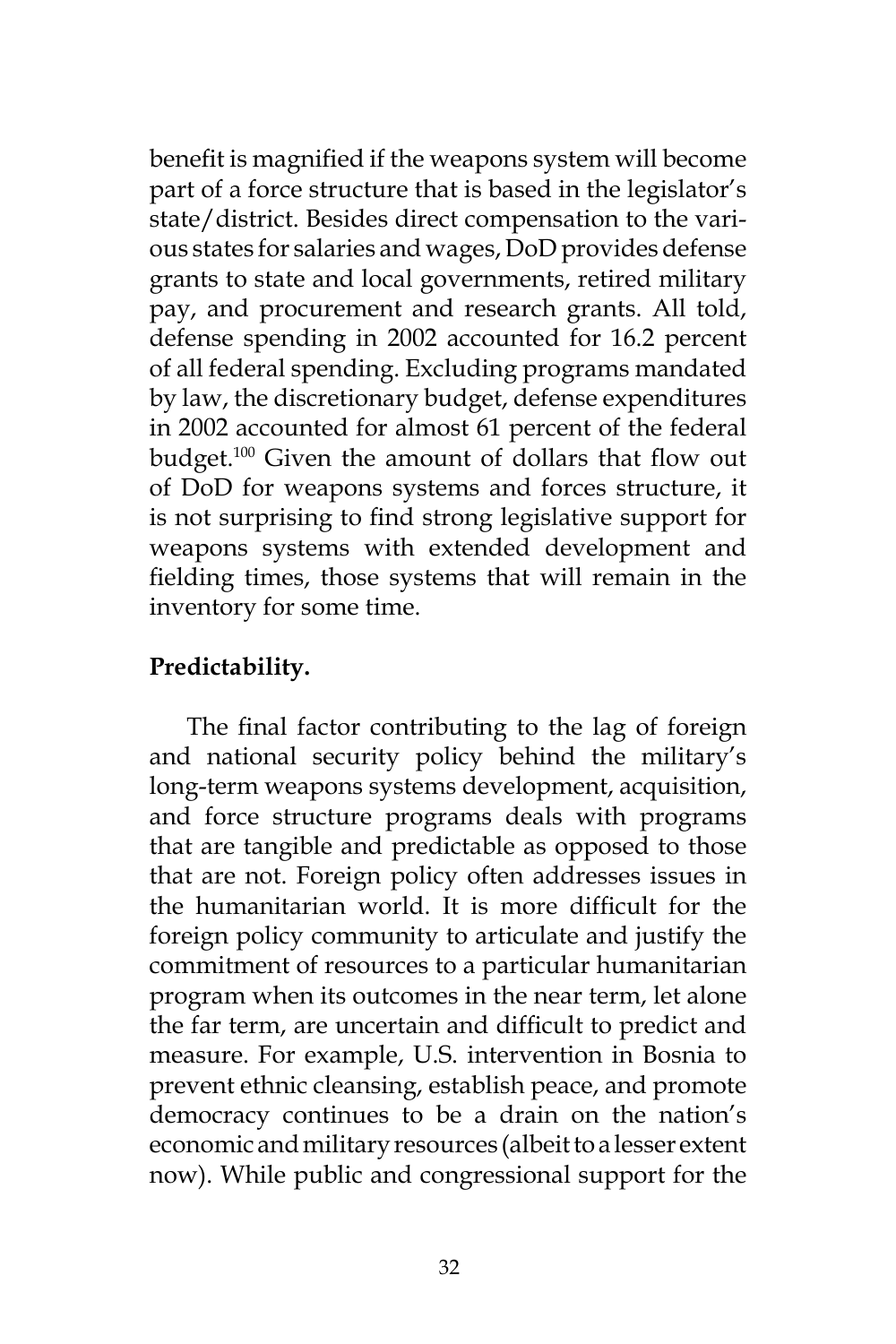Bosnian intervention still exists, it becomes increasingly difficult to justify in terms of national interests and to the electorate as the years go by. Will ethnic tensions erupt when the U.S.-led coalition departs? How do we know that it will not, and what measurement tool do we use? When will democracy take hold in Bosnia? If so, what type of democracy? What aspects of civil society must be in place for democracy to prosper? No one can answer these questions with any certainty; there are too many murky variables to predict an outcome.

Foreign policy deals with states and nations, composed of human beings representing various cultures and civilizations. A policy directed toward a state affects its people and, unlike inanimate objects, people often respond in unpredictable ways. Consider the pre-September 11, 2001 (9/11) policy toward North Korea. U.S. policy had been aimed at encouraging North Korea to forsake a nuclear program capable of producing weapons-grade plutonium in favor of a nuclear energy program under the auspices of the International Atomic Energy Agency. In return for participating in this program, the United States encouraged its allies to open a trade dialogue with the recalcitrant communist state in order to promote regional stability.101 This policy, initiated by President Bill Clinton in 1994, changed almost overnight when President George W. Bush denounced North Korea as a member of the "Axis of Evil" in the immediate aftermath of 9/11. North Korea reacted to this accusation in a belligerent manner. Now, instead of limiting nuclear weapons, North Korea is more active and open in pursuing its own nuclear weapons program along with the capability to target the United States and its allies.<sup>102</sup> Also, the North Koreans might export the nuclear weapons technology they acquire,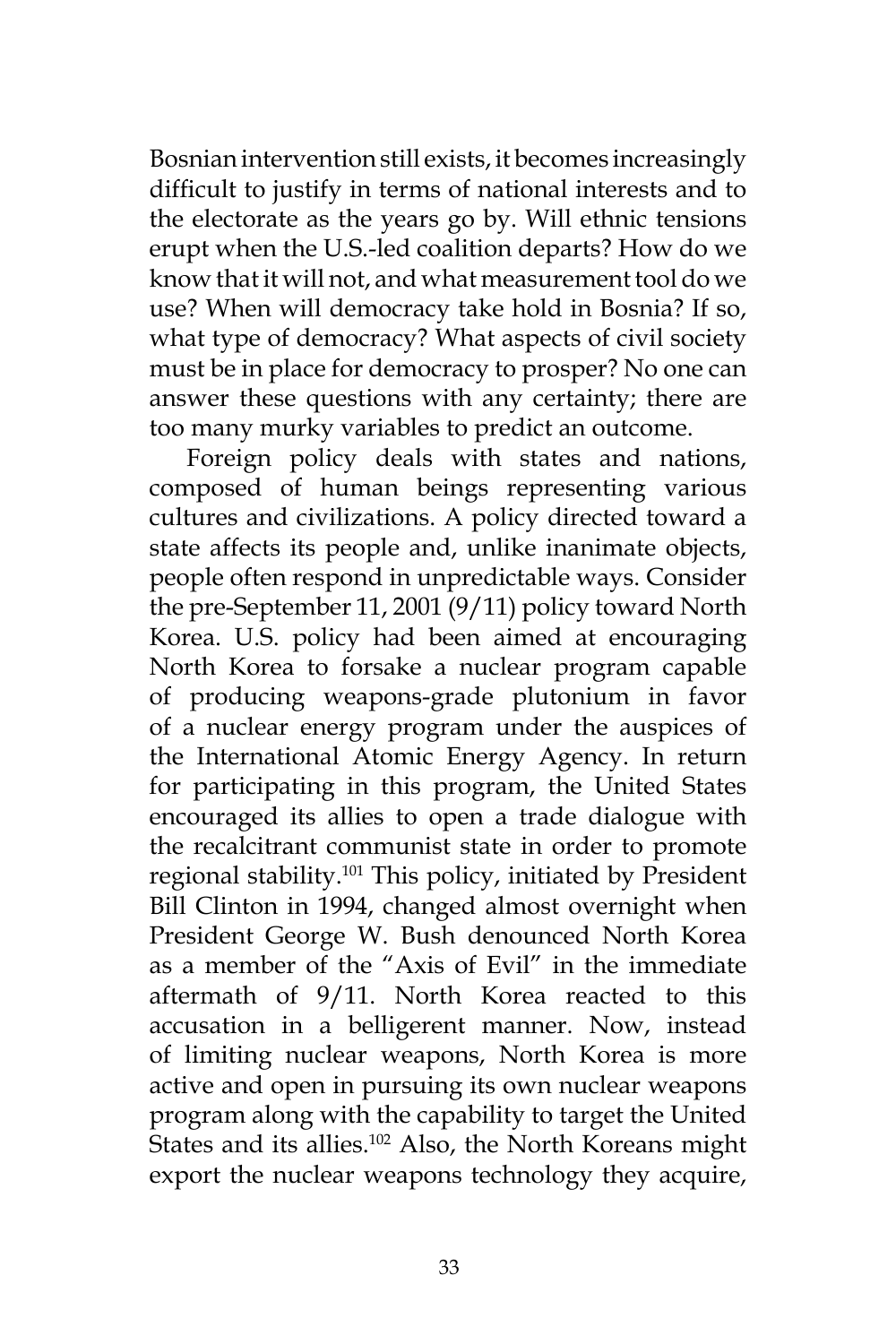if not the weapons themselves, to rogue states and terrorist groups.103 Consequently, a U.S. policy based on deterring nuclear proliferation has changed to one based on preempting nuclear proliferation through the use of force if necessary and recently has reverted to multiparty negotiations. These policy swings apply beyond Korea to a growing number of potentially hostile states capable of acquiring these weapons and their delivery systems.104

What the Bosnia and North Korea examples illustrate is how often foreign policy can change either with the advent of a new administration having a different world view or with a single seismic event. The number of independent variables a foreign policy planner has to deal with is daunting, and many are difficult to assess. Moreover, the legislative branch, with its narrower focus, contributes to the constant flux in U.S. foreign and national security policy. Because these factors involve human beings who react in often unpredictable ways, they argue for a short-term focus in the foreign and national security planning process. The weapon systems and force structure development process is less turbulent and more predictable since it deals in the realm of the science, where objects are more tractable.105

 Weapon systems and force structure development operate in the realm of science, physics, and mathematics. A weapon system may have people in the loop when it is operating, but the system proper, whether it is a rifle, missile, aircraft, or ship, is composed of elements subject to physically engineered controls. Even those systems that feature artificial intelligence, the socalled "smart" and "brilliant" weapons systems, are composed of man-made material with a programmed range of responses.106 In brief, the development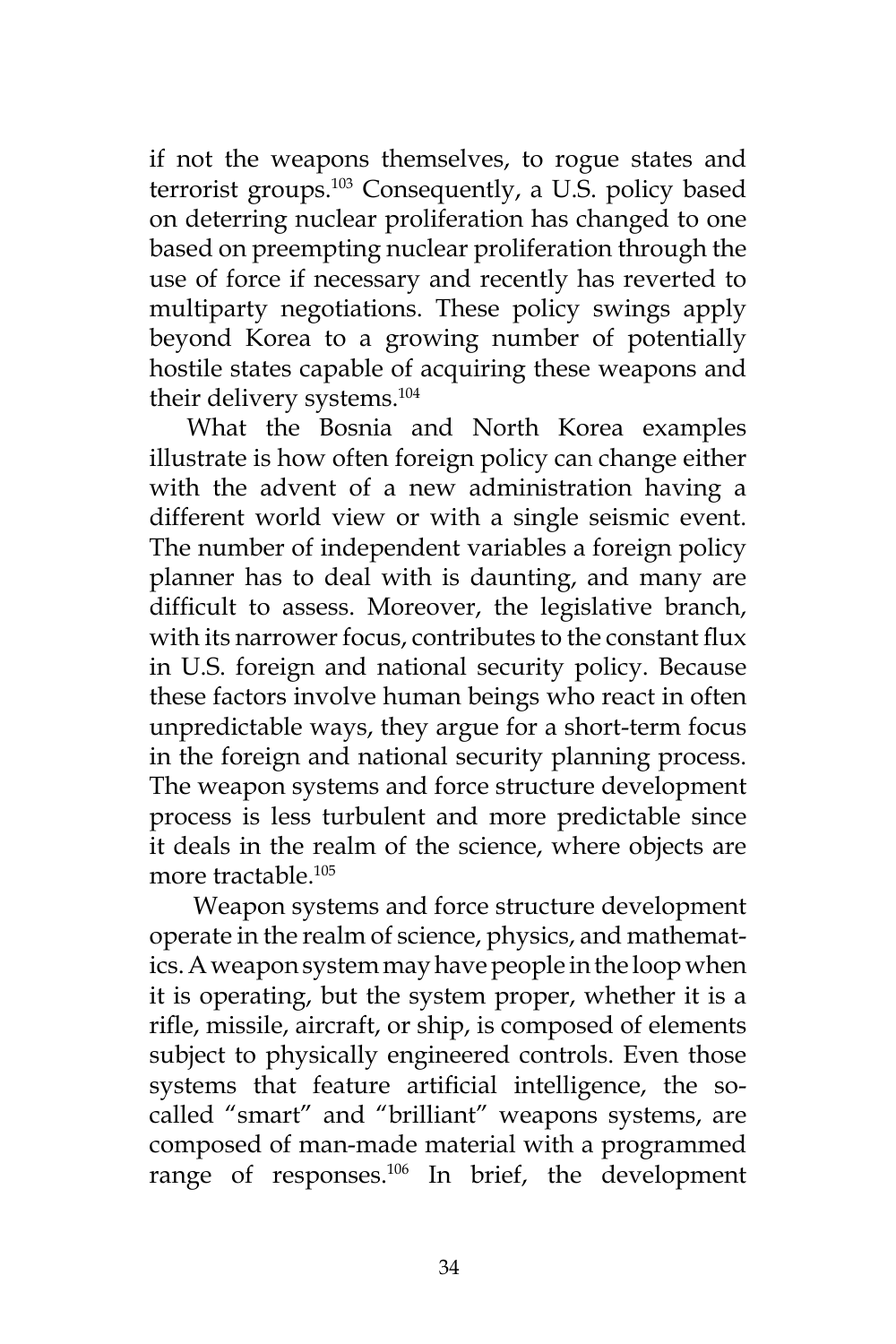process uses the scientific method. Weapon developers can control the environment and the independent variables associated with the systems operation, and the procedures and test results are reproducible, given the variables they control. Moreover, weapon system development follows a formalized procedure consisting of several fixed steps: identifying the operational requirement; validating its need; full-scale development; performance testing; operational testing; and fielding and operations.<sup>107</sup>

Additionally, the military has institutionalized the same procedure in its organizational structure. In an effort to obtain economy and weapon system interoperability across the services, the Joint Staff established the Joint Requirements Oversight Council (JROC) and the Joint Capabilities Integration and Development System (JCIDS) program. These two measures enabled the Joint Staff to accomplish the first two steps in the weapon development procedure, namely, the identification of a requirement and its validation.108 Weapons systems identified and validated through this process are funded for further development and worked into future force structure requirements. Though not perfect, the process, methods, and organization allow the military to acquire weapons systems and develop force structure in a systematic, cost-justifiable, and deliberate manner. Moreover, the weapon system capabilities vis-à-vis the threat they are designed to defeat are predictable, a big advantage in the policy struggle at the national level. Taken together, the factors described above allow the military to forecast its weapon system and force structure development well into the future with a high degree of probability that it will come to fruition. In addition to the military having almost exclusive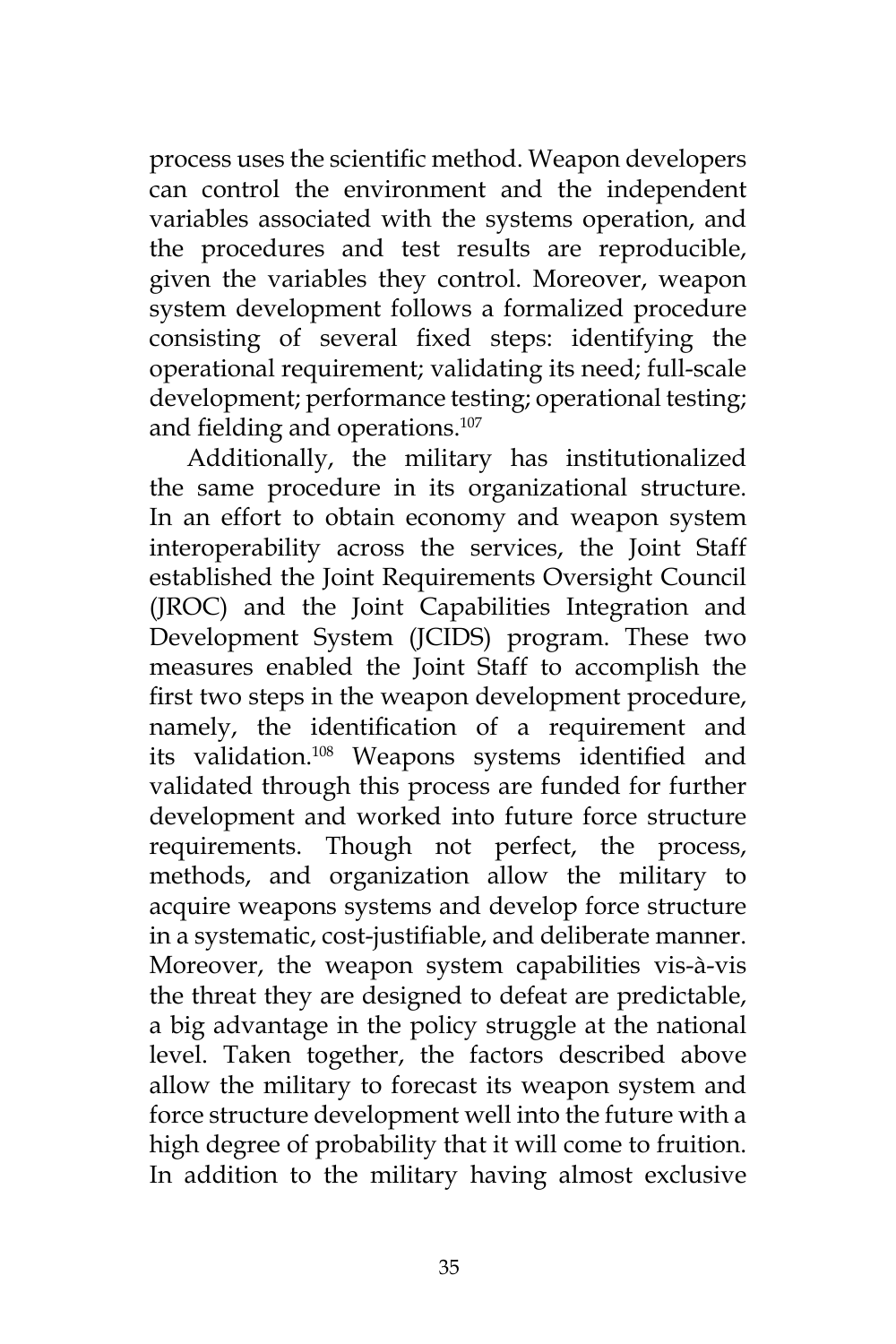jurisdiction over weapons systems decisions and the differences in planning horizons between national security strategy/foreign policy and weapons systems procurement, a third factor that is skewing U.S. defense transformation is the military's and DoD's almost exclusive focus on network centric warfare.

### **NETWORK CENTRIC WARFARE AND THE FUTURE OF DEFENSE TRANSFORMATION**

Enamored with the potentially decisive advantage that information dominance and precision munitions offered in conventional warfare, the military used the 1990s to develop the material underpinnings of what would become network centric warfare (NCW). Throughout the first decade of the post-Cold War era, the military maintained its major weapons systems preferences. The Navy continued to procure new aircraft carriers; the Air Force, new bombers and fighterbombers; and the Army, new attack helicopters. While resembling their Cold War counterparts in appearance, these weapons systems had significantly enhanced capabilities. Many of these systems featured radardefeating technology (stealth) and carried a new and advanced family of precision munitions. Additionally, they were linked to an array of overhead intelligence/ target gathering platforms that were interconnected by secure computers, which provided various users at different command levels a common view of the battlespace.<sup>109</sup> American superiority in emerging information/intelligence gathering and precision strike technology allowed America's leaders to detect threats, identify targets, and quickly strike them. If attacked, the accuracy and power of the munitions virtually ensured the target's destruction. The military codified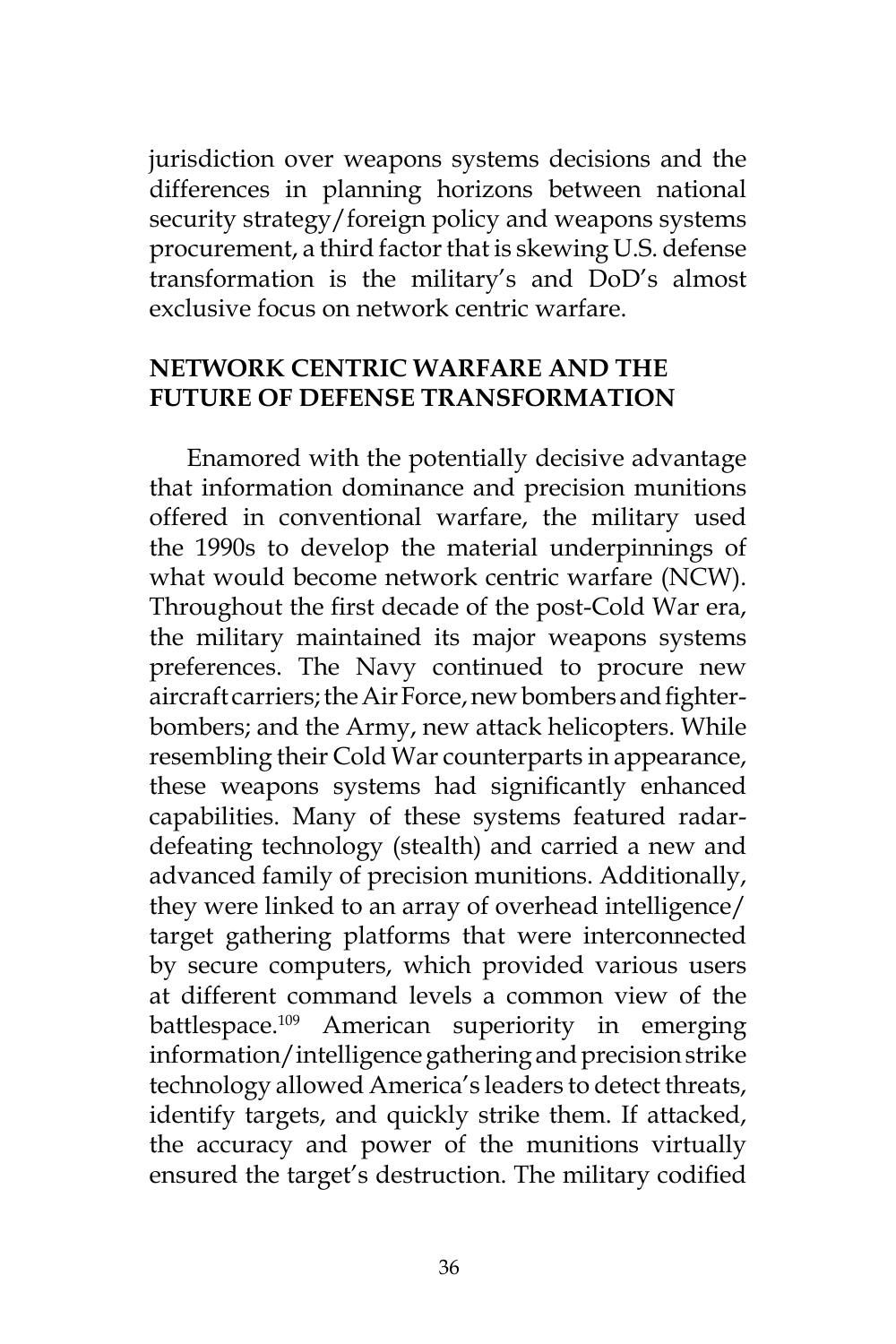this type of warfare in the term NCW.110 According to NCW's authors:

We define NCW as an information superiority-enabled concept of operations that generates increased combat power by networking sensors, decisionmakers, and shooters to achieve shared awareness, increased speed of command, higher tempo of operations, greater lethality, increased survivability, and a degree of selfsynchronization. In essence, NCW translates information superiority into combat power by effectively linking knowledgeable entities in the battlespace.<sup>111</sup>

NCW encapsulates four capabilities that the military has pursued for over 25 years, and whose recent development technology has accelerated. The first is information dominance. All militaries seek to gain intelligence on their potential enemies in order to determine their size, equipment, capabilities, and intentions. Simultaneously, they have attempted to deny the enemy information on themselves. Knowledge is power, and its acquisition or lack thereof vis-à-vis the enemy often determines victory or defeat in combat. America's dominance in space-based and aerial highresolution intelligence systems provides it with an unmatched information acquisition capability. Second, the military continuously has sought to increase the accuracy of the weapons systems it employs. One round—one hit—one kill is a goal the military has sought for some time.<sup>112</sup> Precision munitions not only ensure enemy targets are destroyed, but also they minimize collateral damage (the damage done to noncombatants).113 In theory, precision munitions are more economical and efficient, thus freeing weapons systems to strike multiple enemy targets simultaneously, and reducing the overall number of weapons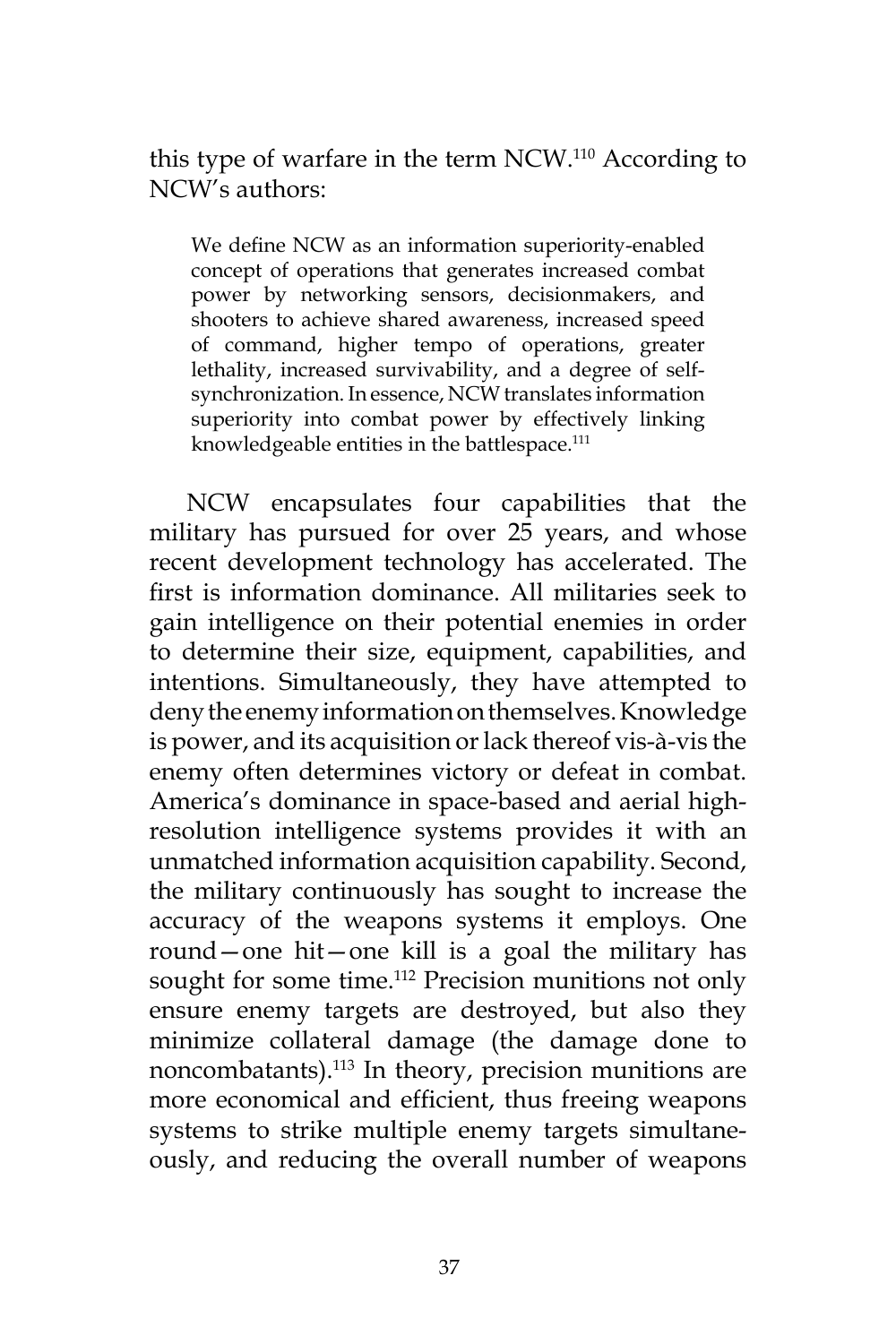systems in the force structure. For example, during Operation DESERT STORM, only 9 percent of the munitions used were "smart" or precision munitions.<sup>114</sup> Consequently, the Air Force allocated 10 or more aircraft to each target. Twelve years later during Operation IRAQI FREEDOM, precision munitions accounted for over 70 percent of the bombs dropped, and the Air Force was able to allocate just two aircraft per target.<sup>115</sup> Although the military's overall force structure shrank during the first decade of the post-Cold War era due to the advent of enhanced precisions weapons, the military's overall capability, lethality, and effectiveness increased.

Third, the military emphasized speed in the conduct of its operations. Besides being able to move, shoot, and communicate faster than the enemy, the armed forces had to think and decide faster than their opponents, too. During the Cold War, the military invested in weapons systems that were faster, more maneuverable, more mechanically reliable, and more survivable than anything the Soviet Union could field. However, the drive for technological superiority did not stop with the end of the Cold War. Instead, scientific advances in computer and space-based systems propelled weapon system development forward. Speed of operations encompasses more than fast equipment, it describes how the United States plans to pursue its military campaigns. The military intends to use the enhanced capabilities of its weapons, intelligence, and command and control systems to conduct operations simultaneously and continuously against an enemy's political, economic, military, and social-psychological-informational centers of power.<sup>116</sup> Information dominance and the ability to share it in real time at all levels from the White House to the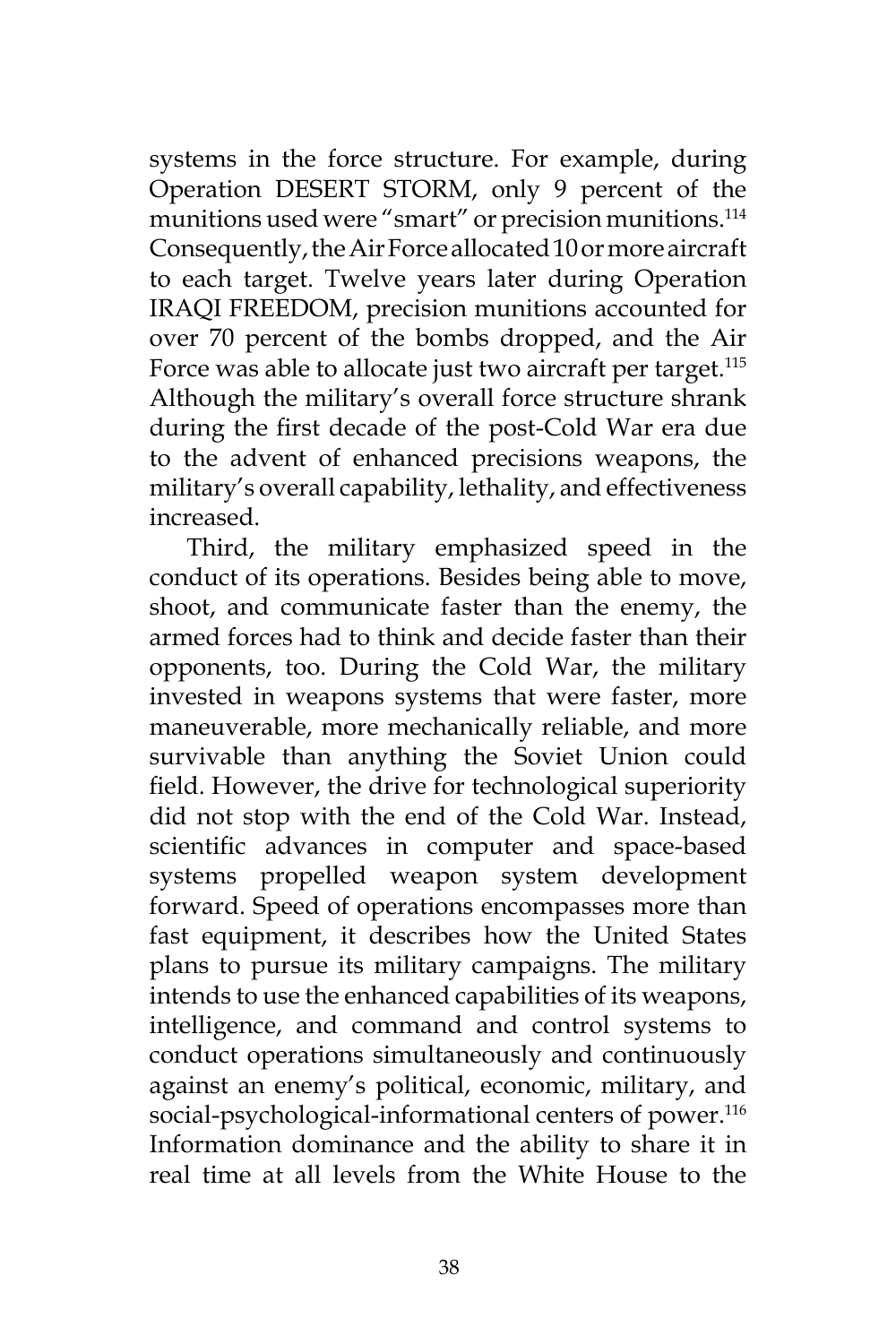battalion level provide leaders with a common view of the battlespace. This capability allows leaders to employ their weapons systems to achieve synergism in time, space, purpose, and effect.<sup>117</sup> Together, enhanced weapons systems combined with precision munitions, information dominance, and the ability to decide and act rapidly provide the United States with a decisive edge over any potential enemy attempting to challenge it symmetrically.<sup>118</sup>

Additionally, the military has continued to emphasize the importance of air-and-space-based weapons systems in its strategic and operational approach to warfare. Airpower has several attractive features. First, it can self-deploy to a theater of operations and operate from nearby bases in the region, or in the case of naval aviation, operate from an aircraft carrier. B-2 bombers, with aerial refueling en-route and return, can launch their attacks from the continental United States, thus obviating the need for overseas bases. Second, air power can be used almost immediately after political leaders decide that a military response is necessary. Third, air power, supported by space-andground-based intelligence systems capable of providing digitally transmitted target data to aircraft weapons systems in real time, provides political leaders and senior military commanders with a much-enhanced target discriminating capability.119 Instead of leveling an entire section of a residential or industrial area to destroy a target, the aircraft equipped with Joint Direct Attack Munitions (JDAMS) can land a bomb within feet of the aim point. Additionally, formerly difficult targets are now vulnerable. Consequently, air power's precision capabilities minimize civilian casualties and suffering.120 Last, extended-range precision munitions allow aircraft to deliver their attack outside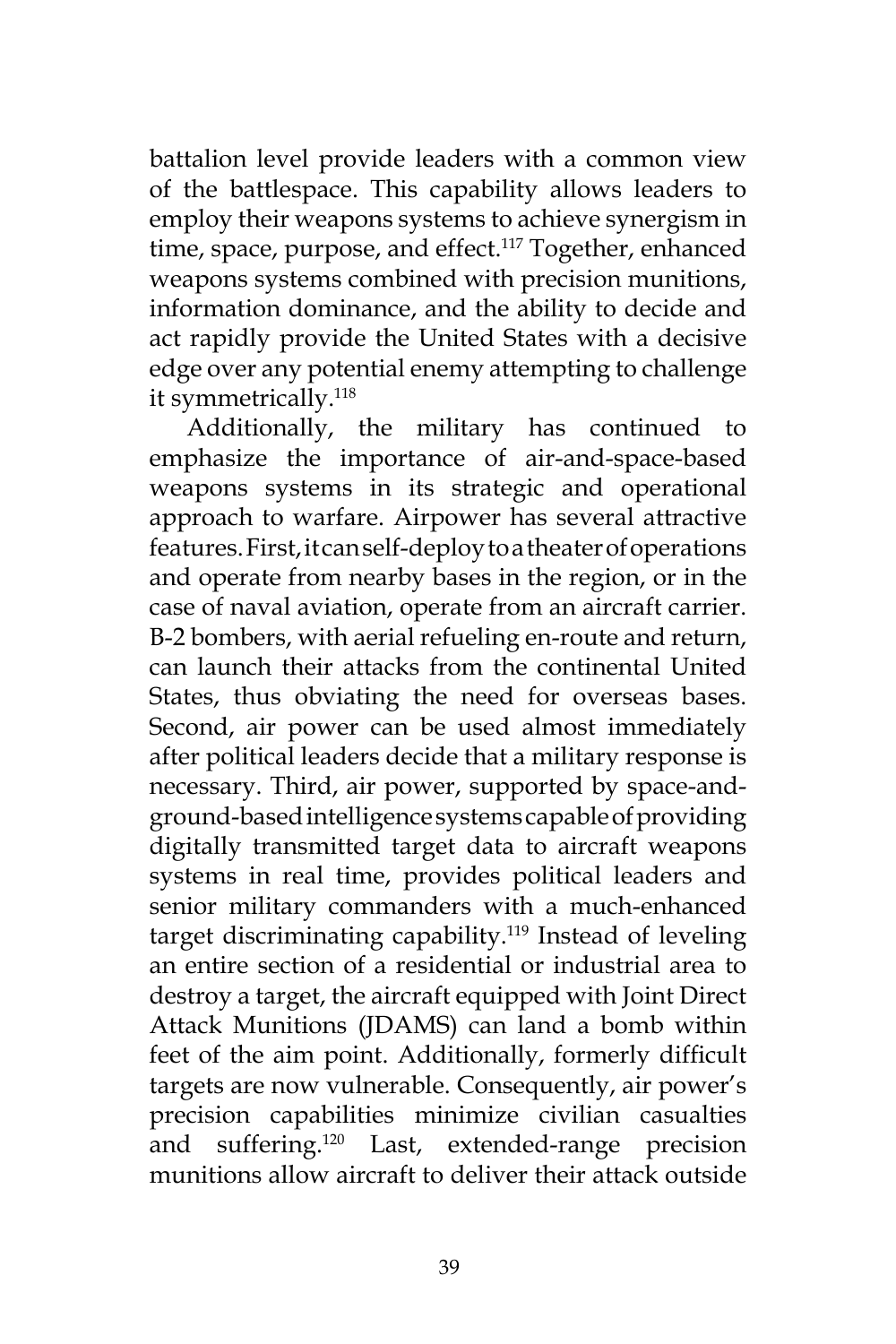of an enemy's air defense capability. Add to this a stealth capability, and the Air Force has the ability to remain undetected as well. The cumulative effects of long-range precision munitions, high-resolution overhead target acquisition, and radar defeating technologies provide the Air Force with a "stand off" advantage (the ability to hit the enemy without being hit in return), and minimize the probability of U.S. casualties.121 During the Clinton administration, air power and cruise missiles (launched from ships and planes) were the primary response to terrorist threats and attacks against U.S. interests.122 When the terrorist attacks occurred on 9/11, the military lacked a specific plan for operations in Afghanistan. However, the capabilities inherent in the military's technology and force structure enabled President Bush to commence combat operations in Afghanistan on October 7, 2001, less than a month later.

Within days of the commencement of military operations, American airpower employing a variety of air- and sea-launched precision munitions eliminated the Taliban's air force, air defense system, and key communications systems.<sup>123</sup> Simultaneously, Afghan opposition forces supported by U.S. special operations force (SOF) teams and close air support launched a ground offensive against the Taliban and al-Qa'ida forces. The military used air power and precisions munitions to isolate the enemy on the battlefield, prevent him from reinforcing his positions, deny him information on U.S. and allied forces, and ultimately to destroy him.124 In December 2001, with the battlefield isolated and the Northern alliance pressing the Taliban and al-Qa'ida fighters, the United States began deploying U.S. Marines (later Army forces) from the carrier battle groups located in the Indian Ocean to secure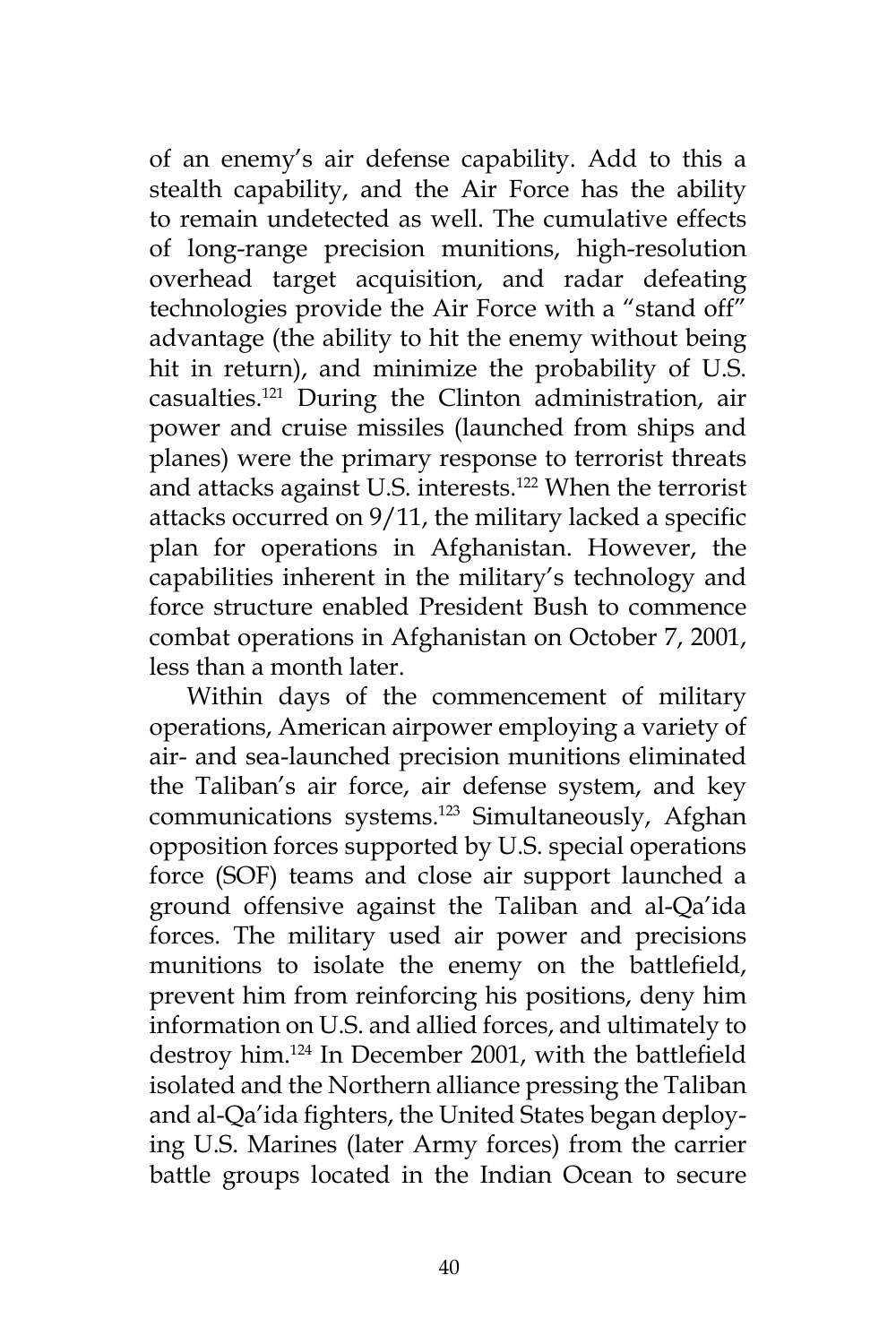key airheads and lodgment areas in Afghanistan.<sup>125</sup> In addition to direct combat operations, the United States distributed thousands of tons of medical and food supplies to the Afghan people. These humanitarian operations were part of a psychological operations campaign to convince the people that U.S. combat operations were targeted against the Taliban and al-Qa'ida forces, and not them.126 The military conducted its operations with dazzling speed. American aircraft operated around the clock. In the space of 2 years, the targeting cycle for *Tomahawk* land attack missiles (TLAMs or cruise missiles) had been reduced from 101 minutes during operations in Kosovo to 19 minutes in Operation ENDURING FREEDOM (Afghanistan).<sup>127</sup> U.S forces moved about the country by air to close rapidly with identified enemy forces. In less than 6 months, the Taliban had been removed from power, and the al-Qa'ida network in Afghanistan had been largely destroyed.<sup>128</sup>

The military's success in Afghanistan demonstrated its technological superiority and the influence it had on the nation's foreign policy. The campaign was fought differently than previous conflicts. Operations featured surrogate ground forces, U.S. airpower, information dominance, and precision munitions.<sup>129</sup> The unique mix and synchronization of these elements during the fighting encouraged some observers to categorize the Afghan operations as a "New American Way of War."130 President Bush clearly was impressed by the military's weapons systems and operational prowess. In a December 2001 speech at the Citadel, President Bush declared,

Afghanistan has been a proving ground for this new approach. These past 2 months have shown that an innovative doctrine and high-tech weaponry can shape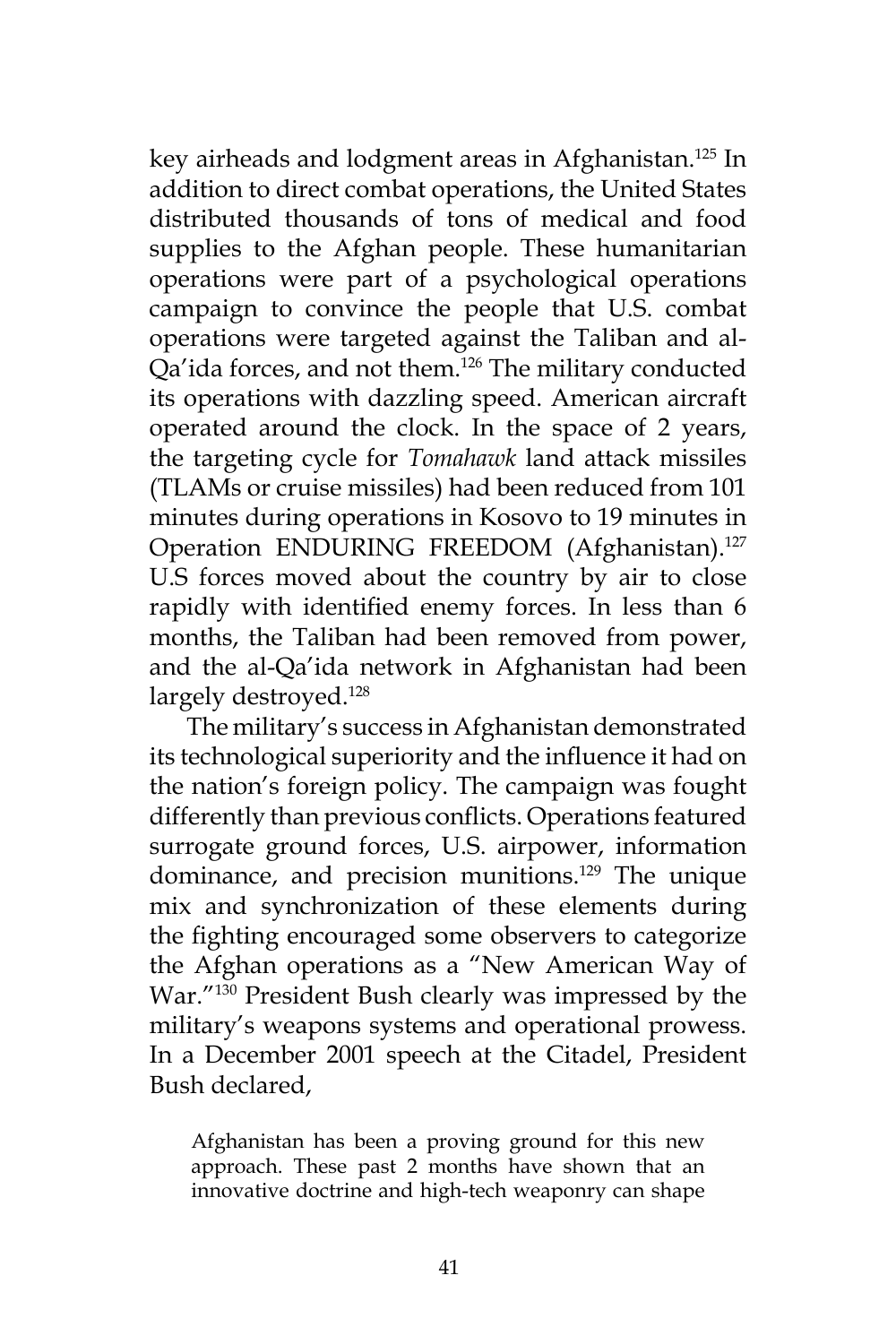and then dominate an unconventional conflict. . . . The conflict in Afghanistan has taught us more about the future of our military than a decade of blue ribbon panels and think-tank symposiums. . . . When all of our military can continuously locate and track moving targets—with surveillance from space—warfare will be truly revolutionized.131

Critics of the Bush administration's conduct of the war in Afghanistan argue that the President and his team have relied too heavily on the military's high-tech capabilities to attain political objectives that might have been better served by other instruments of power.132 Frederick Kagan in "War and Aftermath" claims that President Bush's vision of war

. . . focuses on destroying the enemy's armed forces and his ability to command them and control them. It does not focus on the problem of achieving political objectives. The advocates of a "New American Way of War," Secretary of Defense Donald Rumsfeld and Bush chief among them, have attempted to simplify war into a targeting drill. They see the enemy as a target set and believe that when all or most of the targets have been hit, he [the enemy] will inevitably surrender and American goals will be achieved.133

What type of war did America enter into in Afghanistan and what political objectives governed U.S. military action? Answering this question is an essential step to establishing a sound strategy and identifying the means (resources) to employ. That the means should influence the ends is axiomatic. However, in Afghanistan, it appears that military action became an end in itself. War, some observers say, is about killing people and breaking things. This trite statement is wrong. Combat operations are about killing people and breaking things; however, war is an act of policy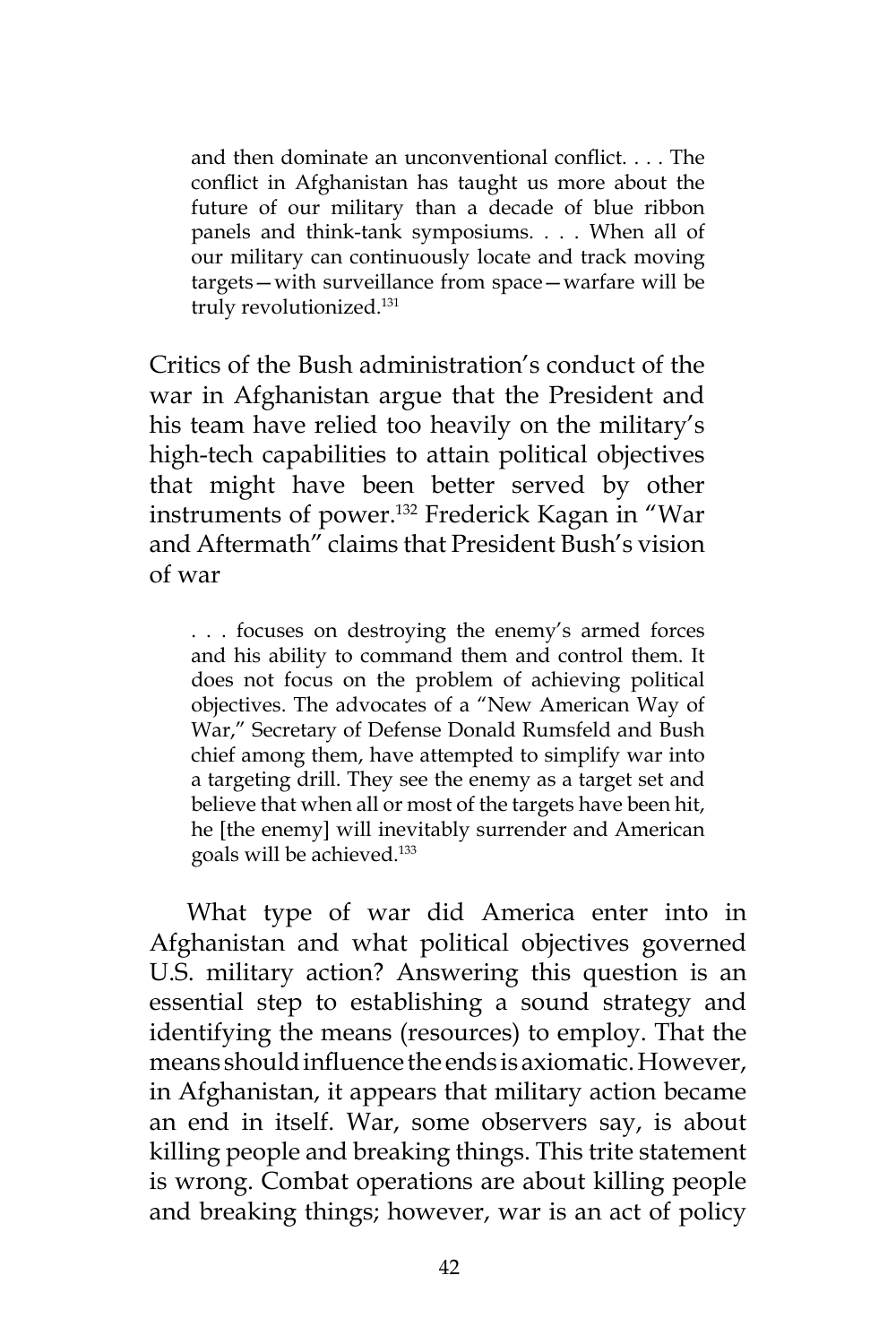and entails much more than military operations.<sup>134</sup> Clausewitz states that each war has its own nature, and it is wise to know the nature of the war you are about to enter before undertaking it.135 Even with the most high-tech military in the world, the U.S. military was unable to kill or capture Osama bin Laden and many of his lieutenants (a strong tacitly implied mission in Bush's decision to invade Afghanistan). Moreover, Afghanistan still is not stable. President Karzai's central government has almost no extractive capability outside of Kabul, and its political legitimacy depends heavily on the continued presence of U.S. military forces.136 Currently, the Taliban is staging a resurgence in the countryside, and fighting continues against pockets of Taliban and al-Qa'ida resistance.<sup>137</sup> In light of these developments, it is reasonable to question whether U.S. leaders ever considered the nature of the war they led America into, or if they simply relied on the military's technological capabilities as a substitute for cogent foreign policy objectives. The decision to topple Hussein's regime just after combat operations began in Afghanistan further supports the claim asserted here that the military's high-tech weapons systems and capabilities heavily influence America's approach to national security and foreign policy.138 Moreover, given that defense transformation is occurring with little or no regard to policy, it is likely that this trend will continue.

The decision to invade Iraq on March 19, 2003, and the reasons for that decision are complex, controversial, and hotly debated as of this writing. What is not being debated is the revalidation of America's military supremacy. The U.S.-led invasion featured Special Forces, omnipresent airpower, precision munitions delivered from the air and sea, four Army division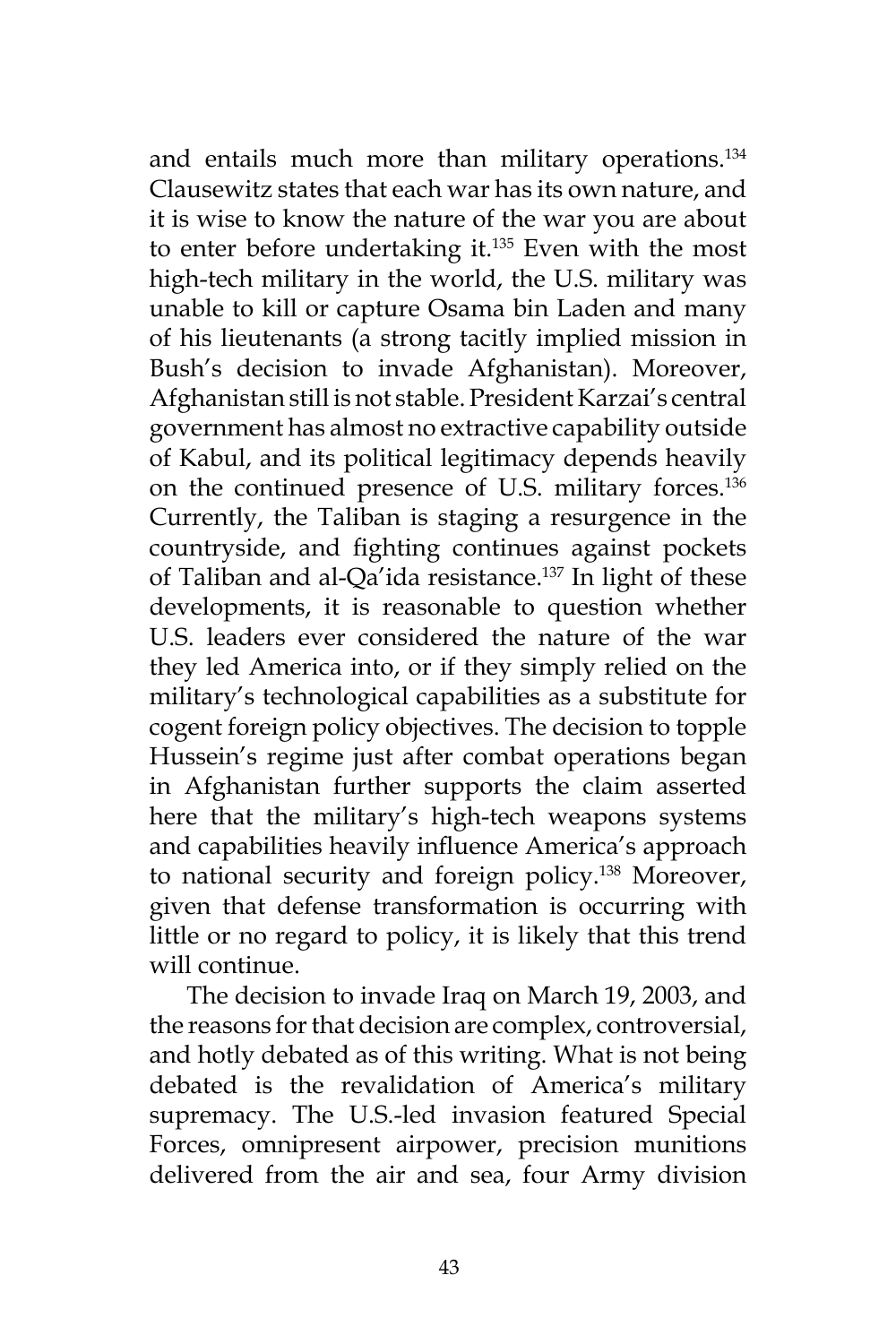equivalents, and a space-based computer-driven intelligence/targeting system that provided all the U.S. forces with the same near real-time picture of the battlespace.<sup>139</sup> Using advanced weapons systems and bold operational maneuver, U.S. and British forces conquered Iraq in just over 6 weeks. As with Afghanistan, the U.S. Air Force and Navy quickly destroyed what remained of the Iraqi Air Force and its air defense system. Simultaneously, a U.S Army mechanized infantry division and a Marine infantry division raced toward Baghdad on either side of the Euphrates River, while a British mechanized division seized the critical port city of Basra and its nearby oil fields.140 The Air Force supported each of these ground thrusts with vast amounts of close air support armed with precision munitions such as JDAMS and *Paveway* bombs.141 Although, the Iraqi armed forces were a shadow of their pre-Operation DESERT STORM selves, they still outnumbered the America forces in ground troops by a factor of almost four to one.142 Iraqi resistance was stiff at times, and bypassed pockets of Iraqi soldiers and Fedayeen interfered with U.S. lines of supply, causing temporary supply delays. Nevertheless, the combination of high-tech weapons systems delivering precision munitions, airpower, information dominance, and the speed of U.S. operations overwhelmed and defeated the Iraqi armed forces.143

As brilliant as the American victory was, peace enforcement and the reconstruction of Iraq are proving much harder.<sup>144</sup> Weapons of mass destruction have never been found, and a definitive link between Saddam Hussein, Osama bin Laden, and the events of 9/11 has not been established.<sup>145</sup> However, Operation IRAQI FREEDOM provided the world, and especially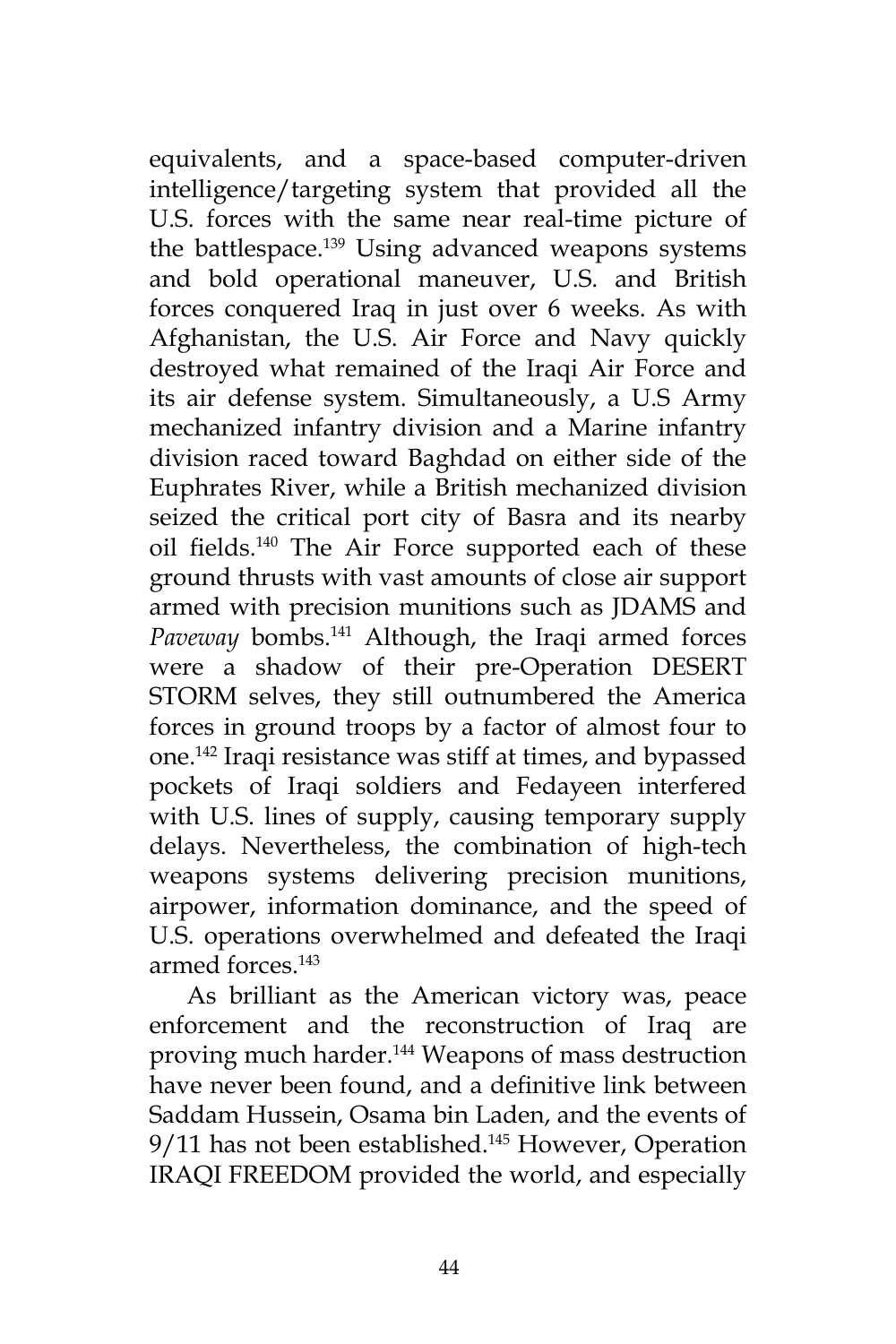the Arab states, with an awesome display of American military power.<sup>146</sup> Unquestionably, the military's hightech weapons systems, information systems, and the capabilities they represent were a major influence on Bush's decision to topple Hussein. In a speech at United Defense Industries' Santa Clara, California, plant on May 2, 2003, Bush talked to the importance of weapon technology. Using Nazi Germany as an example, he said that previously "Military power was used to end a regime by breaking a nation." However, weapons technology had progressed exponentially since then, such that during Operation IRAQI FREEDOM, the United States targeted the Hussein regime and not the civilian population.147 The swiftness of the attack sent a strong ominous signal to other states in the region that harbor terrorists.148 However, as events in the Middle East and Iraq have shown, military action, no matter how deftly conducted, is a poor substitute for a comprehensive foreign policy and grand strategy.149

Having developed a foreign policy that relies heavily on America's military capabilities, President Bush has hinted that Iraq may not be the last state to undergo regime change at the hands of the U.S. military.150 To ensure the United States has the means to execute President Bush's foreign policy, Bush and Rumsfeld accelerated the military's transformation program they had begun upon entering office. In Rumsfeld's view, U.S forces were structured to fight the Soviet Union, a threat that no longer existed. From his perspective, the armed services were hidebound, too heavy to deploy rapidly, still individual service centric and not joint centric, and wedded to outdated operational concepts.151 Although the NCW-based transformation of the services has just begun, U.S. operations in Afghanistan and Iraq are steps in the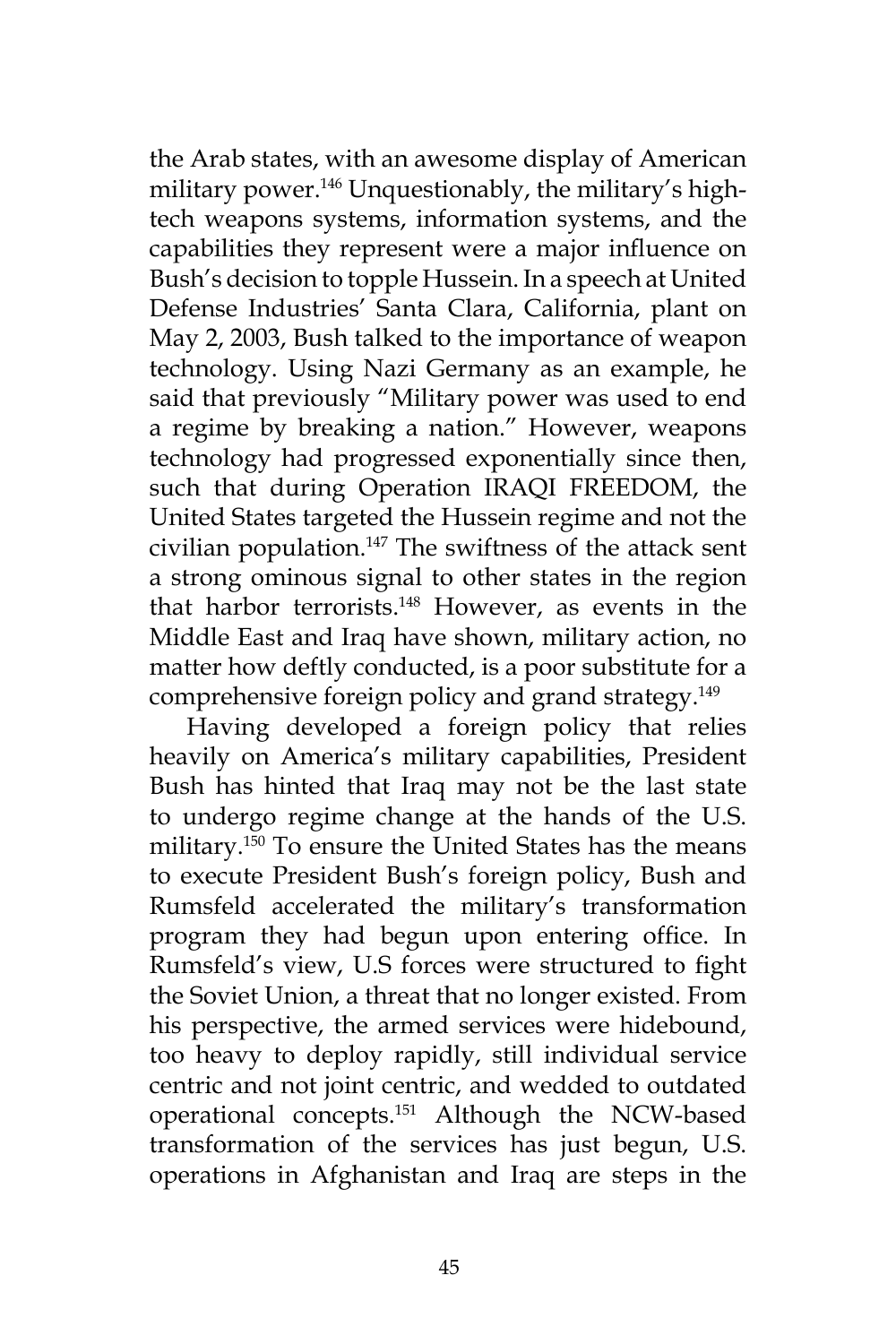right direction and appear to validate the direction that Bush and Rumsfeld see military operations heading. In the future, speed, air power, precision munitions, and rapidly processed (and shared) information will be the hallmarks of U.S. operations.152 As mentioned previously, NCW is the concept that articulates how the United States will fight future conflicts. To implement that concept, all the services must shed the vestiges of the past. The Army will have to discard much of its heavy armor in favor of weapons systems that are deployable rapidly by air, have greater lethality and range (over the horizon) than the vehicles they replace, and that rely on speed and near-perfect intelligence of the enemy for protection instead of heavy steel. The Air Force will have to leverage space-based weapons systems and unmanned aerial vehicles (UAVs) at the expense of manned aircraft. And for its part, the Navy must move away from operations based on carrier battlegroups and look, instead, to surface action groups and arsenal ships.<sup>153</sup> "All the services are working hard to implement the technical concepts of Network-Centric Warfare in their systems [acquisitions], and even to retrofit older systems with the new technology."<sup>154</sup>

At issue is not whether the military should transform or acquire new technologies—it must. Rather, the question is what long-term foreign and national security polices should the military be transforming to support and what types of technologies will provide the military the capabilities that these policies require? The weapon technology and force structure that are the bedrock of NCW are key variables that have enabled the Bush administration to implement its unilateral foreign policy and preventive war national security strategy, and have been instrumental in promoting regime change. The Bush administration is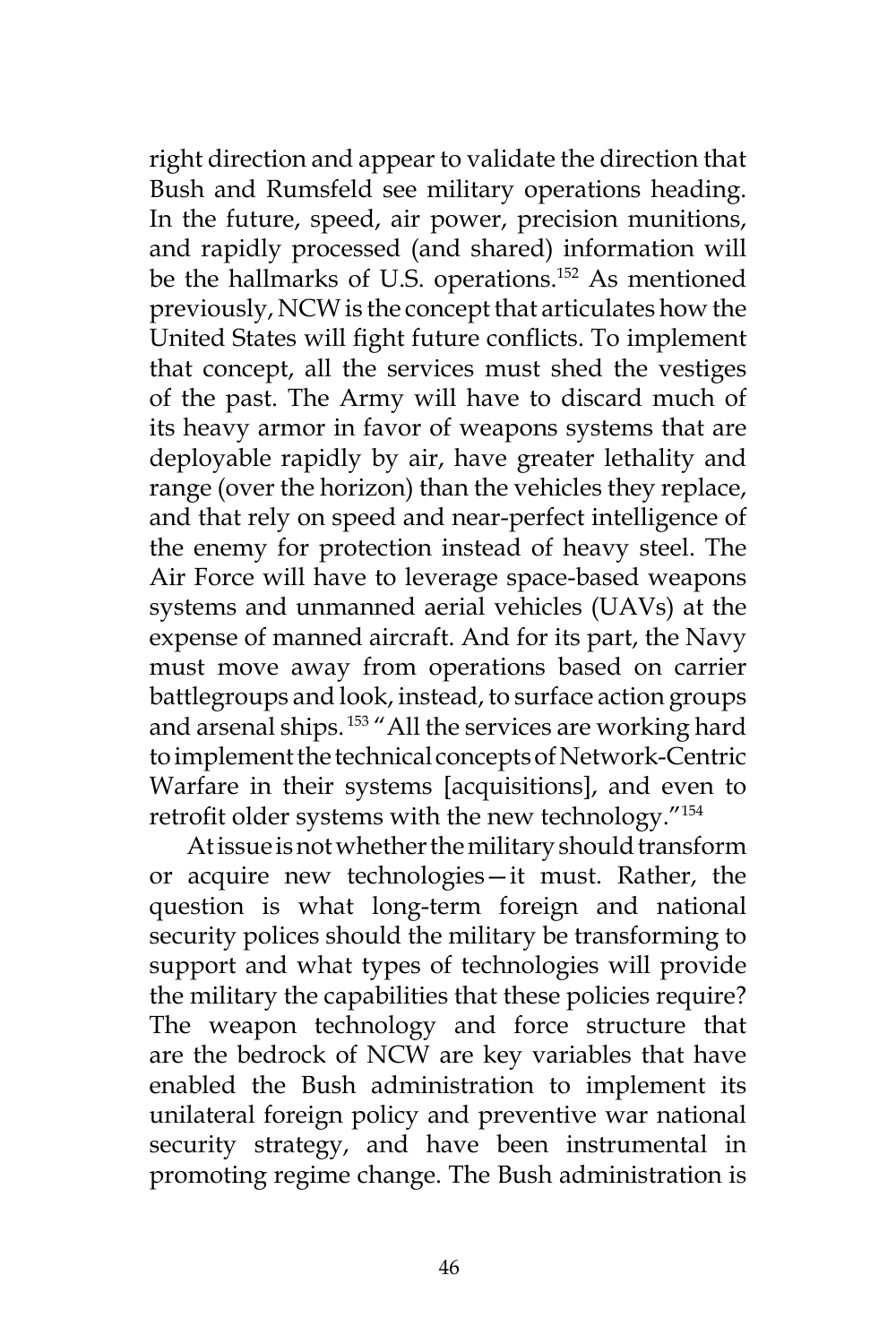so enamored with technology that Secretary Rumsfeld is pushing the military to transform faster in order to implement NCW faster.<sup>155</sup>

Although Rumsfeld and DoD are attempting to shorten the acquisition cycle, most complex weapons systems still require 10-plus years to develop and field.156 This begs the questions: "In 2015 to 2020, when these systems are fielded, will America's foreign policy still be centered on unilateralism, preventive war, preemption, and regime change; if not, will these weapons systems and force structure be adequate for whatever policy is in place or will they limit future policy options?" These questions are especially relevant in light of the technological limitations and operational difficulties that American operations in Afghanistan and Iraq have exposed.

As successful as military technology and force structure have been in furthering Bush's foreign policy to date, NCW is not without its shortcomings.157 A smaller, faster, more lethal, and high-tech force operating with total battlespace awareness may be good at toppling state-centric regimes, but it has yet to prove very successful in building legitimate replacement governments, fighting an insurgency, or in establishing democratic and market reforms within them.158 Nor has this unmatched military force, despite its information dominance, proven capable of toppling the more amorphous terrorist regimes. Secretary Rumsfeld feels that the military must transform even faster if it is to win the war on terror.159 But as events in Afghanistan have shown, when a disciplined, determined, well-trained opponent expertly uses the terrain and his relatively low-tech weapons systems, NCW does not work quite as its proponents purport. Al-Qa'ida fighters in the Bai Beche and Tora Bora battles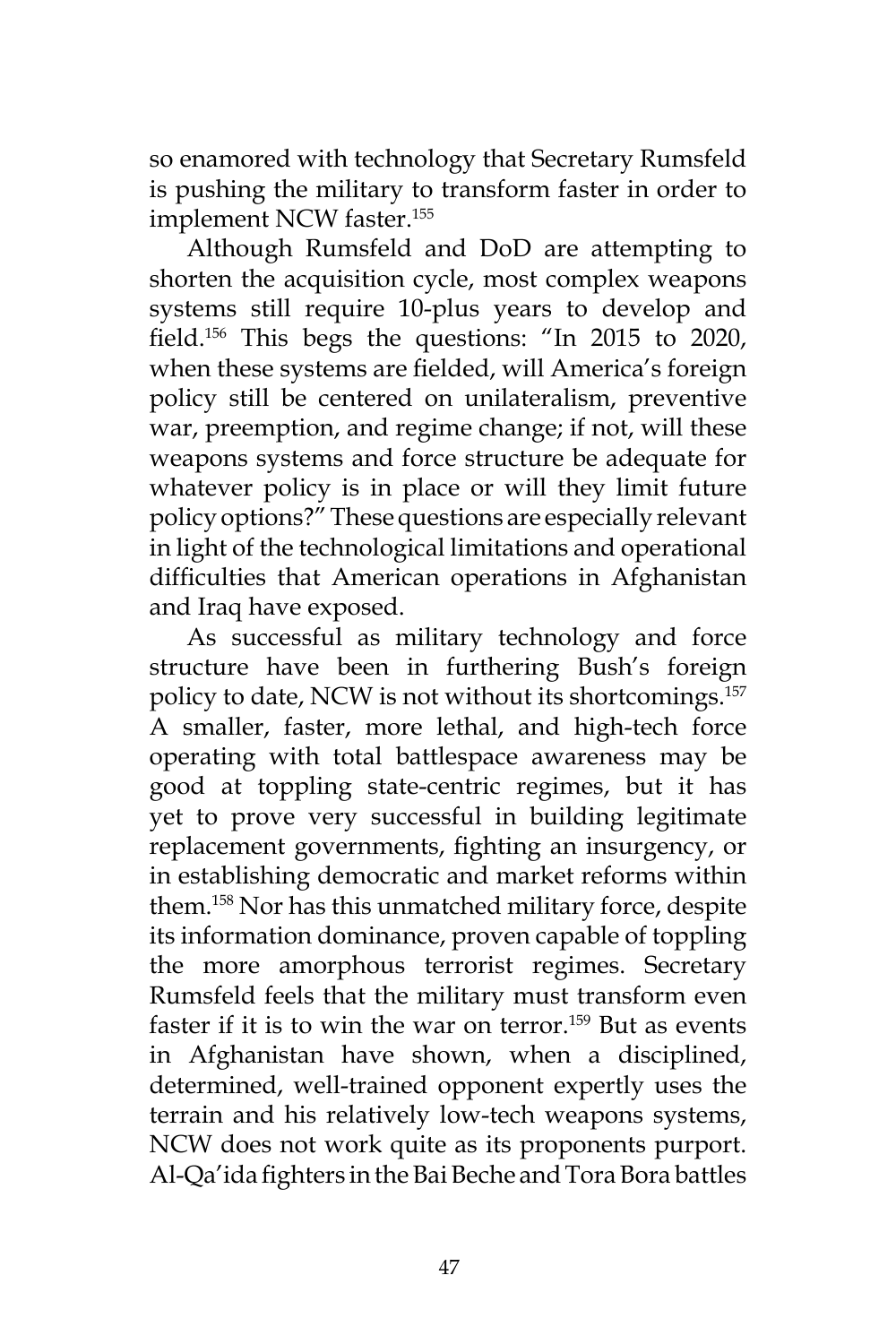were not cowed by American airpower.<sup>160</sup> Most often, they repelled initial American and Northern Alliance attacks and were defeated only when American and Northern Alliance forces used traditional infantrybased fire and maneuver to close with the al-Qa'ida fighters to kill or capture them in their positions.<sup>161</sup> Likewise, despite its overwhelming technological superiority and crushing victory in the combat phase of Operation IRAQI FREEDOM, American forces have been unable to prevent or defeat the guerrilla insurgency that has emerged in Iraq.<sup>162</sup>

However, these are not the lessons the military and many of the civilian leaders in DoD are heeding from operations in Afghanistan and Iraq. Focused on the direct combat part of war, they are set on acquiring weapon technologies that will be instrumental in transforming the armed forces into a smaller, more lethal, more strategically agile and, thus they argue, a more capable force.<sup>163</sup> Yet, empirical evidence indicates that most of America's conflicts have been and will continue to lie in the shadow land between peace and war.<sup>164</sup> To support America's foreign policy objectives, the military must be capable of executing the hightech tasks of NCW, as well as the equally demanding and important low-tech tasks such as peacekeeping, occupation, and nation-building.165 With its reduced force levels, the Army is straining under the occupation and nation-building missions it has received, while attempting to maintain an equitable rotation policy in and out of combat zones, sustain the combat readiness of its forces for the next contingency mission, and, at the same time, transform itself.<sup>166</sup> Without a doubt, the military should pursue new technologies and transformation programs aggressively. But those technological and transformation choices should be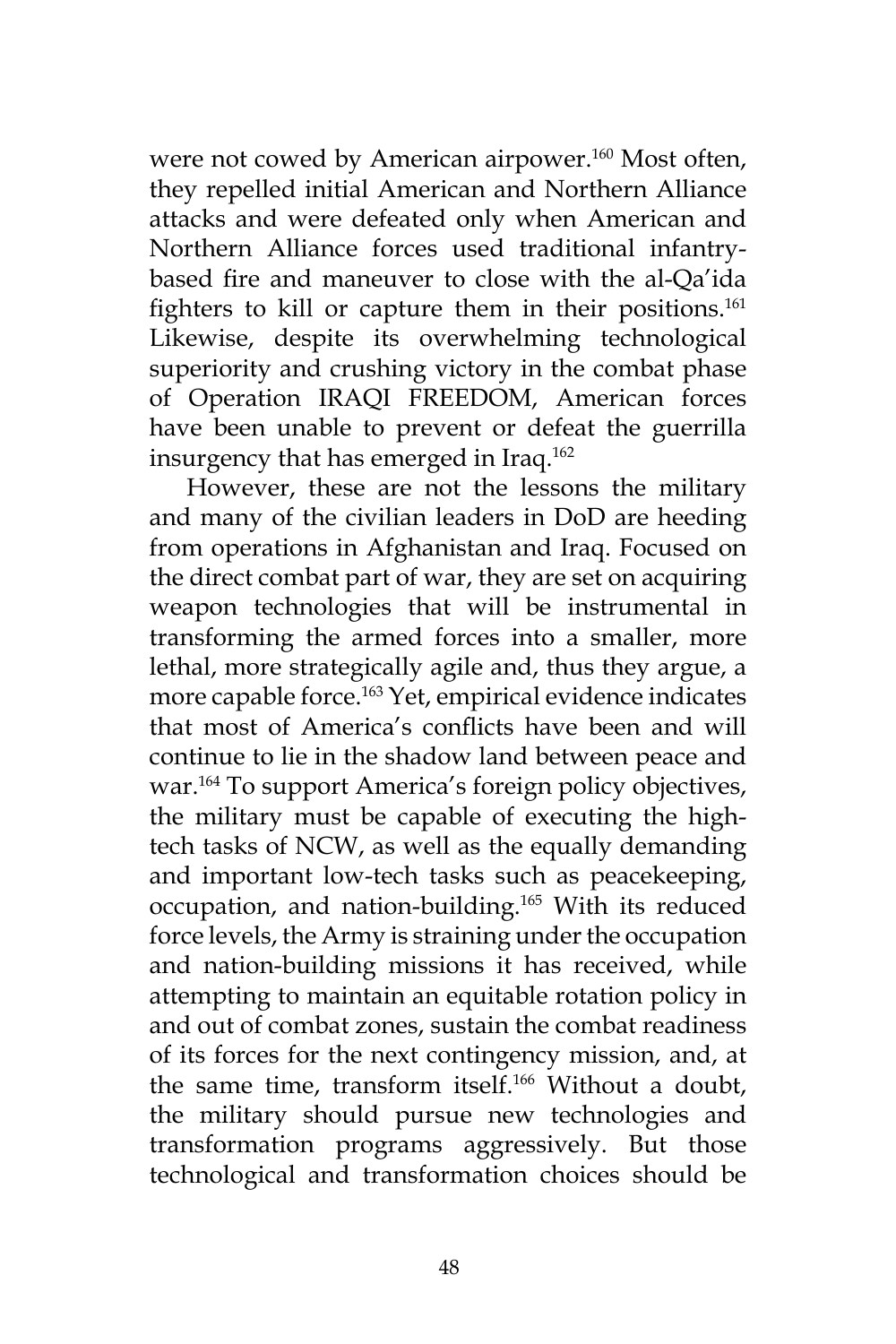informed by future policy direction and the military capabilities it requires.167 Instead, the U.S. military and DoD appear to be developing a force which will have unmatched capabilities for conventional direct combat, i.e., killing people, breaking things, and toppling regimes; but which will be generally ill-suited for low intensity conflict scenarios such as peacekeeping, peace enforcement, and nation-building missions.<sup>168</sup>

### **CONCLUSION**

Ideally, the linkages between foreign policy, grand strategy, weapon systems acquisition, and force structure should be more formalized and synchronized. Greater congressional oversight of the military's decisionmaking concerning the weapons systems development and procurement programs, coupled with established procedures within and among the various congressional committees that address foreign policy, national security, and the military, would help reduce the apparent inconsistencies both between and within presidential administrations. Unfortunately, except in times of grave national emergency, the structure of the federal government and the pluralism inherent in it militate against this type of bi-partisan effort. That is not to say that "policy lag" cannot be reduced; it can, but at the margins. The effort must focus initially on reforming the laborious Defense Acquisition System (DAS) and the bureaucracy that administers it. To his credit, Secretary Rumsfeld has been trying to do exactly that; however, he has met with only limited success.<sup>169</sup> The nature of the bureaucracy, the number of stakeholders in the process (interest groups, political actions committees, the RDT&E community, etc.), and the political fallout all make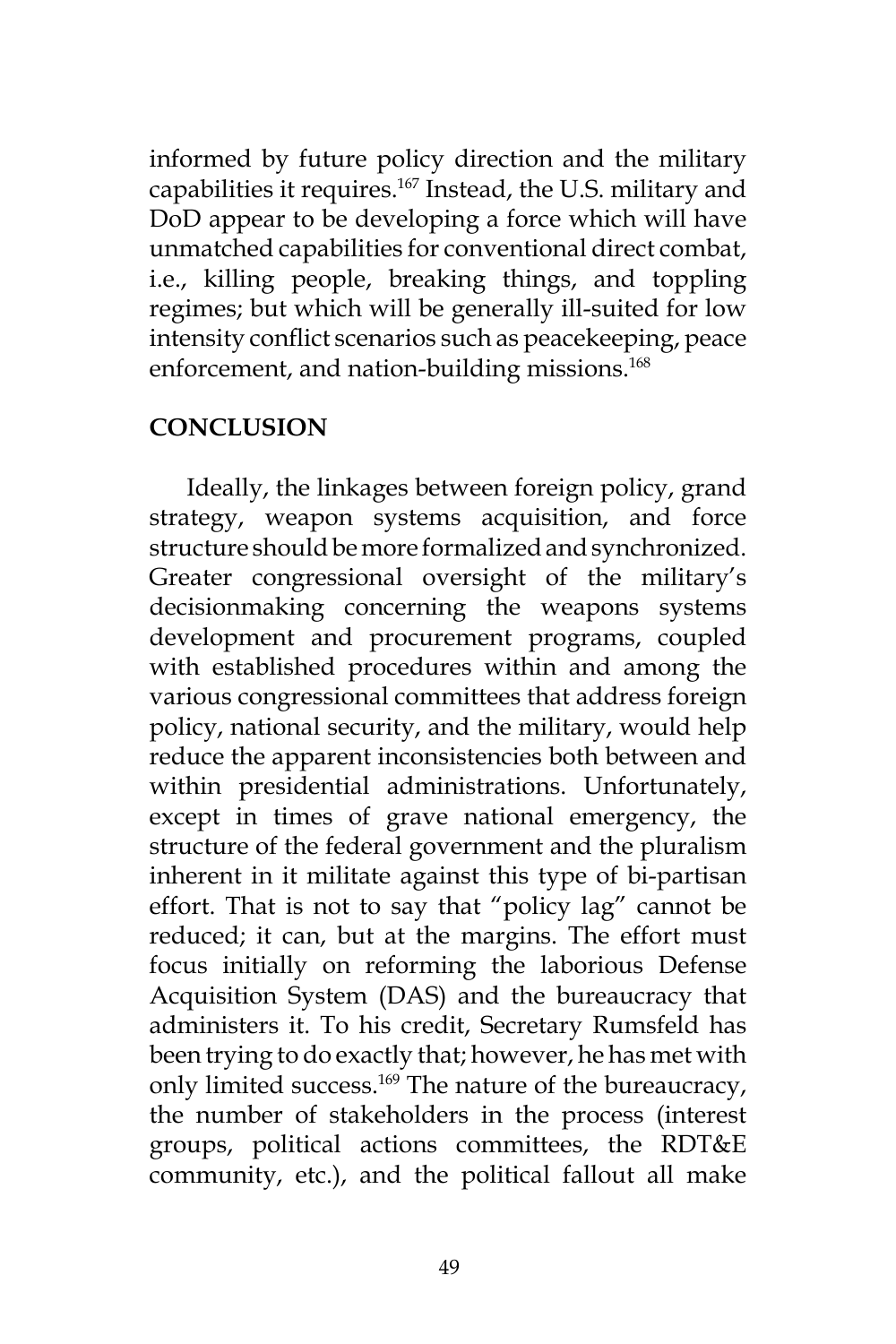defense acquisition reform difficult, especially when the military is engaged in active combat operations. Nevertheless, the Secretary of Defense and the military must streamline the acquisition process and eliminate/ reduce the bureaucratic procedures and "political pork" associated with fielding new equipment and weapons systems.

Technologically-driven transformation has been and will remain a trademark of the U.S. military. Although most of the rhetoric associated with Defense Transformation seems to be closely linked to Secretary Rumsfeld and the Bush administration, in reality it is an on going process that developed exponentially during World War II and was accelerated by the events of the Cold War. Since the end of the Cold War, the military's reliance on technologically-advanced weapons systems has become even more pronounced, so much so that America's approach to warfighting is defined by such technologically arcane terms as "network centric warfare" and "effects based operations." The weapons systems, force structure, and concepts that undergird the theory of NCW represent only one set of military capabilities available to the nation. However, the military and DoD are not considering other technologies and force structure options seriously.

Initially, combat operations in the GWOT further underscored the military's affinity for high-tech weapons systems and DoD's network centric approach to warfighting. Although not without difficulties, the application of America's technological prowess during combat operations in Afghanistan and Iraq was stunning.<sup>170</sup> Currently, all branches of the military are increasing the acquisition of advanced technologies as they transform to a smaller NCW capable force. Additionally, the Bush administration is pursuing a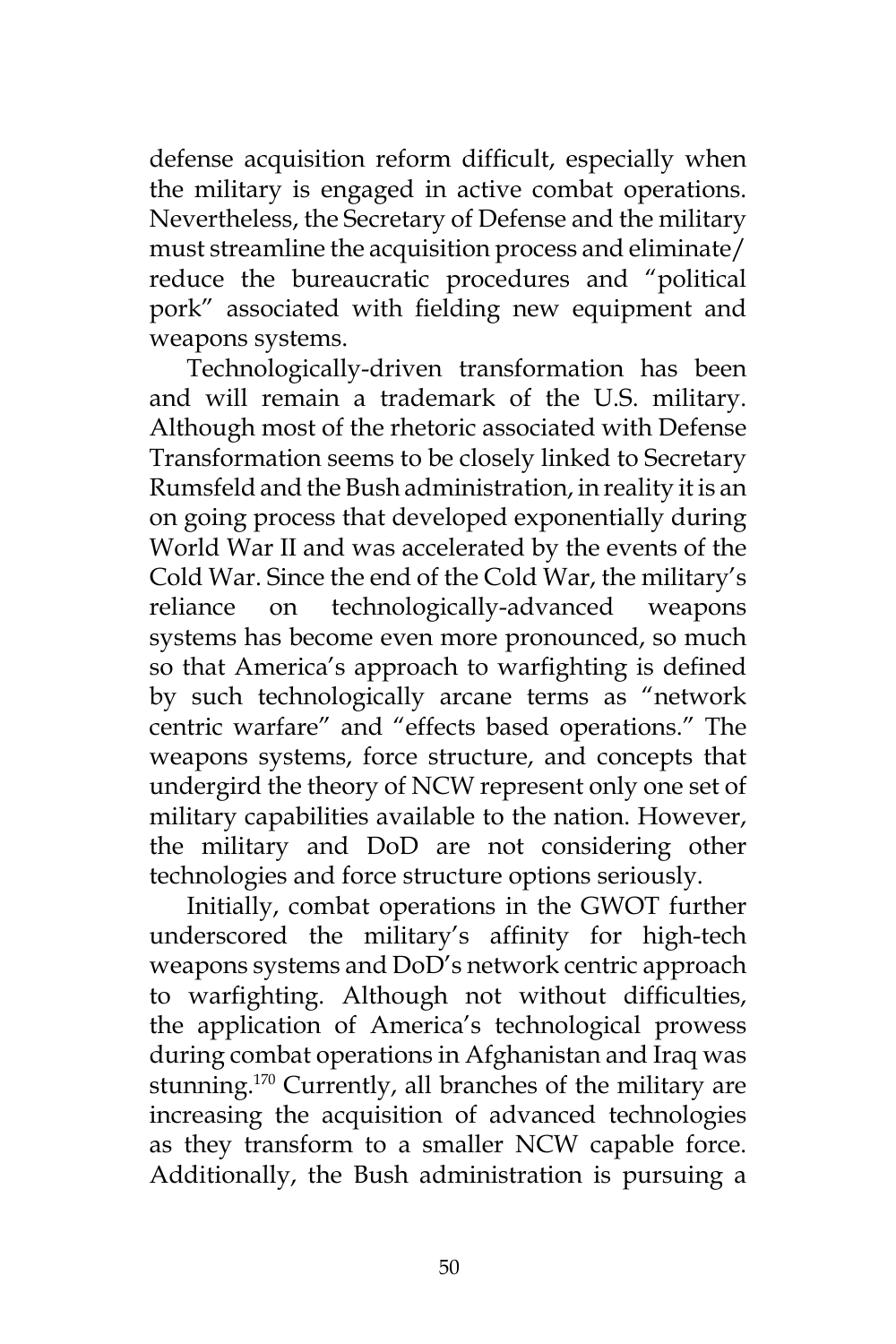very aggressive and largely unilateral foreign policy that relies heavily on the promises of NCW and the technological capabilities of the military.171 But will these same military capabilities serve the future policy needs of the nation or inhibit them?

The military's increased reliance on weapon system technology and DoD's embrace of NCW have implications for American foreign policy. Unless reconciled, the differences in the planning horizons between weapons systems acquisition and foreign policy will continue to promote policy lag and present future leaders with inherited weapons systems and force structure. Thus, the military's weapons systems preferences will continue to affect future policy options. However, the military's weapons systems and force structure (hence, its capabilities) have not always been suited for the missions it has received. Consequently, the military's ability to attain the policy objectives assigned it has been questionable. The failure of the military's high-technology forces to obtain policy objectives fully in Somalia, Haiti, Kosovo, and most recently in Afghanistan and Iraq underscore this claim. This trend will most likely continue. Because it takes 12-15 years (or more) to develop and field a weapon system, national leaders will continue to have their policy options affected by weapon system acquisitions the military made a decade or more previously.

Contributing to the civilian leadership's preference for the use of military force is the armed services responsiveness and adaptability. The speed with which information moves, the amount of it, and the interaction between peoples and societies that technology and globalization promote leave little time for national leaders to develop a measured response for pressing international situations. The media, world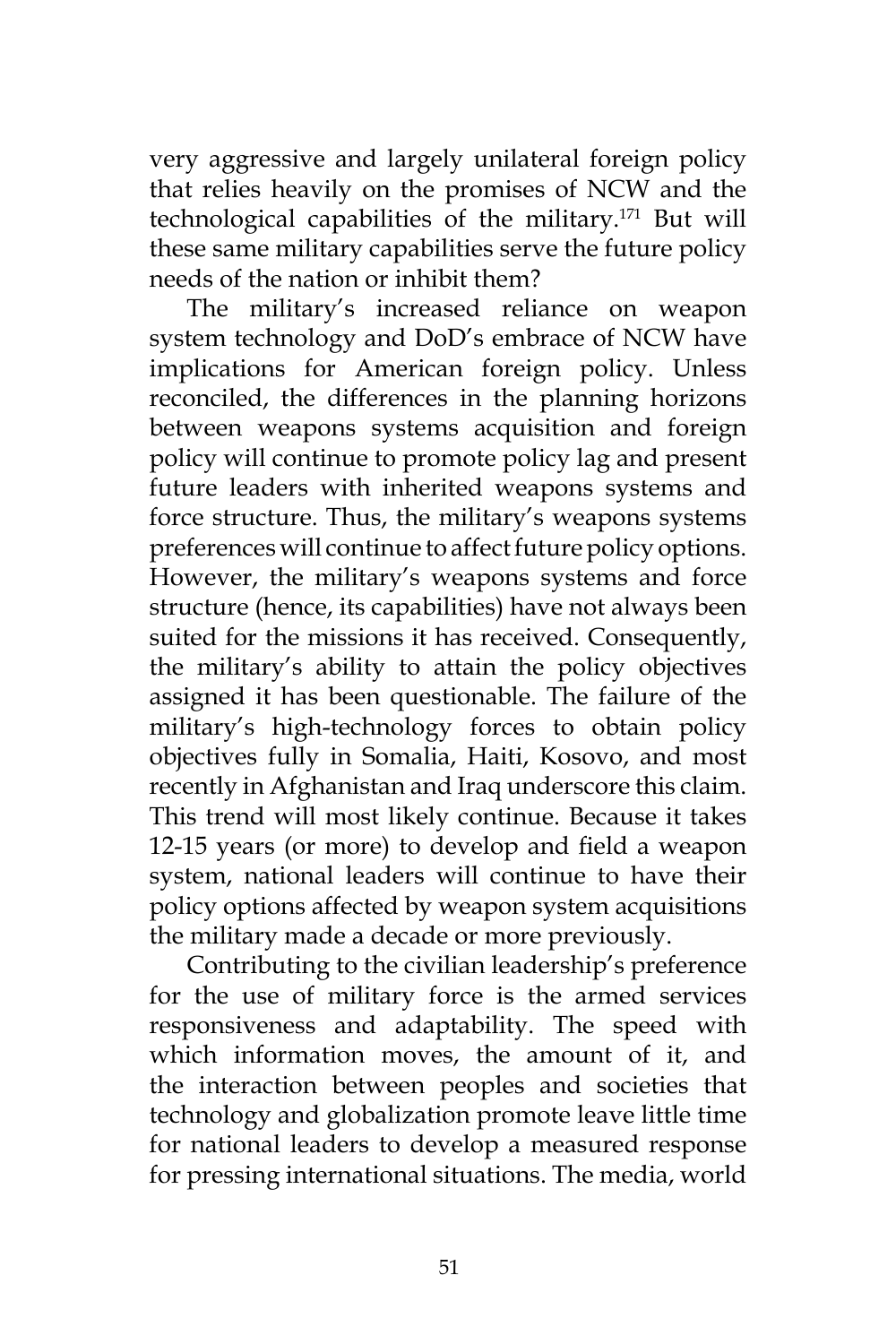leaders, Congress, and American citizens clamor for an immediate response from the nation's leadership.<sup>172</sup> The military provides the president with a unique capability. Whether used to deliver relief supplies or bombs, the military can respond almost immediately. Although the military's weapons and force structure may not be ideally suited for a particular situation, its high-tech capabilities seem to make military action a matter of first choice instead of last for the nation's leadership.173

In the post-Cold War era, the military's technologically-driven combat capabilities, coupled with the absence of a peer competitor, have been instrumental in promoting a unilateral U.S. foreign policy that relies heavily on military power to preempt potential threats to U.S. interests.174 The military's weapons systems provide unmatched direct combat capabilities that it can project almost anywhere in the world. Moreover, with its emphasis on precision munitions, speed of operations, information dominance, and aerial/space systems, the military can single out individual military, economic, and political entities for destruction, while simultaneously minimizing the risk of U.S. casualties and collateral damage.175 This capability allowed the Bush administration to topple regimes in both Afghanistan and Iraq. Additionally, the administration has been able to use the military's capabilities to intimidate/persuade other states (e.g., Libya and Syria) with links to terrorist organizations to cooperate more fully in GWOT.176

Yet, as enabling as the military's technological capabilities are in one sense, in another they are debilitating. In many instances, the military can best serve policy in ways other than direct combat. Humanitarian relief, peacekeeping, peace enforcement,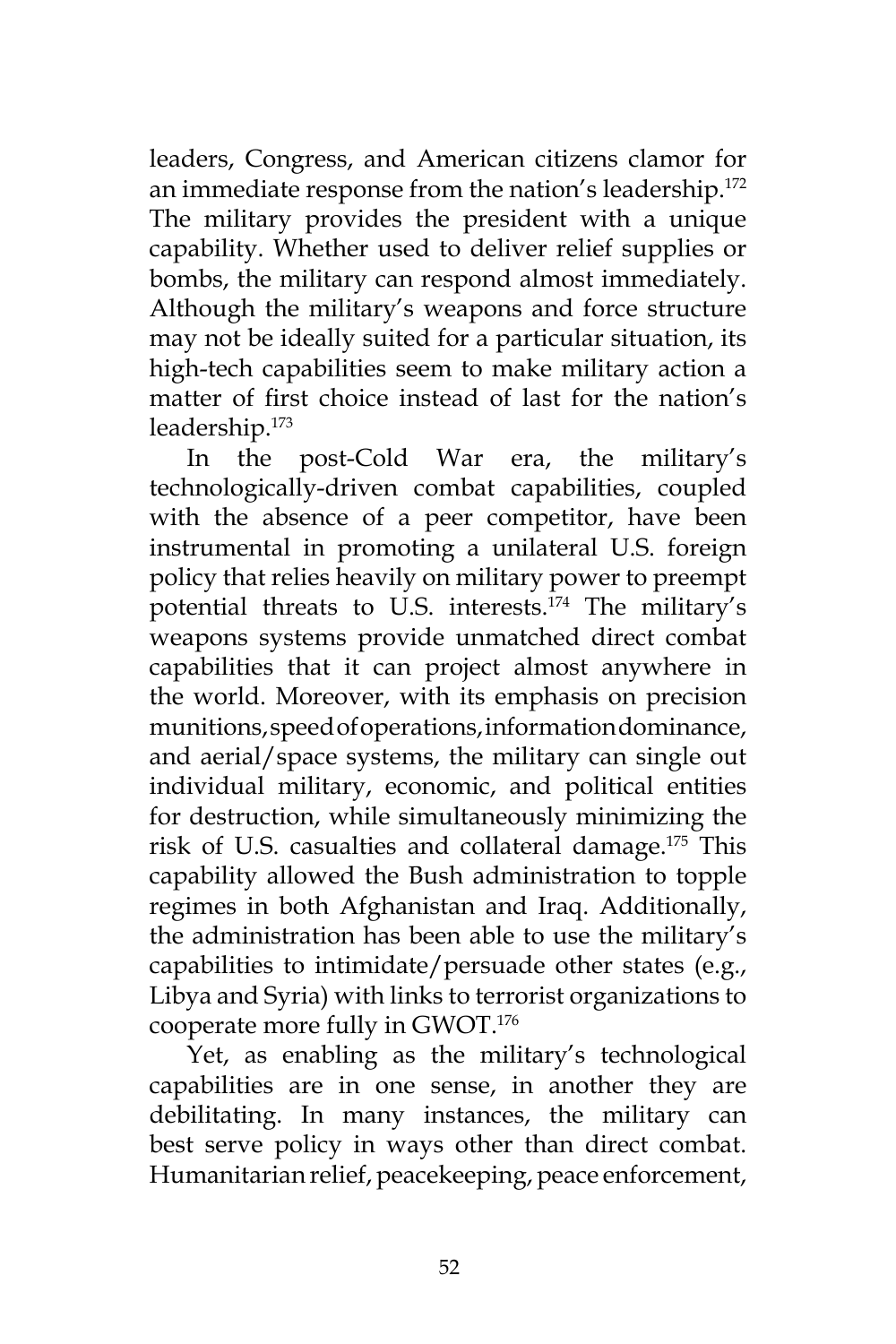counterinsurgency, insurgency, and foreign military training (all under the rubric of Military Operations Other Than War [MOOTW]) are operations that require technological systems and force structures different from those needed for high intensity conventional combat. High-tech U.S. combat forces can accomplish both the direct combat and the MOOTW missions, but not simultaneously. MOOTW missions require specialized training. Prolonged employment of high-tech forces in MOOTW missions degrades the combat readiness of the high-tech forces involved. A more robust and technologically diversified force structure with the capability to perform both high and low intensity missions simultaneously would help. However, the military, with the full endorsement of the Bush administration, is transforming into a smaller, faster, more information dominant, and combat capable force.<sup>177</sup> Although this force structure may be superbly equipped for interstate conflict, in the future the majority of the missions that the U.S. military most likely will perform will be MOOTW missions.178 Military operations in Somalia, Kosovo, Afghanistan, and Iraq have shown both the capabilities and limitations of high-technology weapons systems in pursuit of policy objectives.179

 In pursuing a relatively narrow set of technologies such as those encompassed by NCW, DoD is excluding other weapons systems and force structure choices, which may be more relevant to the types of future conflicts the United States is likely to be involved in. If the United States is going to prevail in a GWOT, or the "Long War" as it is currently referred to, it most likely will be involved in more Iraq and Afghanistan type scenarios.180 To sustain the war against a global insurgency will likely require an increase in ground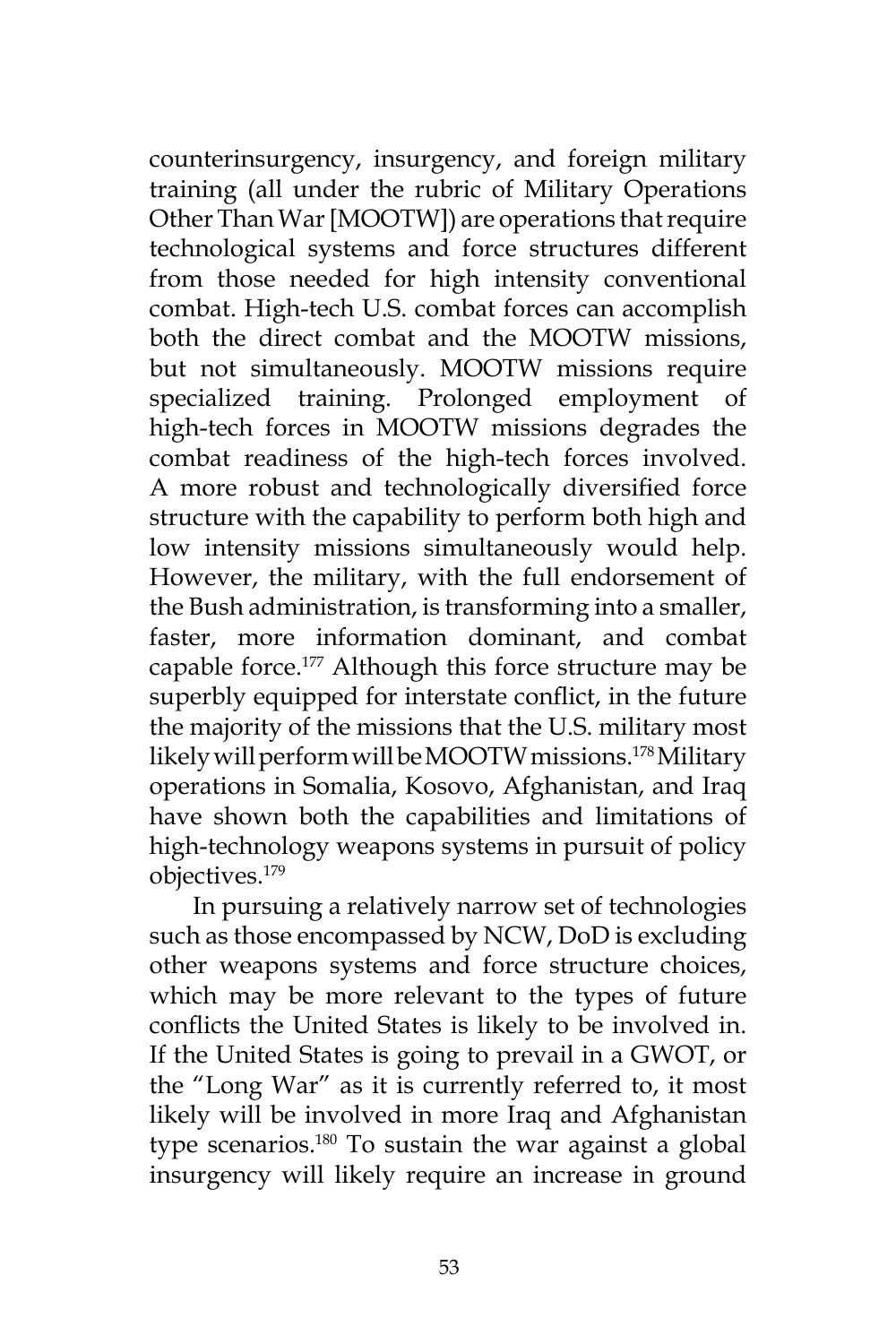forces (Army and Marine), as well as the procurement of technologies that will support these forces as they engage in combat operations in urban and close terrain. However, NCW theory and implementing technologies (and the Army's implementation of it with the Future Combat System [FCS]) are predicated on state-centric and symmetrical warfare, with political entities whose warfighting capabilities resemble those of the United States, albeit less technologically advanced. NCW has not lived up to its billing in Iraq and Afghanistan against insurgents who apply asymmetrical and relatively lowtechnology devices against U.S. forces with increasing effectiveness. The military and DoD are only now acknowledging that they may be pursuing the wrong technological suite, but have yet to come to grips with the overall force structure dilemma and acquiring the forces capable of sustaining the necessary operational tempo to prevail in the "Long War."181

In order to mitigate the difficulties of aligning the military's weapons systems and force structure acquisitions with national strategy and policy objectives, the military must acquire capabilities which allow it to fight effectively across the full spectrum of conflict. This does not mean the military should prepare for all contingencies equally. Rather, it should weigh its capabilities in light of future policies and prioritize the tasks it most likely will have to accomplish. For example, the military's future force structure may include a relatively small number of very high-tech and high-cost combat units designed primarily for statecentric warfare (the most dangerous, but least likely contingency), and a large number of relatively low-tech and medium-cost combat and combat support units designed for humanitarian and low intensity warfare (the least dangerous, but most likely contingency).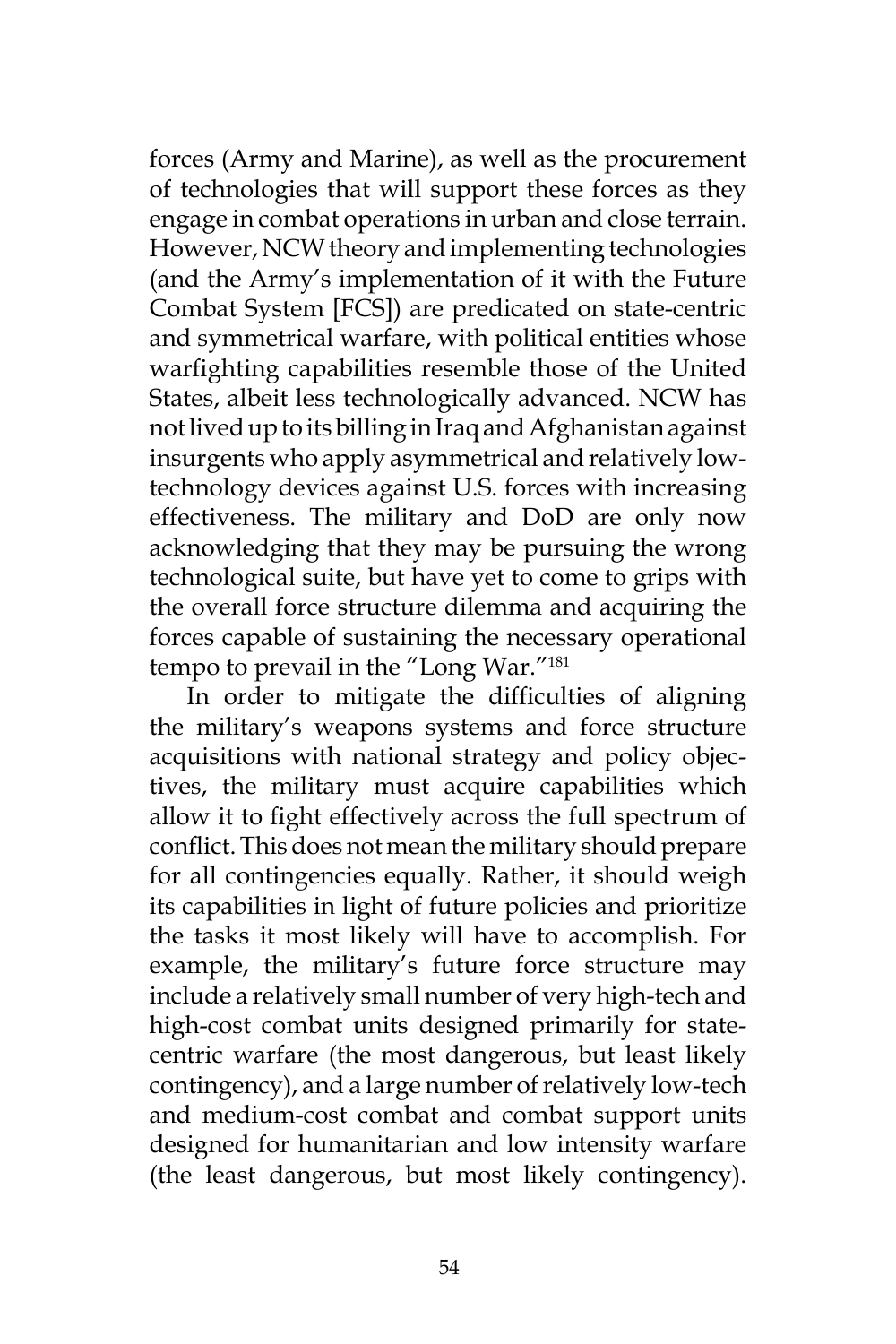Steven Metz and Raymond Millen caution against embracing a single operational concept:

If the United States reaches a point where all that it can undertake are rapid decisive operations relying heavily on standoff strikes, it will be like a 16th century armored knight or mid-20th century battleship—extremely adept at a type of combat that has declining strategic relevance. Winning 21st century armed conflicts will require more than servicing targets. American military strategy should thus seek rapid decisive operations but also retain the ability to prevail in protracted, complex, ambiguous, and asymmetric warfare. To do this requires the versatility of landpower.<sup>182</sup>

During the conventional phase of combat in Afghanistan and Iraq, network centric warfare showed great promise; but in subsequent phases, the technology and operational concepts have been of little utility in fighting insurgencies and terrorist movements. To support the nation's policies effectively, the military must continue to pursue a wide range of emerging technologies and not become so enamored with a single technological concept that it forsakes other capabilities.

## **RECOMMENDATIONS**

To ensure that the U.S. military is transforming into a force capable of responding to the full range of challenges it will encounter and that it will be able provide tomorrow's political leaders with a broad range of military capabilities/responses, national leaders should consider implementing the following:

• Improve the coordination/synchronization between and among the congressional committees that oversee the defense budget, major weapons systems acquisition, service force structure (end-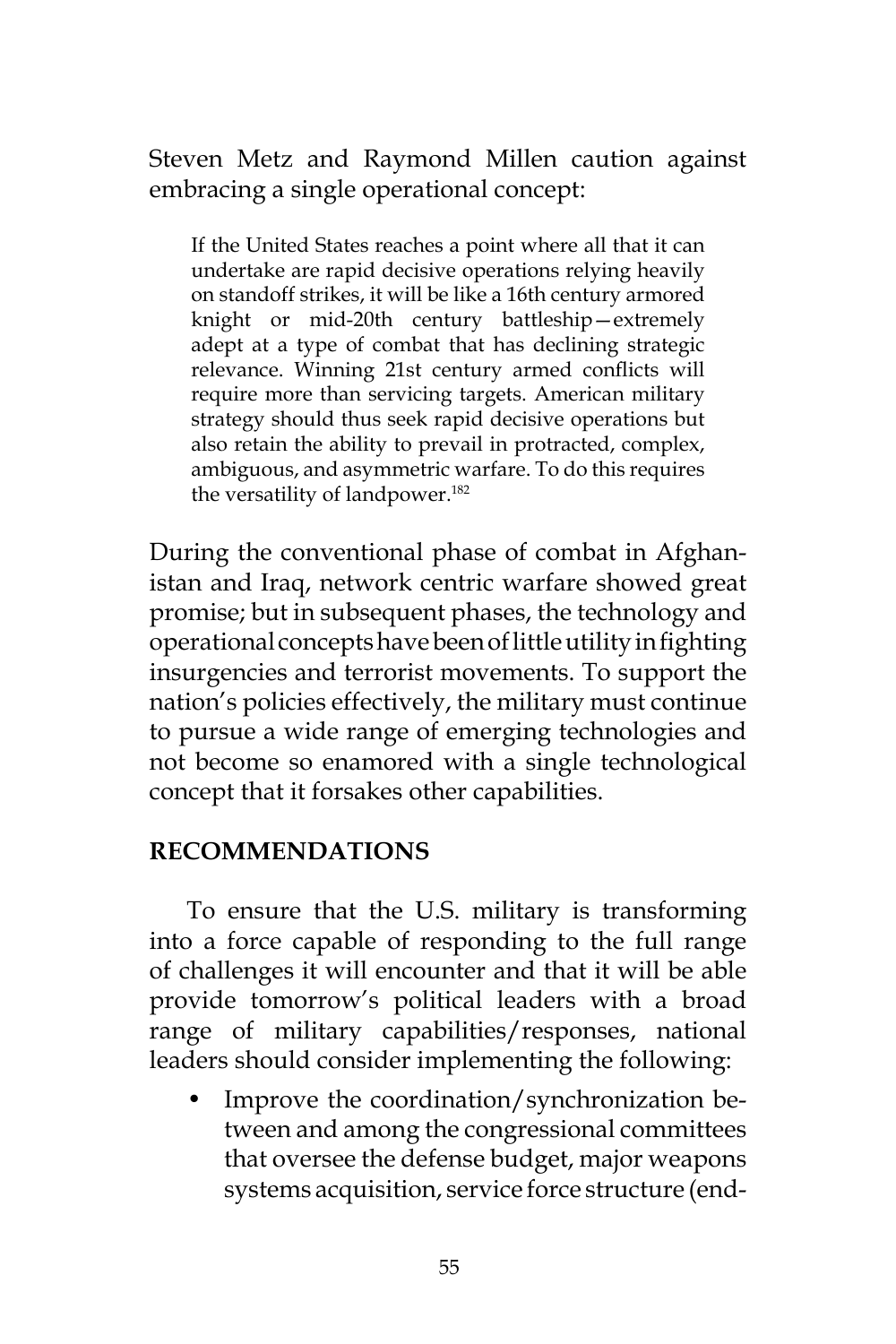strength) and those committees charged with overseeing U.S. foreign policy. Admittedly, this recommendation will be a long-term challenge for several administrations; but in light of the current bitter partisan divide over the war in Iraq and Afghanistan, it is an undertaking that must begin.

- Transform/reform the Defense Acquisition System. Assuming that the technological base for a new weapon system is set, there is no reason why a weapon system should take 15 to 20 years to develop, let alone 29 years as in the case of the B-1B bomber. Initial reform actions should focus on bureaucratic reduction/elimination in order to reduce fielding time. Subsequent reform measures should strive to reduce/limit the influence of lobbyist and congressional pork-barrel maneuvering.
- Defense transformation should seek to expand the military's future capability set by:
	- —Acquiring a broad range of technologies capable of supporting limited conflict scenarios (most likely, but least dangerous) as well as major conflict scenarios (least likely, but most dangerous).
	- —Developing a more diversified force structure.

The future potential conflicts the United States will be involved in are not "one size fits all"; why should the armed services' force structures be that way? For example, do all Army units need to be fully NCW capable and deployable within 96 to 120 hours? Is it possible that the U.S. Army needs only a portion of its deployable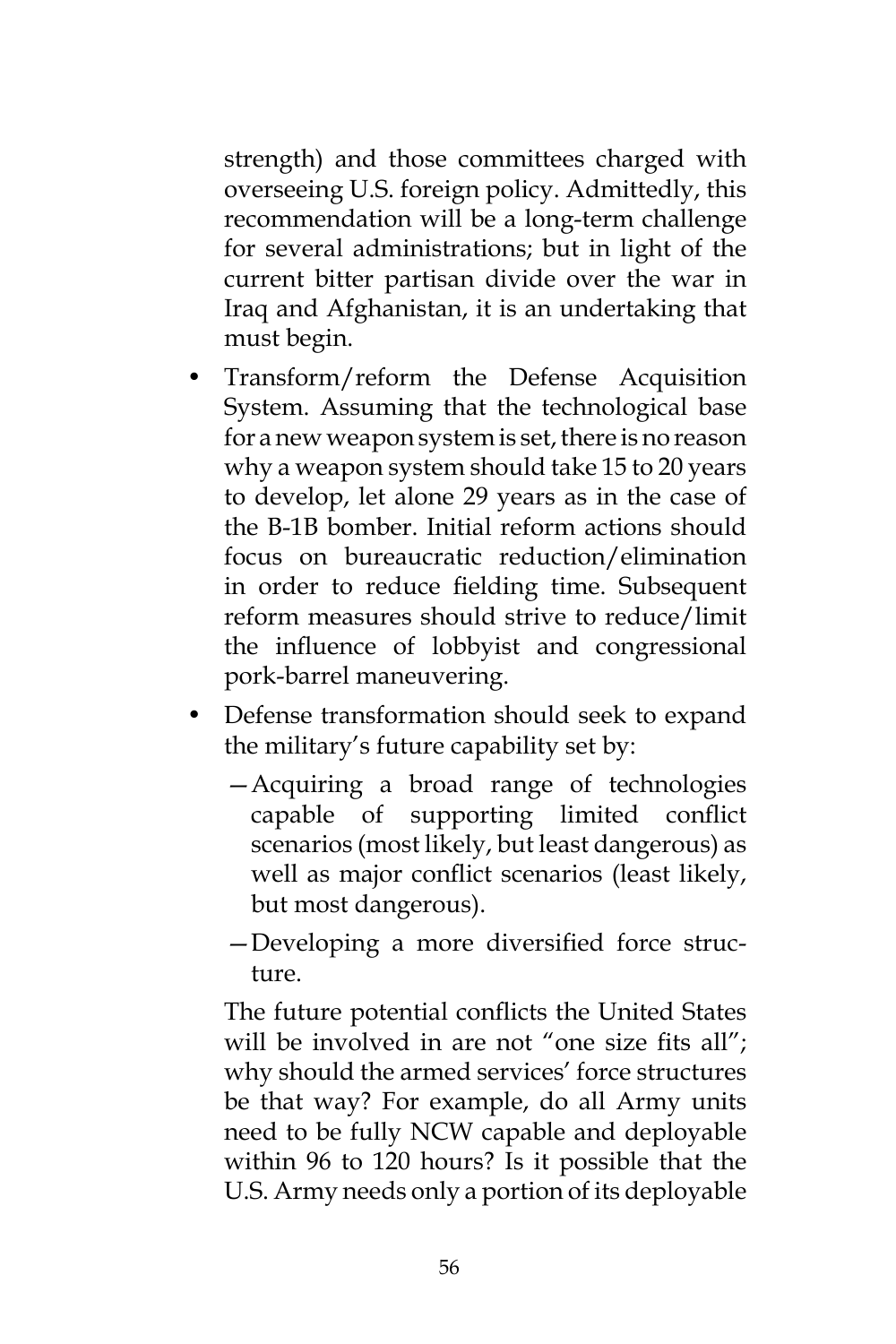forces organized and equipped this way, while the remainder of the forces are organized and equipped for different contingencies—yet are interoperable at key levels with the fully NCW capable forces?

• Reallocate the services' defense budget shares in accordance with current and anticipated future realities that the nation and its armed forces are facing/will face. The U.S. Army and Marine Corps are bearing the brunt of the GWOT, or the "Long War" as it is being called; yet that fact is not reflected in their defense budget shares. The Army in FY 05 received 24.9 percent of the defense budget, while the Navy and Air Force received well in excess of 29 percent each and DoD retained 16 percent for DoD-wide programs such as missile defense. FY 06 was much the same, with the Army receiving only 23.4 percent; the Navy, 29.8 percent; the Air Force, 30.3 percent; and DoD programs, 16.8 percent.<sup>183</sup> What the services are buying (or not buying as the case may be) should be scrutinized carefully in light of their present and future missions, not just in the "Long War" but also with a view toward future conflict scenarios. The Army and the Marine Corps will be hard-pressed to sustain their present operational tempo, maintain/replace their current equipment, and develop and acquire the equipment they need to transform and expand their capability set without receiving a larger share of the defense budget. It seems only logical that the designated main effort (Army and Marine Corps) should be financially weighed accordingly.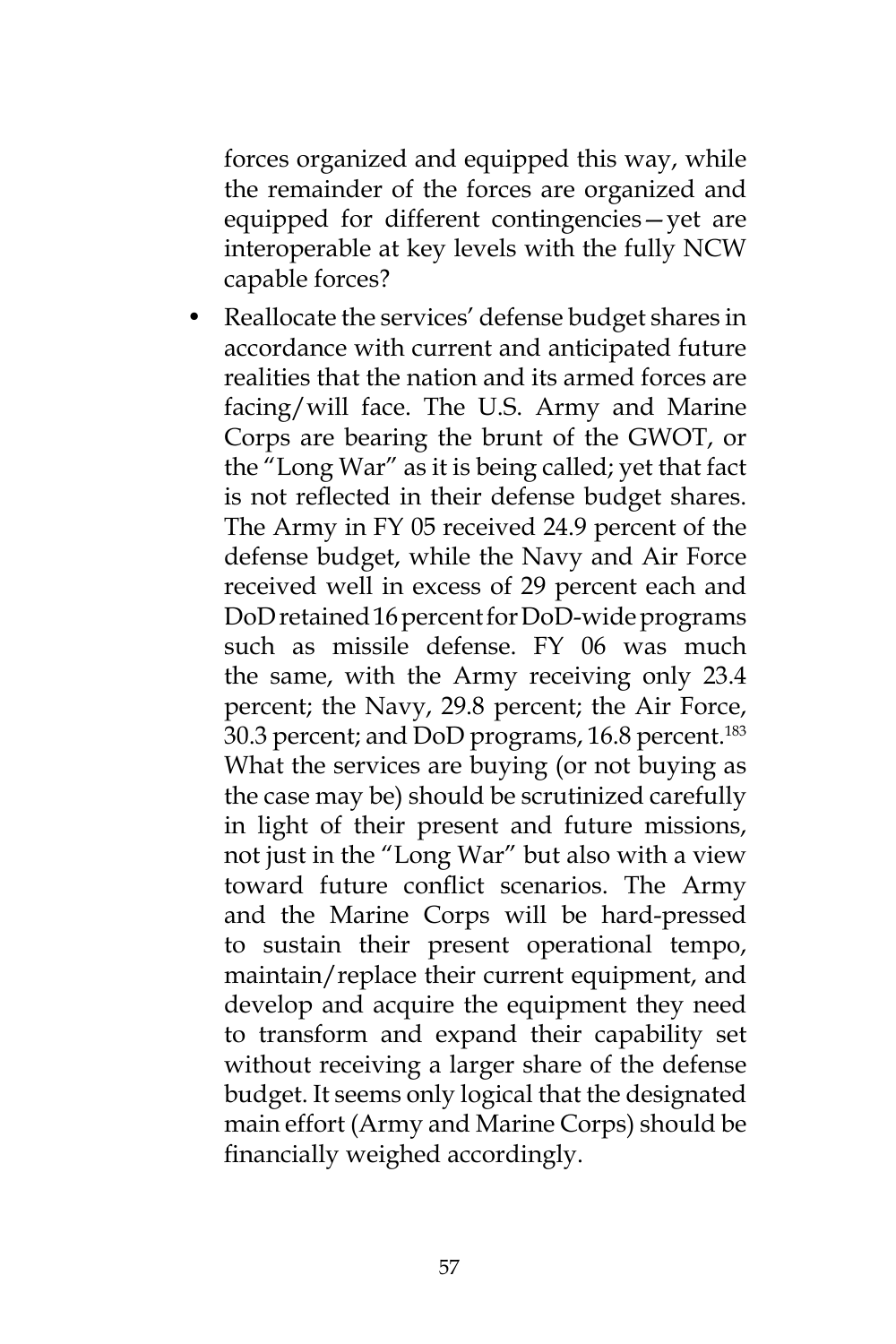#### **ENDNOTES**

1. Marvin Leibstone, "The U.S. Defense Establishment's Struggle to Transform & Modernize, *NATO's Nations and Partners for Peace,* Uithoorn: Vol. 49, Issue 4, pp. 10-11.

2. U.S. Department of Defense, *Transformation Planning Guidance,* Washington, DC: U.S. Government Printing Office, 2003, pp. 10-11; U.S. Department of Defense, *Military Transformation: A Strategic Approach,* Washington, DC: U.S. Government Printing Office, 2003, pp. 3, 23, 16.

3. Colin S. Gray, *Weapons Don't Make War: Policy, Strategy, and Military Technology*, Lawrence, KS: University Press of Kansas, 1993, pp. 66-81. Gray addresses the linkage between national policy, national strategy (military strategy), and the weapon acquisition process. Policy guidance, Gray maintains, is often not clear due to interplay between domestic and foreign policy in a pluralistic and democratic society such as the United States. See also Ethan Barnaby Kapstein, *The Political Economy of National Security*, Columbia, SC: University of South Carolina Press, 1992, pp. 116-128. Kapstein provides an account of actors in the weapon acquisition process and their preferences.

4. Amos A. Jordan, William J. Taylor Jr., and Michael J. Mazarr, *American National Security*, 5th ed., Baltimore: The Johns Hopkins University Press, 1999, pp. 217-233; Franklin A. Long and Judith Reppy, eds., *The Genesis of New Weapons: Decision Making for Military R&D*, New York, Oxford, Toronto, Sydney, Frankfurt, and Paris: Pergamon Press, 1980, p. 10.

5. Jordan, Taylor, and Mazarr, *American National Security*, pp. 327-328.

6. Michael E. Brown, "Flying Blind: The Politics of the U.S. Strategic Bomber Program," *To Reach the High Frontier: A History of U.S. Launch Vehicles*, Robert J. Art and Robert Jervis, eds., Ithaca and London: Cornell University Press, 1992, pp. 27-28; Jordan, Taylor, and Mazarr, *American National Security*, p. 326; Kapstein, *The Political Economy of National Security*, p. 122.

7. Gordon A. Craig and Felix Gilbert, "Reflection on Strategy in the Present and Future," *Makers of Modern Strategy: From Machiavelli to the Nuclear Age.*, Peter Paret, ed., Princeton, NJ: Princeton University Press, 1986, pp. 865.

8. Long and Reppy, *The Genesis of New Weapons*, p. 15.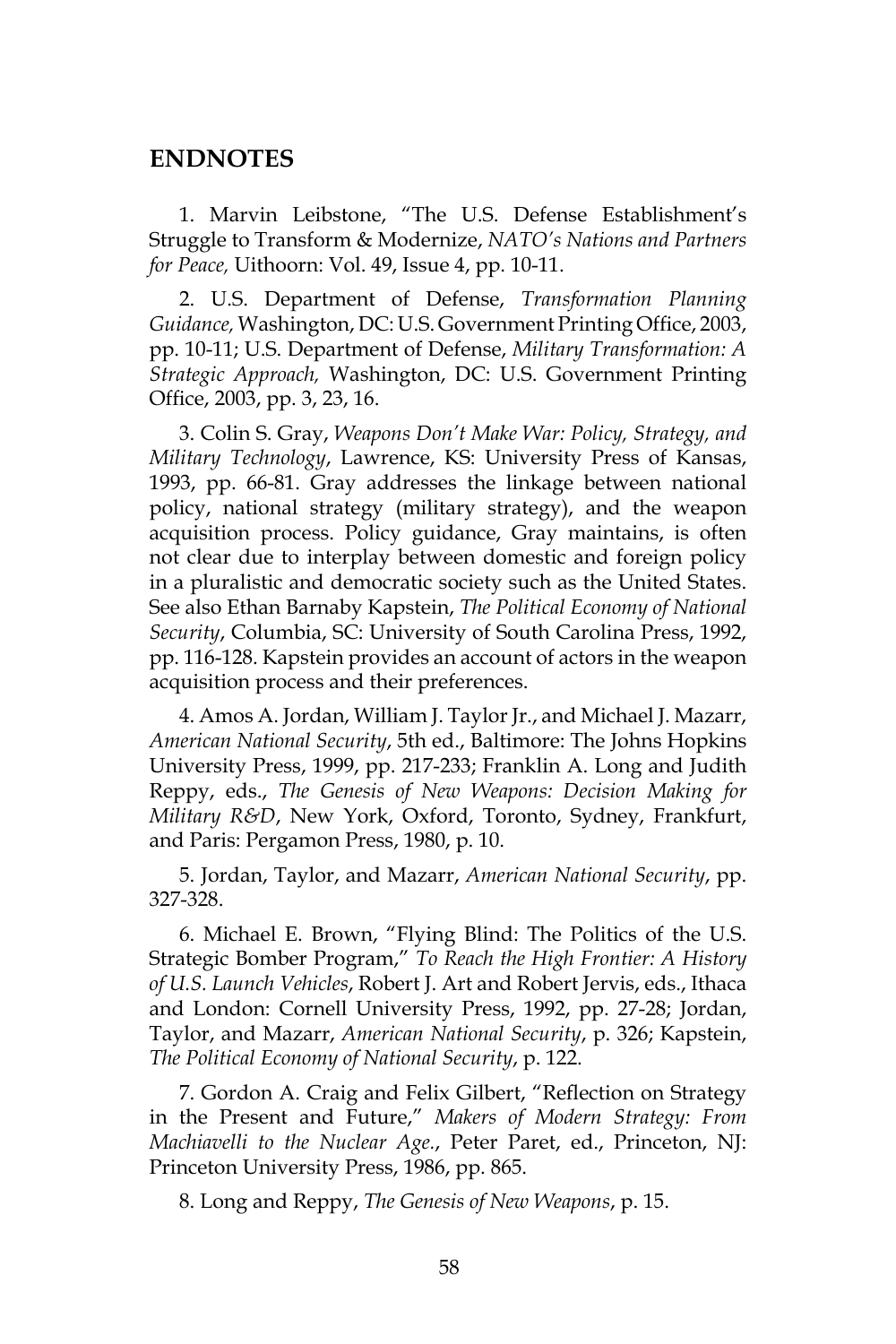9. Samuel P. Huntington, *The Common Defense: Strategic Programs in National Politics*, New York: Columbia University Press, 1961, pp. 218-221; Richard H. Immerman and Robert R. Bowie, *Waging Peace: How Eisenhower Shaped and Enduring Cold War Strategy*, New York and Oxford: Oxford University Press, 1998, p. 9.

10. Jordan, Taylor, and Mazarr, *American National Security*, pp. 71, 116-21, 200; Adam Yarmolinsky, "The President, the Congress and Arms Control," *The Military Industrial Complex: A Reassessment,* Sam C. Sarkesian, ed., Beverly Hills and London: Sage Publications, 1972, pp. 295-297.

11. Aaron L. Friedberg, *In the Shadow of the Garrison State: America's AntiStatism and Its Cold War Grand Strategy*, Princeton, NJ: Princeton University Press, 2000, pp. 130-131; Huntington, *The Common Defense*, pp. 223, 228-29; Jordan, Taylor, and Mazarr, *American National Security*, pp. 185,200. Huntington's work offers the once popular view that Eisenhower was not involved in the details of strategy. Immerman and Bowie and later Friedberg state that Eisenhower might not have been involved in the intimate details of strategy development or weapons procurement, but he was very involved in assessing the strategic consequences of strategies and weapons systems and building a national security strategy and military force structure for the long term.

12. Jordan, Taylor, and Mazarr, *American National Security*, pp. 124-125; Yarmolinsky, "The President, the Congress and Arms Control," pp. 296-297.

13. Long and Reppy, *The Genesis of New Weapons*, pp. 184-185.

14. Jordan, Taylor, and Mazarr, *American National Security*, p. 127.

15. Long and Reppy, *The Genesis of New Weapons*, p. 183.

16. Elias Huzar, *The Purse and the Sword: Control of the Army by Congress through Military Appropriations, 1933-1950*, Ithaca, NY: Cornell University Press, 1950, p. 400.

17. Long and Reppy, *The Genesis of New Weapons*, pp. 186-190.

18. Huzar, *The Purse and the Sword*, pp. 399-401.

19. Jordan, Taylor, and Mazarr, *American National Security*, p. 126.

20. *Ibid*., p. 127.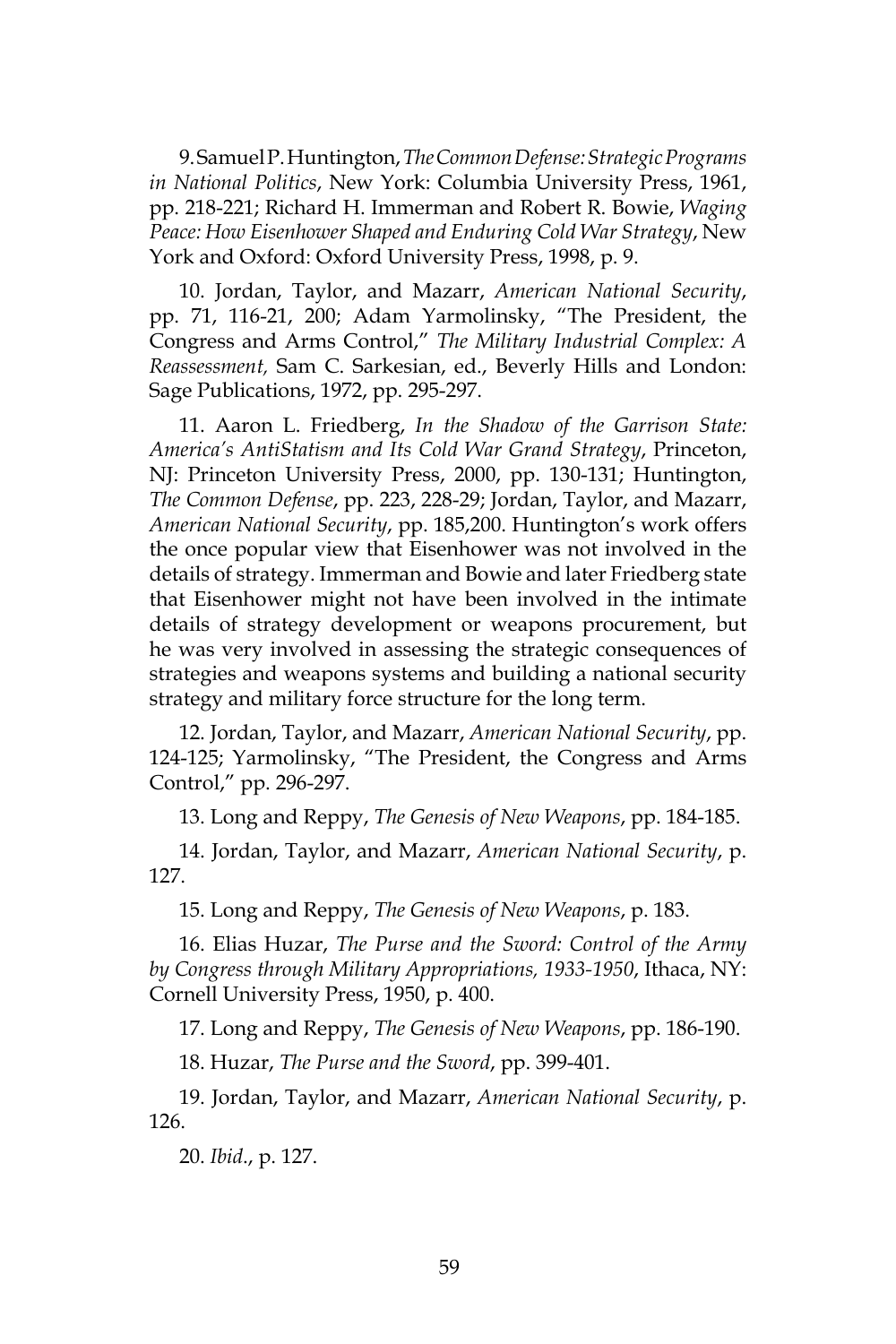21. Joint Chiefs of Staff (JCS), *The Department of Defense Dictionary of Military and Associated Terms*, Washington, DC: U.S. Government Printing Office, 2001, p. 265.

22. Jordan, Taylor, and Mazarr, *American National Security*, pp. 330-331.

23. John Birkler, *et. al*., *The U.S. Aircraft Carrier Industrial Base: Force Structure, Cost, Schedule, and Technology Issues for CVN 77*, Santa Monica, CA: Rand, 1998, p. 52; Brown, *Flying Blind*, pp. 238-245; Nick Koltz, *Wild Blue Yonder: Money, Politics, and the B-1 Bomber*, New York: Pantheon Books, A Division of Random House, Inc., 1988.

24. Some would argue that NSC 68 is an example of an overarching National Security Strategy that guided U.S. weapons systems acquisition throughout the Cold War. However, NSC 68 can be viewed best as a policy that prescribed "containment" of the Soviet Union as the primary goal of U.S. policy. In fact, that goal allowed for various presidents to employ their unique strategies. See John Lewis Gaddis, *Strategies of Containment: A Critical Appraisal of Postwar American National Security Policy*, Oxford and New York: Oxford University Press, 1982, for a more detailed account of the various strategies the United States adopted during the course of the Cold War.

25. Jerel A. Rosati, *The Politics of United States Foreign Policy*, Orlando, FL: Harcourt Brace Jovanovich College Publishers, 1993, pp. 30-46.

26. Bruce Russett, *Controlling the Sword: The Democratic Governance of National Security*, Cambridge and London: Harvard University Press, 1990, pp. 7-12; Robert M. Stein and Kenneth N. Bickers, *Perpetuating the Pork Barrel: Policy Subsystems and American Democracy*, Cambridge, New York, and Melbourne: Cambridge University Press, 1995, pp. 141-145.

27. Jordan, Taylor, and Mazarr, *American National Security*, p. 331; Kapstein, *The Political Economy of National Security,* p. 117; William E. Kovacic, "The Sorcerer's Apprentice: Public Regulation of the Weapons Acquisition Process," *Arms, Politics and the Economy: Historical and Contemporary Perspectives*, Robert Higgs, ed., Independent Studies in Political Economy, New York and London: Holmes & Meier Publishers, Inc., 1990, p. 69.

28. Jordan, Taylor, and Mazarr, *American National Security*, pp. 227, 330-331.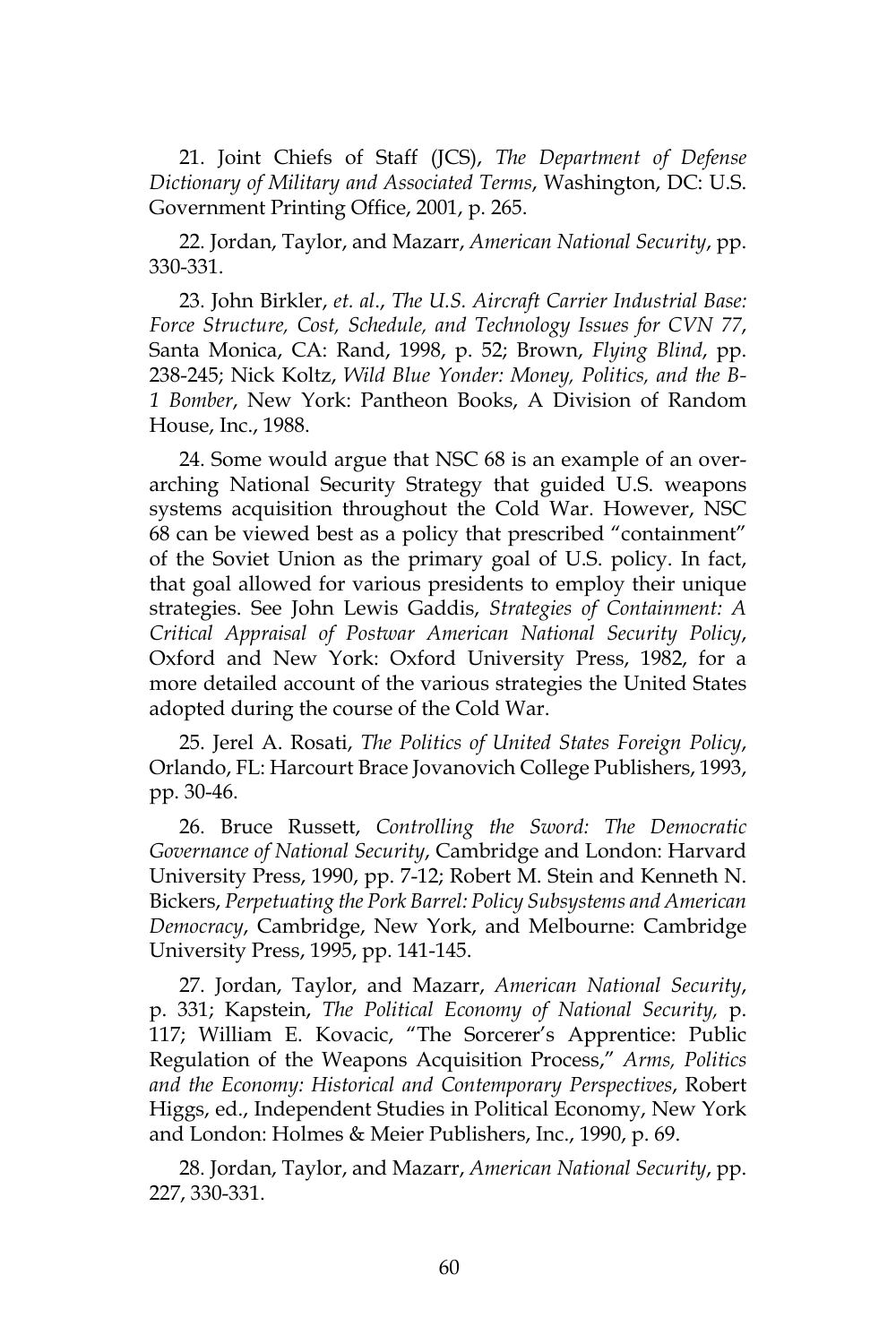29. A major change in the force structure, writ large, of the U.S. Armed Forces would entail the canceling of programs already in the acquisition cycle, the closure of bases, the opening of another base, procurement of new weapons systems, etc. Ultimately, an effort of this magnitude would involve a gross redistribution of benefits across scores of congressional districts and, short of a national emergency of grave proportions, would be resisted and hotly debated. For fuller discussion of similarly related issues, see Robert M. Stein and Kenneth M. Bickers, *Perpetuating the Pork Barrel: Policy Subsystems and American Democracy*, Cambridge and New York: Cambridge University Press, 1995; and Paul Brace and Barbara Hinckley, *Follow the Leader: Opinion Polls and the Modern Presidents*, New York: Basic Books, 1993.

30. U.S. Congress, Congressional Research Service, *Weapon Systems Data,* Washington, DC: Congressional Research Service, 2002, *passim*; Jordan, Taylor, and Mazarr, *American National Security*, p. 329.

31. John Coleman, *Party Decline in America: Policy, Politics, and the Fiscal State*, Princeton, NJ: Princeton University Press, 1996; Ira Katznelson, Theda Skocpol, *Social Policy in the United States*, *Princeton Studies in American Politics: Historical, International, and Comparative Perspectives*, Princeton, New Jersey: Princeton University Press, 1996, pp. 12-18, 20; Theodore Lowi, "American Business, Public Policy, Case Studies and Political Theory," *World Politics*, Vol. 56, 1964, pp. 688-715.

32. In another sense, weapons systems can be said to lag behind policy. For example, foreign policy options may require a force structure with certain capabilities that weapons systems in the inventory cannot provide. Research and development begins now when they are needed, but due to the time involved in their development, they are not fielded for 10 to 15 years. Foreign policy may have changed several times in the period between concept development and fielding, and these weapons systems may not support a future administration's policy needs.

33. This is not to imply that national leaders do not undertake innovative changes for the military establishment—they do. However, the programs they initiate most likely will come to fruition several administrations in the future. For example, Secretary of Defense Donald Rumsfeld often has bemoaned the fact that he is fighting in Iraq and Afghanistan with a force structure that was equipped and organized to fight the Cold War,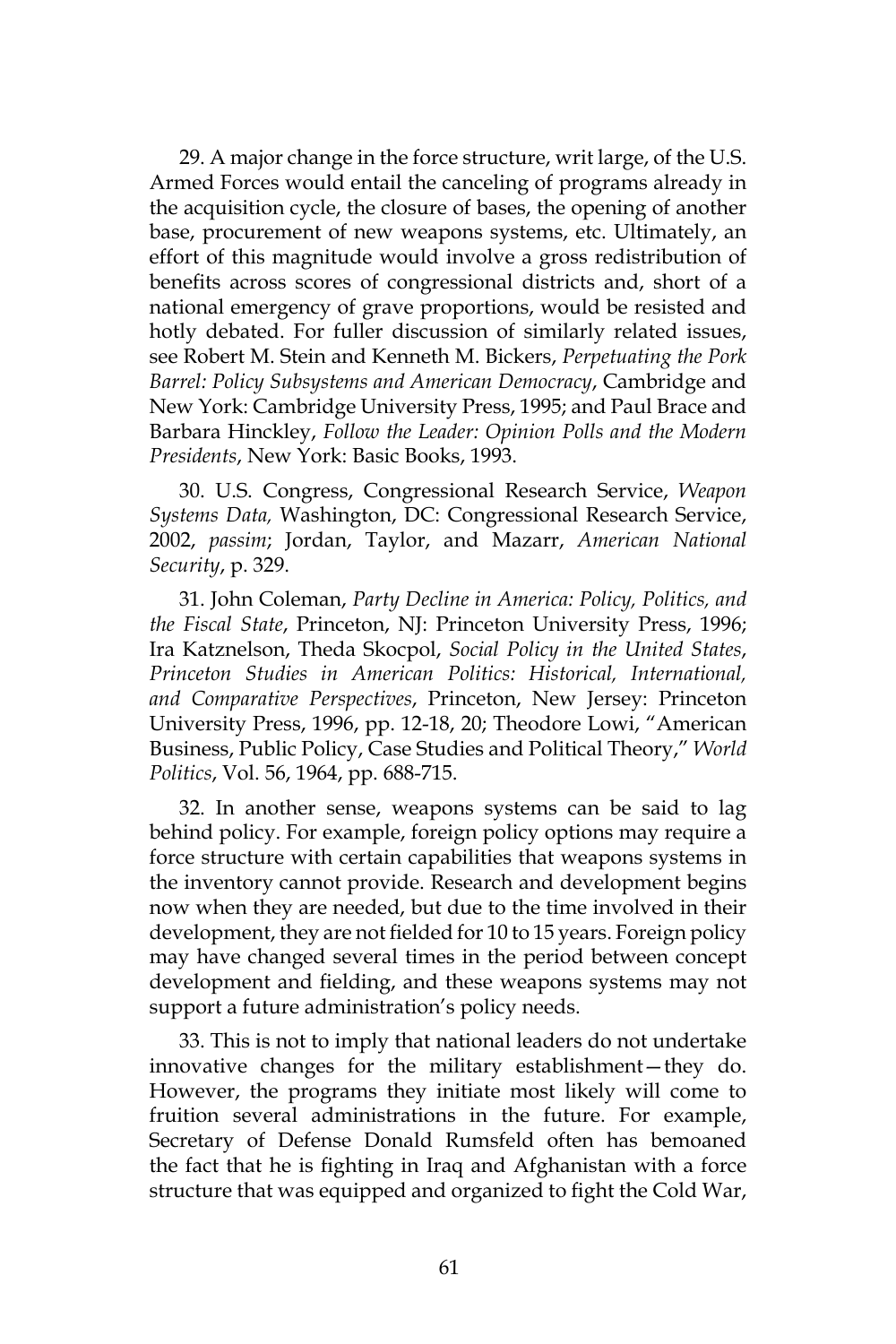with most of the weapons systems in the inventory having been imagined over 25 years ago.

34. Koltz, *Wild Blue Yonder*, pp. 59-65.

35. Brown, *Flying Blind*, pp. 44, 88, 236-238.

36. Jerel A. Rosati, *The Politics of United States Foreign Policy*, Orlando, FL: Harcourt Brace Jovanovich College Publishers, 1993, p. 17.

37. Brown, *Flying Blind*, p. 264.

38. *Ibid*., pp. 294-298; Jordan, Taylor, and Mazarr, *American National Security*, pp. 84-85; Ethan Barnaby Kapstein, *The Political Economy of National Security*, Columbia, SC: University of South Carolina Press, 1992, *passim*.

39. Henry Kissinger, *Diplomacy*, New York: Simon & Schuster, 1994, pp. 796-797.

40. Koltz, *Wild Blue Yonder*, pp. 180-199.

41. Brown, *Flying Blind*, pp. 265-267.

42. *Ibid*., pp. 281-282.

43. Koltz, *Wild Blue Yonder*, p. 217.

44. Brown, *Flying Blind*, p. 292.

45. Koltz, *Wild Blue Yonder*, p. 249.

46. Les Aspin, *Annual Report to the President and the Congress*, Washington, DC: Department of Defense, 1994, pp. 147-149.

47. John Lewis Gaddis, *Strategies of Containment: A Critical Appraisal of Postwar American National Security Policy*, New York: Oxford University Press, 1982, pp. 349-350; Jordan, Taylor, and Mazarr, *American National Security*, pp. 78-81; Kapstein, *The Political Economy of National Security, passim*.

48. Eric K Shinseki, *United States Army Transformation Campaign Plan*, Washington, DC: United States Army, 2001. The Army defines the legacy force as the force that evolved from the Cold War and was in existence at the time transformation began.

49. Mark D. Mandeles, *The Development of the B-52 and Jet Propulsion: A Case Study in Organizational Innovation*, Maxwell Air Force Base, AL: Air University Press, 1998, pp. 291-293.

50. *Ibid*., p. 291; Shinseki, *United States Army Transformation Campaign Plan*; Dan L. Crippen, *Budget Operations for National*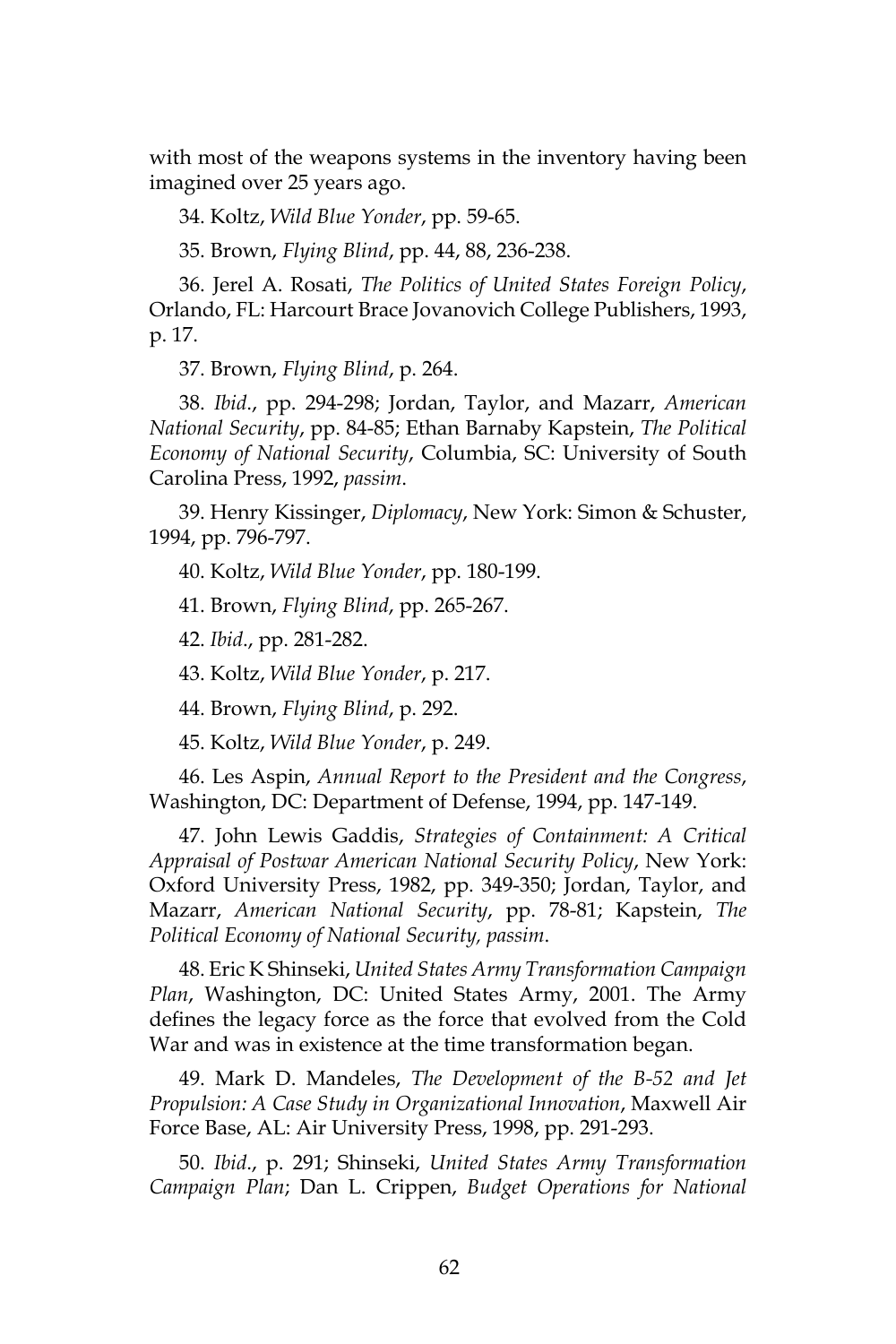*Defense*, Washington, DC: Congress of the United States, 2000, p. 26.

51. William S. Cohen, *Report of Secretary of Defense to the President and Congress-2000*, Washington, DC: Department of Defense, 2000, p. 55.

52. Koltz, *Wild Blue Yonder*, p. 227.

53. Brown, *Flying Blind*, pp. 331-337.

54. Kapstein, *The Political Economy of National Security*, p. 117.

55. The total dollar amount consisted of the \$28.3 billion post-1981 cost and the additional \$3 billion in modifications incurred immediately after fielding.

56. Cohen, "Report of Secretary of Defense to the President and Congress-2000," p. 65; Wolf Kutter, *et. al*., *Army Budget Fiscal Year 2000: An Analysis*, Arlington, VA: Association of the United States Army: Institute of Land Warfare, 1999, pp. 48, 50, 67, 79; Shinseki, *United States Army Transformation Campaign Plan*.

57. Crippen, "Budget Operations for National Defense," pp. 15-16; *Navy Carrier Battle Groups: The Structure and Affordability of the Future Force*, Washington, DC: U.S. Government Accounting Office, 1993, pp. 49-63; Shinseki, *United States Army Transformation Campaign Plan*.

58. George Bush, *National Security Strategy of the United States: 1991-1992*, Washington, DC: Brasseys (U.S.) Inc., A Division of Maxwell Macmillan, Inc., 1991; Rosati, *The Politics of United States Foreign Policy*, pp. 17-18. See also the National Security Strategies published annually from 1993 to 2002.

59. Jordan, Taylor, and Mazarr, *American National Security*, p. 327.

60. Long and Reppy, *The Genesis of New Weapons*, p. 15.

61. The Army recently has discarded the use of the terms legacy, interim, and objective force. They now refer to Army force structure as being part of either the "Current Force" or the "Future Force." However, a part of the force is neither current nor future which I refer to in this paper as transition. Some of the equipment has been around for a while (current), some of it is meant to bridge the gap between old and new (transition), and some equipment and force structure are what the Army wants to have but has not been fully developed yet (future). This paper will continue to use the three categories since they more closely represent reality.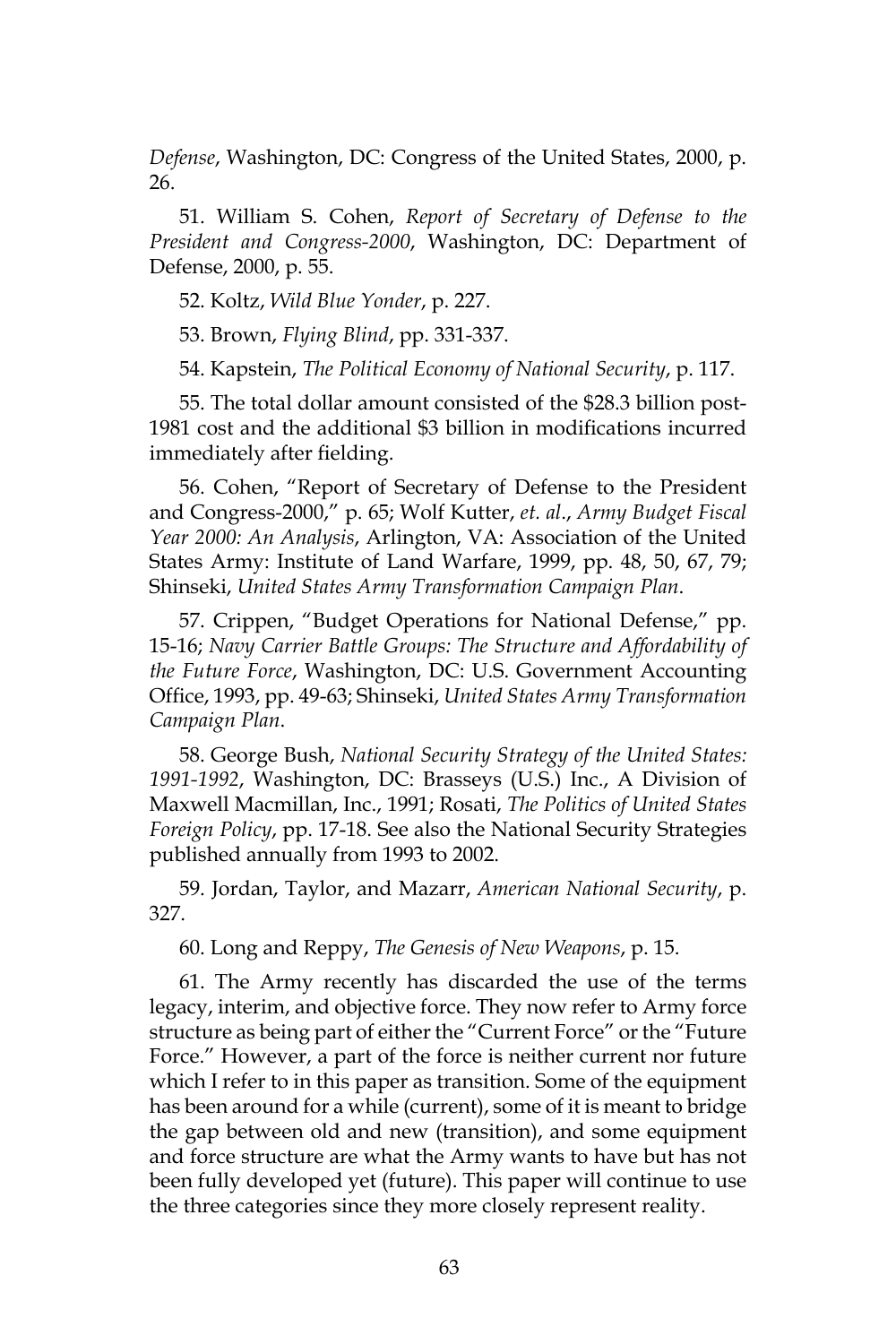62. The Army's answer to this challenge is the interim and objective forces; however, they will not be fielded for 8 to 15 years, respectively.

63. Bob Woodward, *Bush at War*, New York: Simon & Schuster, 2002, pp. 42-44.

64. Rosati, *The Politics of United States Foreign Policy*, pp. 407- 410.

65. Jordan, Taylor, and Mazarr, *American National Security*, p. 124. However, the formal declaration of war seems to be a mere formality seldom sought. Presidents do commit the nation to armed conflict (war) without asking for Congress's explicit approval. Although Congress can threaten to withhold funding, past instances indicate that it is highly unlikely that they actually would risk the lives of U.S. service members by withholding funds.

66. Rosati, *The Politics of United States Foreign Policy*, pp. 340- 346.

67. *Ibid*., p. 3.

68. Kissinger, *Diplomacy*, pp. 717-718.

69. Bruce Russett, *Controlling the Sword: The Democratic Governance of National Security*, Cambridge, MA and London: Harvard University Press, 1990, p. 7.

70. James H. Dixon, *et. al*., *National Security Policy Formulation: Institutions, Processes, and Issues*, Washington, DC: U.S. Government Printing Office, 1984, p. 141.

71. Rosati, *The Politics of United States Foreign Policy*, p. 27.

72. *Ibid*., pp. 130-132.

73. Jordan, Taylor, and Mazarr, *American National Security*, pp. 108-109.

74. Rosati, *The Politics of United States Foreign Policy*, p. 84. Also, the foreign policy development process is inherently interagency and thus revolves around "turf battles," political compromises, and bureaucratic politics that constitute a pluralistic system.

75. *Ibid*., p. 45.

76. Russett, *Controlling the Sword*, p. 11.

77. *Ibid.*, pp. 38-40*.*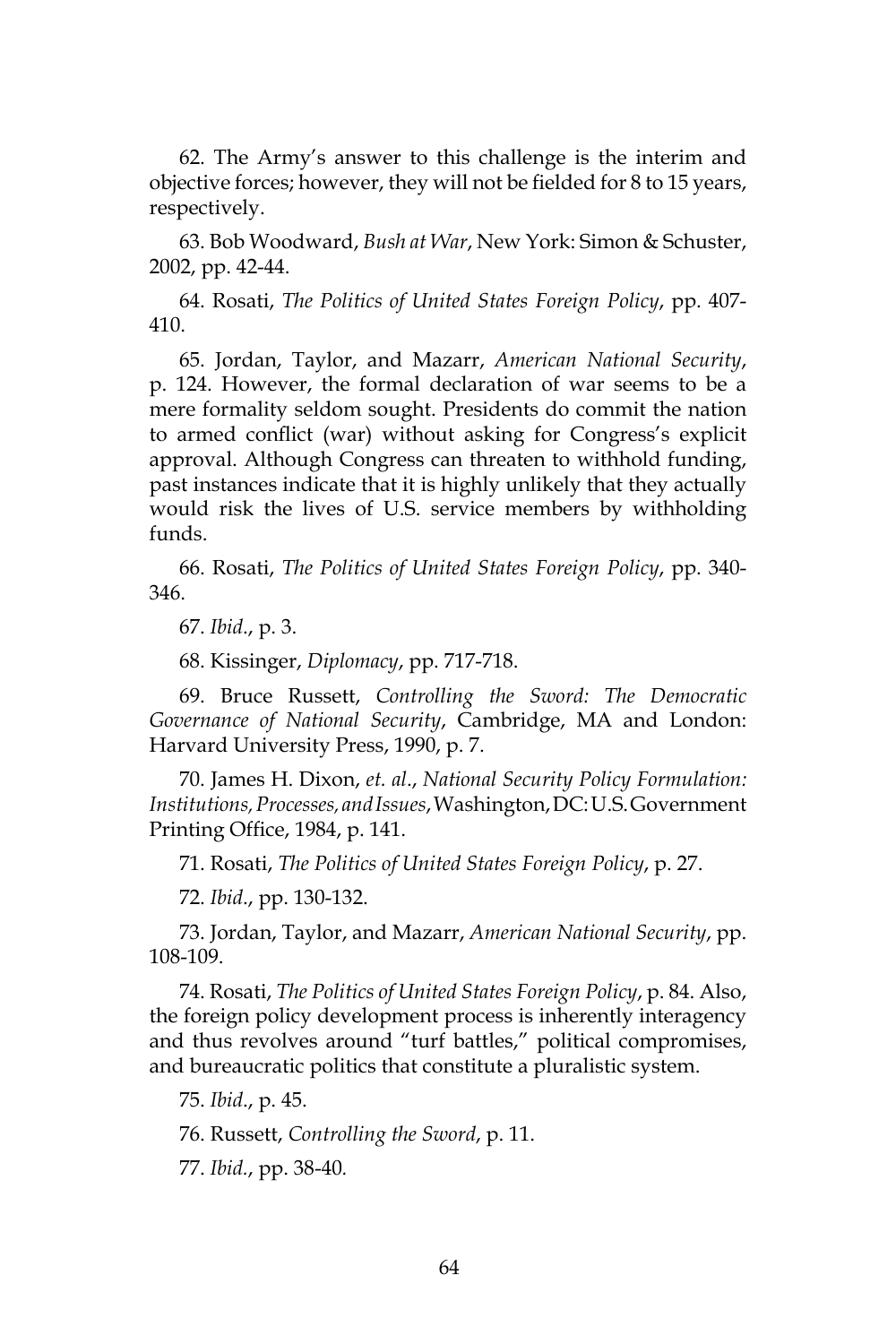78. Jordan, Taylor, and Mazarr, *American National Security*, p. 97; Rosati, *The Politics of United States Foreign Policy*, pp. 37-38.

79. Jordan, Taylor, and Mazarr, *American National Security*, pp. 316-333.

80. *Ibid.*, p. 329*.*

81. *Ibid*.

82. Long and Reppy, *The Genesis of New Weapons*, pp. 16, 182.

83. Kapstein, *The Political Economy of National Security*, pp. 58- 60.

84. Jordan, Taylor and Mazzar, *American National* Security, pp. 327-328; Alexander Kossiakoff, "Conception of New Defense Systems and the Role of Government R&D Centers," *The Genesis of New Weapons: Decision Making for Military R&D*, Franklin A. Long and Judith Reppy, eds., New York: Pergamon Press, 1980.

85. Kapstein, *The Political Economy of National Security*, p. 17.

86. Rosati, *The Politics of United States Foreign Policy*, pp. 317- 320.

87. *Ibid*., p. 316.

88. Dixon, *National Security Policy Formulation*, pp. 168-169.

89. Jordan, Taylor, and Mazarr, *American National Security*, p. 212.

90. U.S. Army, "Army Planning Programming Budgeting Execution System (PPBS)—an Executive Primer," in *Course 5: DoD-Organization, Planning, and Strategy—Lesson 3*, James Pierce, ed., Carlisle, PA: U.S. Government Printing Office, 1999, p. 27.

91. *Program Acquisition Costs by Weapon System*, Washington, DC: Department of Defense, 2003, pp. 1-104. Although the *Comanche* Helicopter program was cancelled by the Secretary of Defense, the funds associated with the program were transferred into the *Apache* Attack Helicopter upgrade program. Also, the Air Force's F-22 has come under scrutiny, but only as it duplicates the capabilities of the Joint Strike Fighter, another fighter the Air Force is developing.

92. Military appropriations are funded 1 year at a time; however, they are normally authorized several years out, with funding levels adjusted due to inflation each year. The B-1B, mentioned earlier, was a case in point.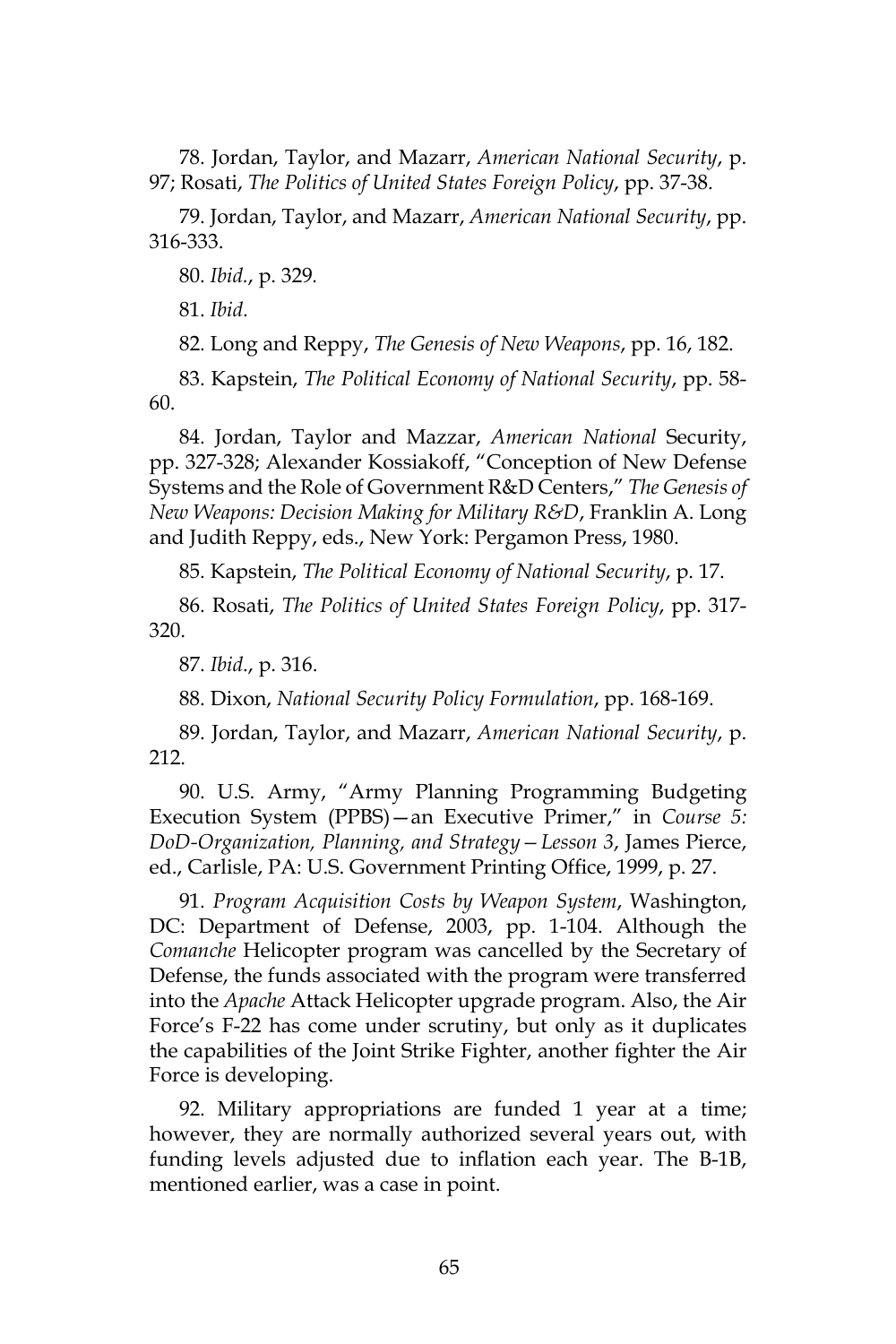93. Koltz, *Wild Blue Yonder*, p. 216.

94. U.S. Congress, Congressional Research Service, 2002.

95. Kenneth R. Mayer, "Elections, Business Cycles, and the Timing of Defense Contract Awards in the United States," *The Political Economy of Military Spending in the United States*, Alex Mintz, ed., London and New York: Routledge Publishers, Inc., 1992, p. 17.

96. Rosati, *The Politics of United States Foreign Policy*, p. 137.

97. Cohen, *Report of Secretary of Defense to the President and Congress-2000*, pp. B-1-2, C-1.

98. Mayer, *Elections, Business Cycles, and the Timing of Defense Contract Awards in the United States*, p. 27.

99. James M. Lindsay, "Congress and the Defense Budget: Parochialism or Policy?" *Arms, Politics and the Economy*, Robert Higgs, ed., New York and London: Holmes & Meier Publishers, Inc., 1990, p. 177.

100. U.S. Department of Commerce, *Federal Expenditures by State for Fiscal Year 2002*, Washington, DC: Federal Government, 2002, tables 1-6, p. 10; U.S. Congress, Joint Economic Committee, *Economic Indicators: January 2006*, Washington, DC: U.S. Government Printing Office, 2006, p. 33.

101. William J. Clinton, *A National Security Strategy of Engagement and Enlargement*, Washington, DC: The White House, 1995, p. 28.

102. "Closing Pandora's Box," *The Economist*, January 4, 2003, pp. 29-31.

103. Steven A. Cambrone, "Ballistic and Cruise Missile Threats," *. . . to Insure Domestic Tranquility, Provide for the Common Defense,* Max G. Manwaring, ed., Carlisle Barracks, PA: Strategic Studies Institute, U.S. Army War College, 2000, pp. 85-86.

104. Clinton, *National Security Strategy of the United States, 2000*, p. 49; George W. Bush, *The National Security Strategy of the United States*, Washington, DC: The White House, 2002, pp. 5-6, 14.

105. In another sense, the weapons system development and acquisition process can be viewed as less flexible and rigid than the national security policy system, hence not as supportive of the policy process as it should be.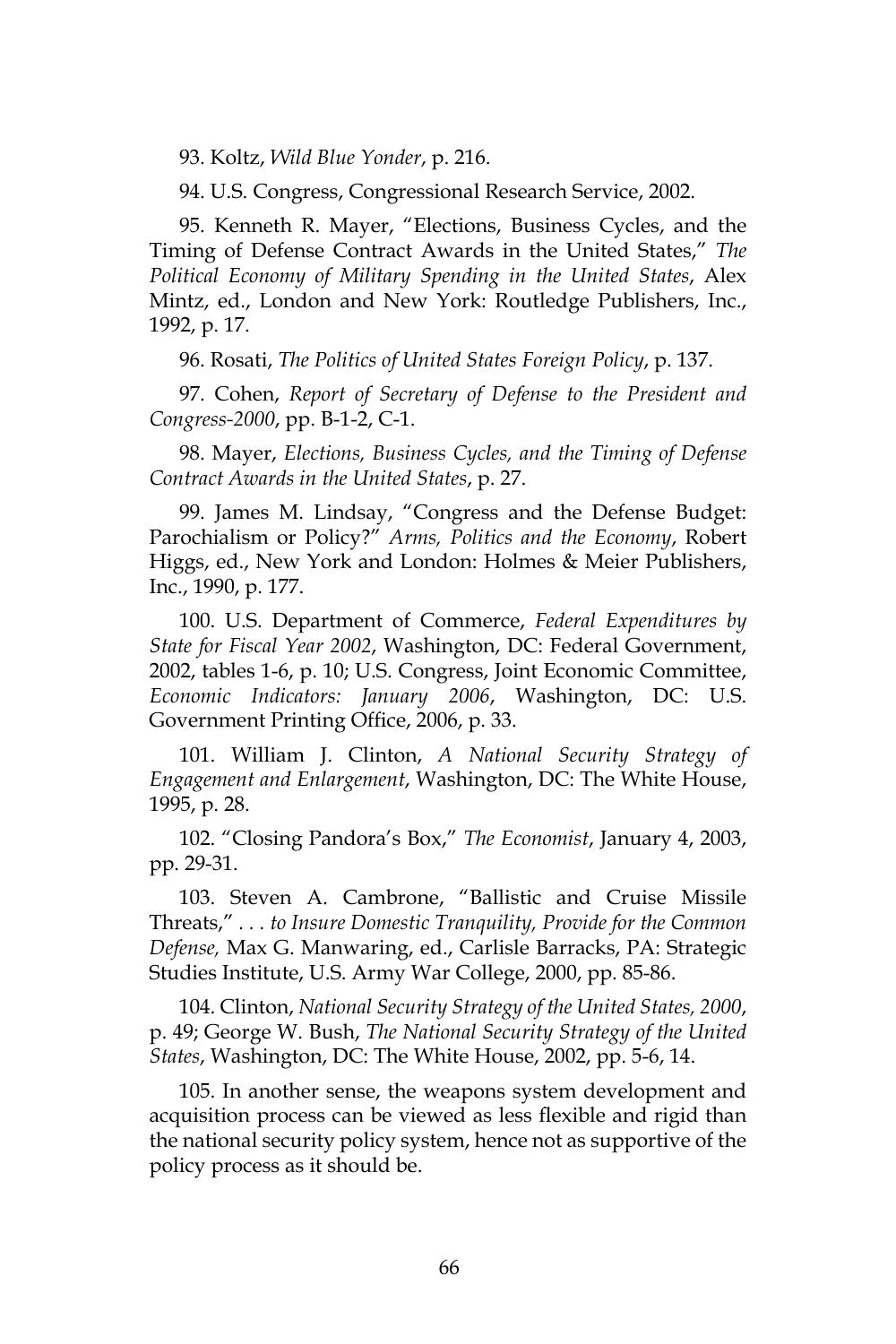106. If a weapon system fails, i.e., does not hit its target, goes astray, etc., it is normally because of a flaw in its equipment or programming. Statistically, given the testing involved in weapons R&D, the mean time between failures can be determined, and a failure rate for the weapon system predicted.

107. Robert Perry, "American Styles of Military R&D," *The Genesis of New Weapons: Decision Making for Military R&D*, Franklin A. Long and Judith Reppy, eds., New York: Pergamon Press, 1980, pp. 94-96; Kapstein, *The Political Economy of National Security*, pp. 118-120.

108. The Joint Chiefs of Staff, *The Joint Warfighting Capabilites Assessment; Chairman of the Joint Chiefs of Staff Instruction - 3137.01a*, Washington, DC: Department of Defense, 1999, pp. 1-37.

109. Frederick W Kagan, "War and Aftermath," *Policy Review*, 2003; Department of Defense, *Dictionary of Military and Associated Terms*, Washington, DC: U.S. Government Printing Office, 2001, p. 51. DoD defines battlespace as, "The environment, factors, and conditions that must be understood to apply combat power successfully, protect the force, or complete the mission. This includes the air, land, sea, space, and the included enemy and friendly forces; facilities; weather; terrain; the electromagnetic spectrum; and the information environment within the operational areas and areas of interest."

110. *Ibid*., p. 3.

111. *Ibid*., p. 4.

112. Bruce D. Berkowitz, *War in the Information Age,* Hoover Institute, 2002, cited April 15, 2004, available from *www-hoover. stanford.edu/publications/digest/022/berkowitz.html*.

113. Christopher M. Bourne, Robert J. Smullen, and Thomas J. Impellitteri, "Air Delivered Fires in Support of Maneuver," *Marine Corps Gazette*, Vol. 87, No. 4, 2003.

114. Michael E. O'Hanlon, "A Flawed Masterpiece," *Foreign Affairs*, Vol. 81, No. 3, 2002, p. 56.

115. *Operation Enduring Freedom*, Internet, *Global Security.org*, June 24, 2003, cited July 10, 2003, available from *www.globalsecurity. org/military/ops/enduring-freedom.htm*.

116. Rowan Scarborough, "'Decisive Force' Now Measured by Speed, Not Troop Numbers," *The Washington Times*, May 7, 2003,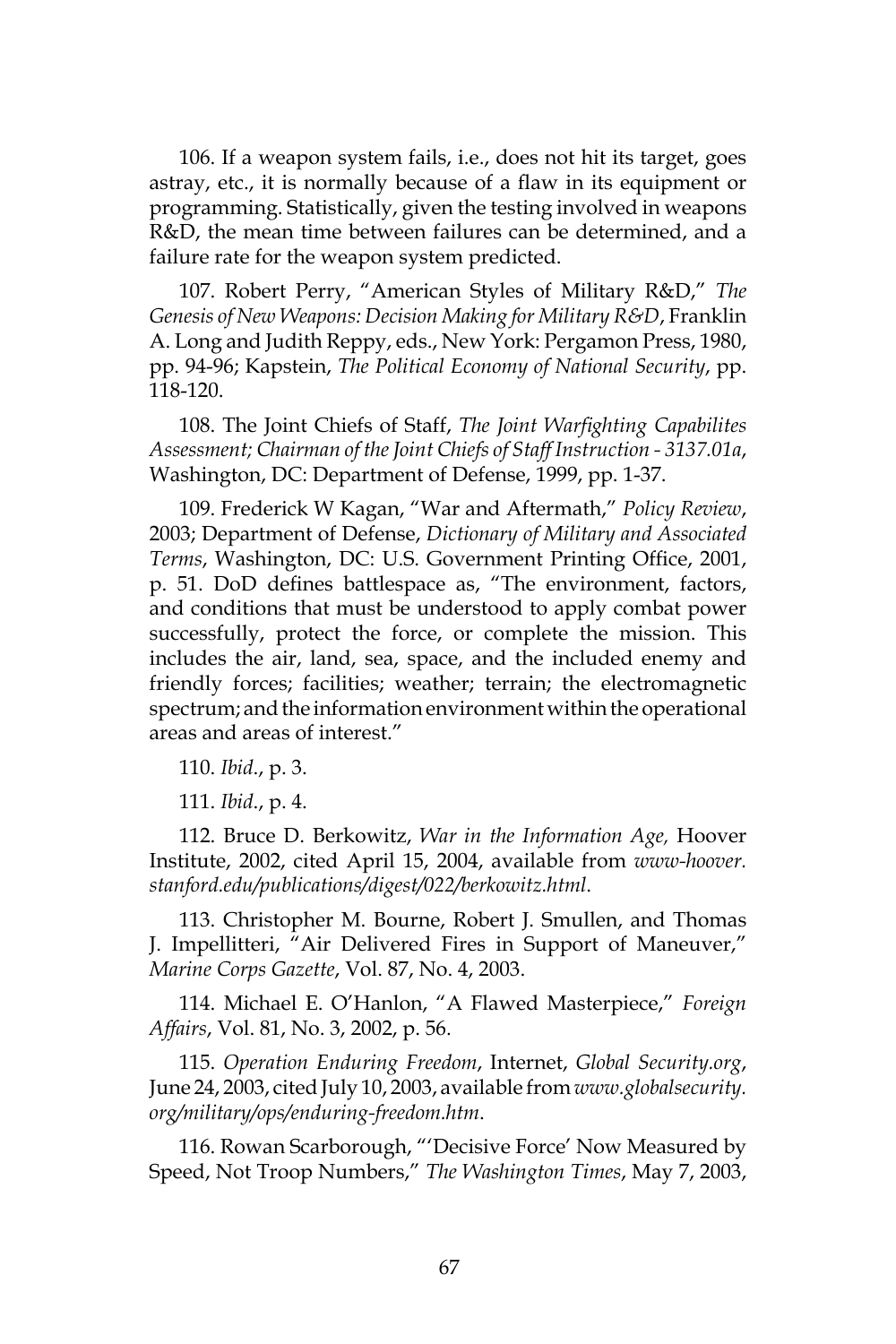cited October 9, 2003, available from w*ww.nexis.com/research/ search/documentDisplay?\_docnum=19&\_ansset-W-WD-.*

117. Kim Burger, *et. al*., "What Went Right?" *Janes Defence Weekly*, 2003, cited October 9, 2004, available from *www4.janes. com/K2/docprint.jsp?KeDocKey=/content1/janesdata/mag/jdw/jdw04*.

118. Nick Cook, *Effects-Based Air Operations—Cause and Effect*, Internet, *Jane's Defense Weekly*, June 18, 2003, cited October 9, 2003, available from *www4.janes.com/K2/docprint.jsp?K2DocKey=/ content1/janesdata/mags/jdw/jdw05*.

119. Nick Cook, "The Air Campaign—Trends and Developments," Internet, *Jane's Defence Weekly*, March 26, 2003, cited October 9 2003, available from *www4.janes.com/K2/doc.jsp?K2DocKey=/ content1/janesdata/mags/jdw/jdw04189.h*; John Diamond, "A Campaign to Control the Afghan Skies," October 8, 2003, Internet, *Chicago Tribune*, 2003, cited October 9 2003, available from *www.nexis.com/ research/search/documentDisplay?\_docnum=6&\_ansset=W-WW-*; Michael Knights, "Air Power over Iraq," Internet, *Jane's Intelligence Review*, March 1, 2003, cited October 9, 2003, available from *www4.janes.com/K2/docprint.jsp?K2DocKey=/content1/janesdata/ mags/jir/jir00548*; Russell D. Shaver, *et. al*., "The Case for Airpower Modernization," Internet, *Air Force Magazine*, February 1994, cited April 11, 2004, available from *www.nexis.com/research/search/ documentDisplay?\_docnum=3&\_ansset=W-WA-A-WZ-*.

120. *Operation Enduring Freedom*.

121. Kagan, "War and Aftermath," pp. 8-10.

122. Bob Woodward, *Bush at War*, New York: Simon & Schuster, 2002, p. 20.

123. *Ibid*.

124. Bourne, "Air Delivered Fires in Support of Maneuver"; Kagan, "War and Aftermath," p. 7.

125. O'Hanlon, "A Flawed Masterpiece," p. 51.

126. *Operation Enduring Freedom*.

127. *Ibid*.

128. O'Hanlon, "A Flawed Masterpiece," pp. 50-52; *Operation Enduring Freedom*.

129. Donald H. Rumsfeld, "Transforming the Military," *Foreign Affairs*, Vol. 81, No. 3, 2002, pp. 21-22.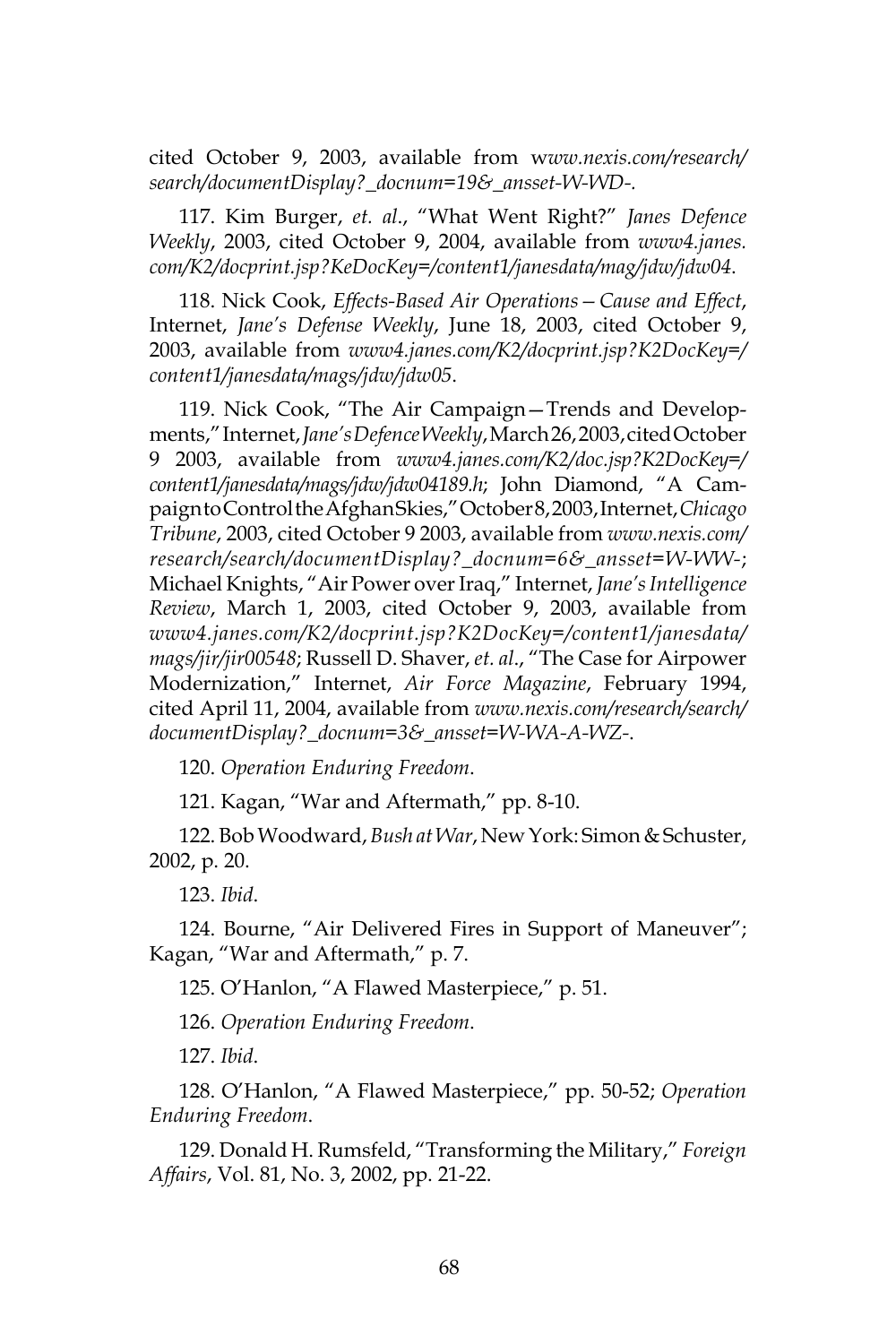130. Stephen Biddle, "Afghanistan and the Future of Warfare: Implications for Army and Defense Policy," Carlisle, PA: Strategic Studies Institute, U.S. Army War College, 2002, p. 2, [fn3]; Kagan, "War and Aftermath," p. 1.

131. Kagan, "War and Aftermath," p. 2.

132. *Ibid*.; O'Hanlon, "A Flawed Masterpiece," p. 48.

133. Kagan, "War and Aftermath," p. 1.

134. *Ibid*., p. 6.

135. Carl Von Clausewitz, *On War*, Indexed Ed., Michael and Peter Paret Howard, eds. and trans., Princeton, NJ: Princeton University Press, 1976, pp. 88-89.

136. Kagan, "War and Aftermath," p. 2.

137. Reuters, "Taliban Resurgence Undermining UN Afghan Aid Work," Internet, *The New York Times*, 2003, cited October 25 2003, available from *www.nytimes.com/reuters/international/ international-afghan-un.html?pagewanted=*.

138. Tim Ripley, "Planning for 'Iraqi Freedom'," Internet, *Jane's Intelligence Review*, July 1, 2003, cited October 9, 2003, available from *www4.janes.com/K2/doc.jsp?K2DocKey=/content1/janesdata/mags/ jir/jir00640.htm*; Woodward, *Bush at War*, p. 49. President Bush and his advisors had at their disposal the most technologically advanced military in the world, one that if employed, promised to bring victory, quickly, with minimal casualties for the U.S. forces, and minimal collateral damage. It is difficult to imagine the Bush administration launching a preventive war against Iraq without having this capability.

139. Burger, *What Went Right?* cited in Martin Streetly, "Airborne Surveillance Assets Hit the Spot in Iraq," Internet, *Jane's Intelligence Review*, July 1, 2003, cited October 9, 2003, available from *www.4janes.com/K2/doc.jsp?K2DocKey=/content1/janesdata/mags/ jir/jir00641.htm*.

140. Michael J. Waller, *High-Tech Tools of War,* News World Communications, Inc. Insight on the News, 2003, cited October 9, 2003, available from *www.nexis. com/research/search/ documentDisplay?-docnum=18&-ansset=W-WD-*.

141. Burger, *What Went Right?*; Christian Lowe, "The New Art of War," Internet, *The Daily Standard*, April 3, 2003, cited October 9, 2003, available from *www.nexis.com/research/search/*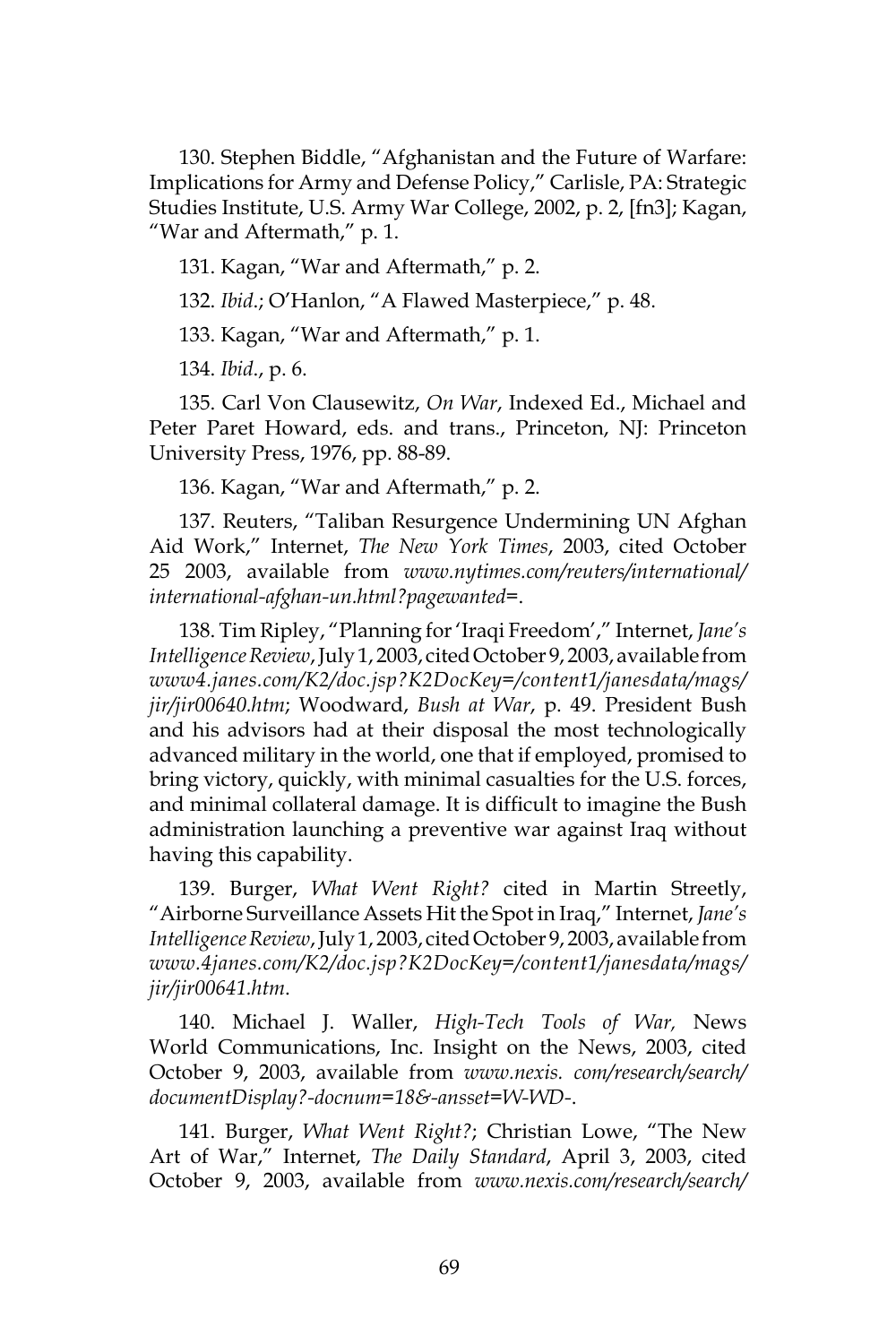*documentDisplay?\_docnum=11&\_ansset=W-WD-*, Waller, *High-Tech Tools of War*.

142. Scarborough, *"Decisive Force" Now Measured by Speed, Not Troop Numbers*.

143. Burger, *What Went Right?*; Scarborough, *"Decisive Force" Now Measured by Speed, Not Troop Numbers*.

144. Kagan, "War and Aftermath," p. 6.

145. Kenneth M Pollack, "Next Stop Baghdad?" *Foreign Affairs*, Vol. 81, No. 2, 2002, p. 38.

146. George Friedman, "The Next Phase of the War," *The STRATFOR Weekly*, October 16, 2003.

147. Debra J. Saunders, "Victory Lap Interrupted," Final Edition, Internet, *The San Francisco Chronicle*, 2003, cited October 9, 2003, available from *www.nexis.com/research/search/documentDisplay?\_ docnum=20&\_ansset=W-WD-*.

148. Friedman, "The Next Phase of the War."

149. Thomas L. Friedman, "Free Advice to G.O.P.," Internet, *The New York Times*, October 23, 2003, cited October 24, 2003, available from *www.nytimes.com/2003/10/23/opinion/23FRIE.html? ex=1067996468&ei=1&en=c*.

150. Kagan, "War and Aftermath," p. 6.

151. Woodward, *Bush at War*, pp. 22-23, 135, 320-321.

152. Scarborough, *"Decisive Force" Now Measured by Speed, Not Troop Numbers*.

153. Waller, *High-Tech Tools of War*.

154. Kagan, "War and Aftermath," p. 9.

155. Peter J. Boyer, "A Different War; Is the Army Becoming Irrelevant?"

156. Donald H. Rumsfeld, "Transformation Planning Guidance," Washington, DC: Department of Defense, 2003, pp. 6-7.

157. Kagan, "War and Aftermath," p. 15.

158. *Ibid*., pp. 8, 11-13. Moreover, given the number of deployments and the length of the conflicts associated with them, it is questionable whether the NCW-driven force structure is sustainable, given the type of protracted struggles foreshadowed by the "Long War" against terrorism.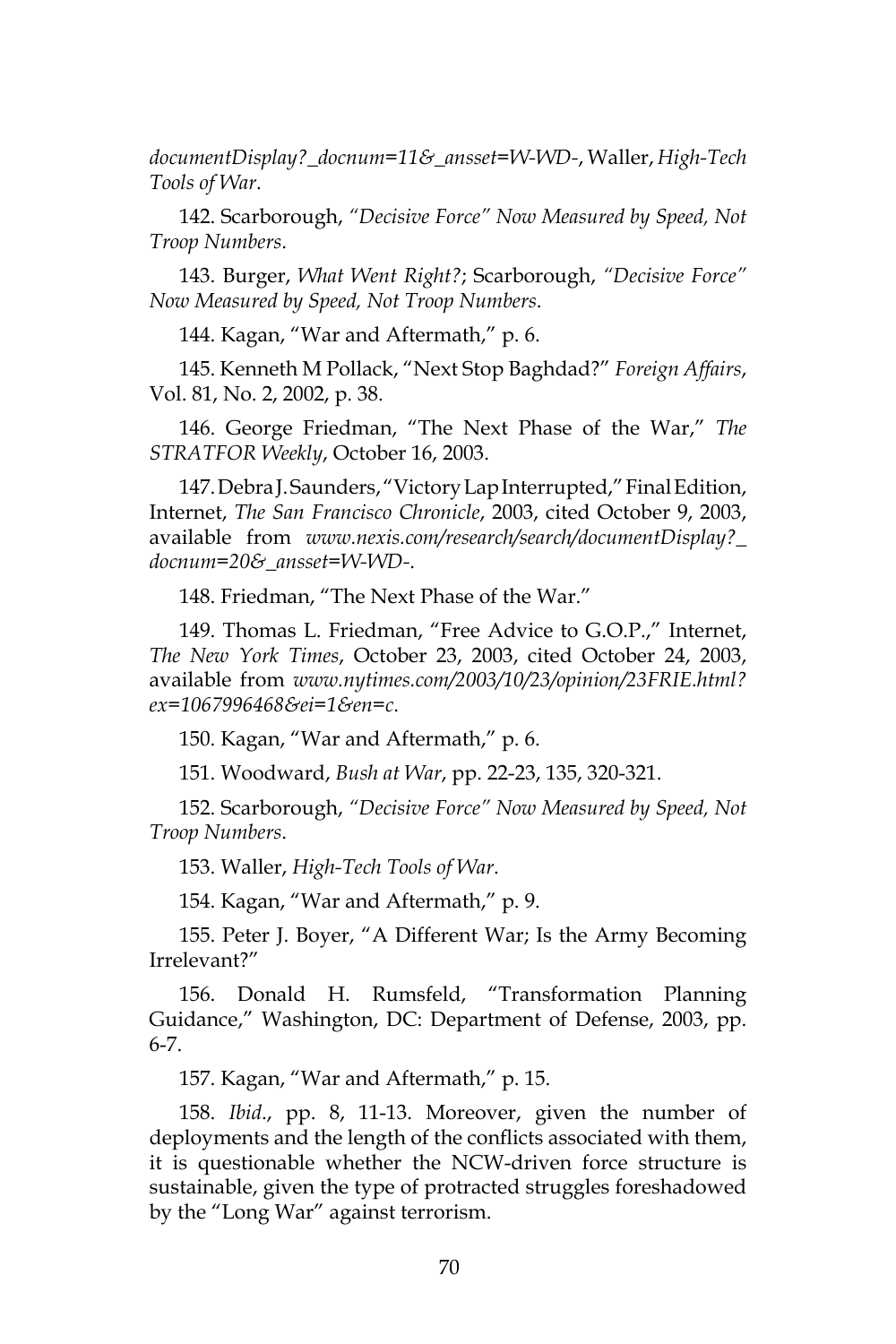159. Donald H. Rumsfeld, Memorandum, October 16, 2003.

160. Biddle, "Afghanistan and the Future of Warfare: Implications for Army and Defense Policy," pp. vii-viii.

161. *Ibid*., pp. 25, 27-29, 35.

162. Friedman, "The Next Phase of the War"; Friedman, *Free Advice to G.O.P.*; Michael R. Gordon, "Reality Check in Iraq: U.S. Faces a Long Stay," Internet, *The New York Times*, October 19, 2003, cited October 27, 2003, available from *www.nytimes. com/2003/10/19/international/middleeast/19MILI.html?ei=5070&en*.

163. Burger, *What Went Right?*

164. Max Boot, *The Savage Wars of Peace: Small Wars and the Rise of American Power*, New York: Basic Books, A Member of the Perseus Books Group, 2002.

165. O'Hanlon, "A Flawed Masterpiece," p. 9.

166. Kagan, "War and Aftermath"; Fred Kaplan, "He Saw It Coming; The Former Bushie Who Knew Iraq Would Go to Pot," *New York Times*, August 5, 2003; James Kitfield, "Army Troops, Budget Stretched to the Limit," *National Journal*, 2003.

167. Kagan, "War and Aftermath," pp. 17-18.

168. Burger, *What Went Right?*; Kagan, "War and Aftermath"; O'Hanlon, "A Flawed Masterpiece," p. 9.

169. Department of Defense, *Military Transformation: A Strategic Approach*, Washington, DC: Department of Defense, 2003, pp. 6- 8.

170. Kagan, "War and Aftermath," p. 1; Scarborough, *"Decisive Force" Now Measured by Speed, Not Troop Numbers*.

171. Bush, *The National Security Strategy of the United States*, pp. 16, 29-30; Robert Jervis, "The Compulsive Empire," *Foreign Policy*, No. 137, 2003.

172. Paul Brace and Barbara Hinckley, *Follow the Leader: Opinion Polls and the Modern Presidents*, New York: Basic Books, A Division of HarperCollins Publishers, Inc., 1992, pp. 1-3, 45-47, 109-14.

173. Epstein, *Bush's 1st Strike Strategy Breaks Tradition*. See also Francis Fukuyama, "After Neoconservatism," *New York Times*, accessed February 21, 2006, available from *www.nytimes. com/2006/02/19/magazine/neo.html?ei=5070&en=ff2e00bbb3d3df00*.